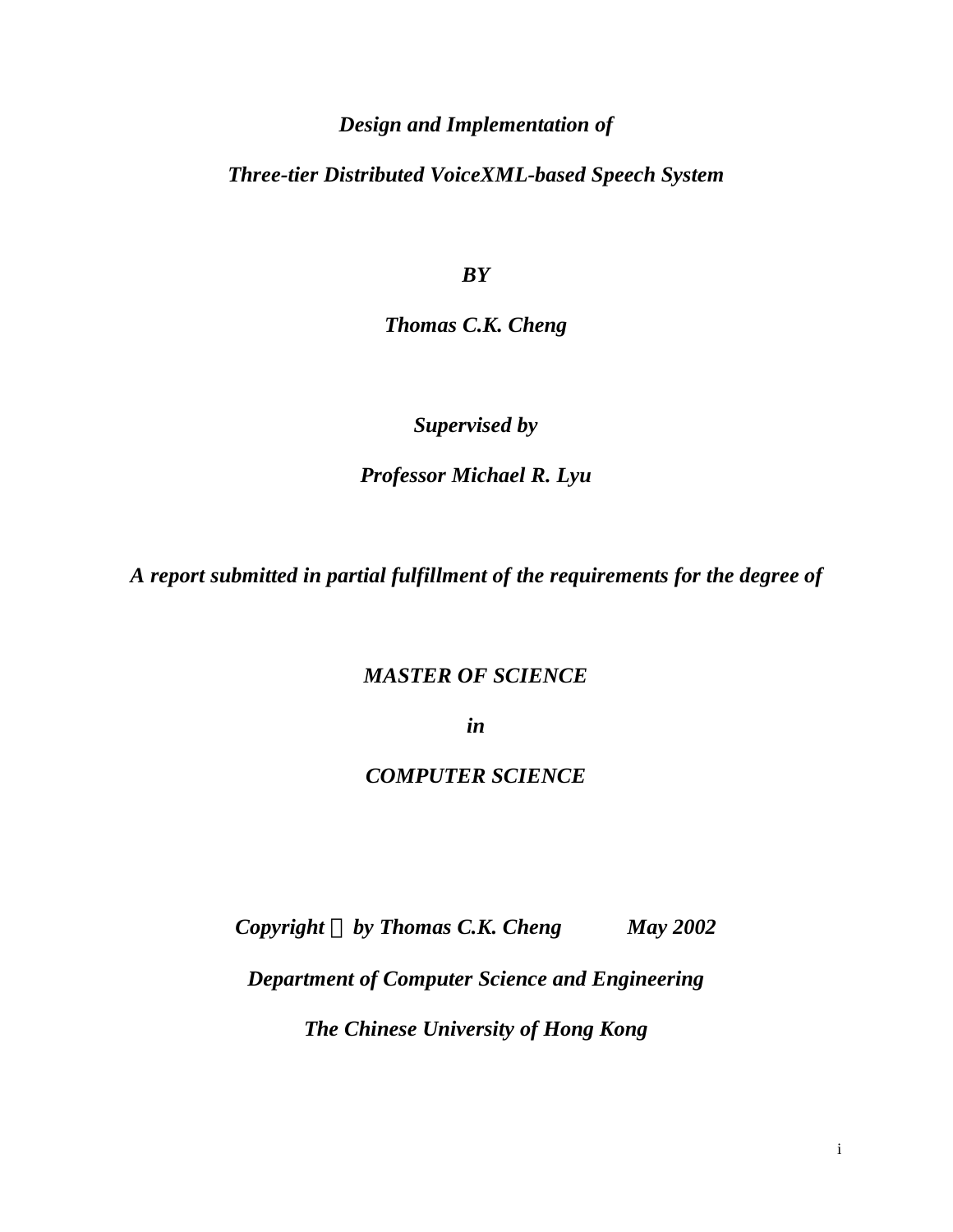# **AUTHORIZATION**

I hereby declare that I am the sole author of the thesis.

I authorize the Chinese University of Hong Kong to lend this thesis to other institutions or individuals for the purpose of scholarly research.

I further authorize the Chinese University of Hong Kong to reproduce the thesis by photocopying or by other means, in total or in part, at the request of other institutions or individuals for the purpose of scholarly research.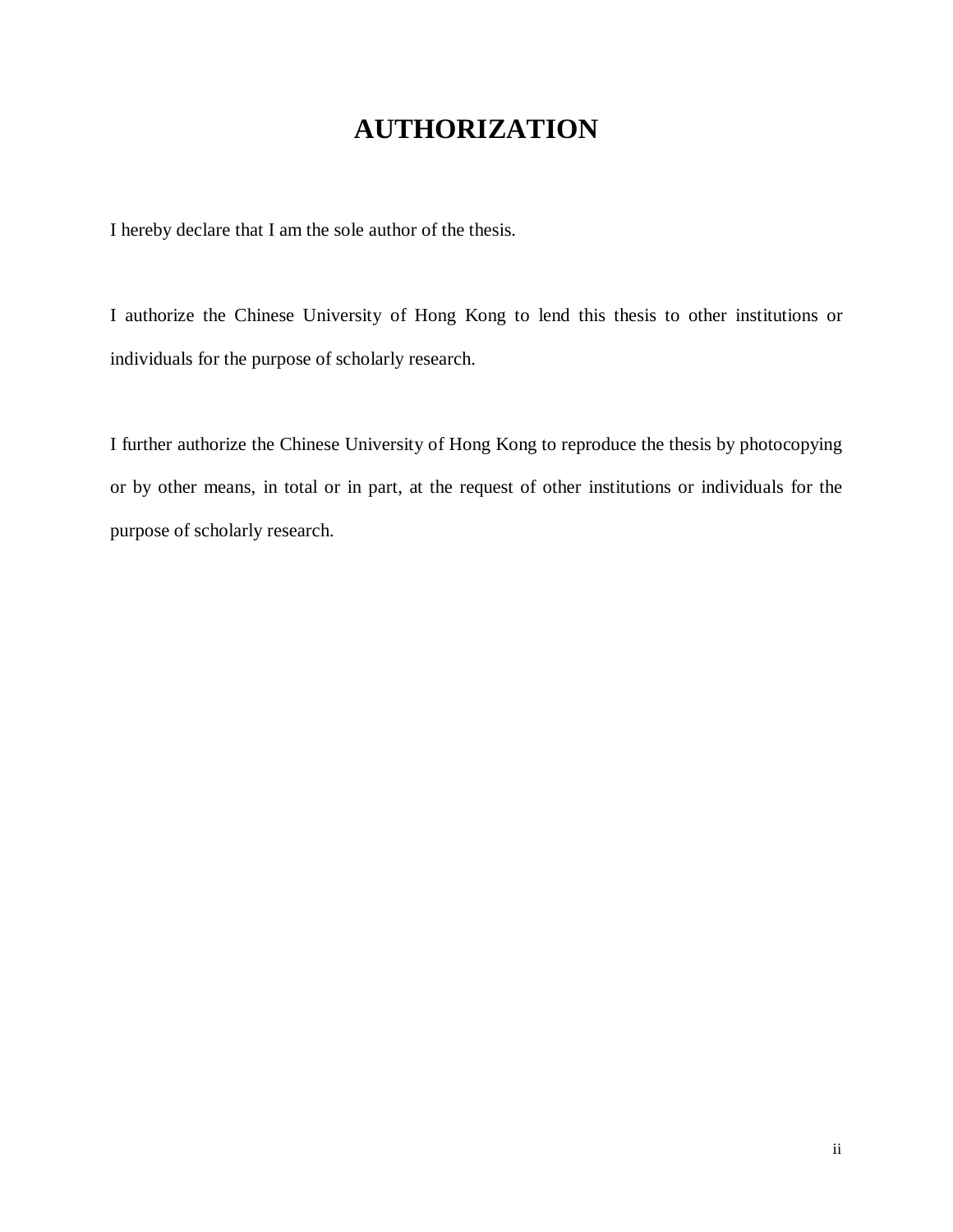# **SIGNATURE**

*APPROVED:* 

*Prof. Michael R. Lyu, SUPERVISOR* 

*Department of Computer Science and Engineering* 

*May, 2002*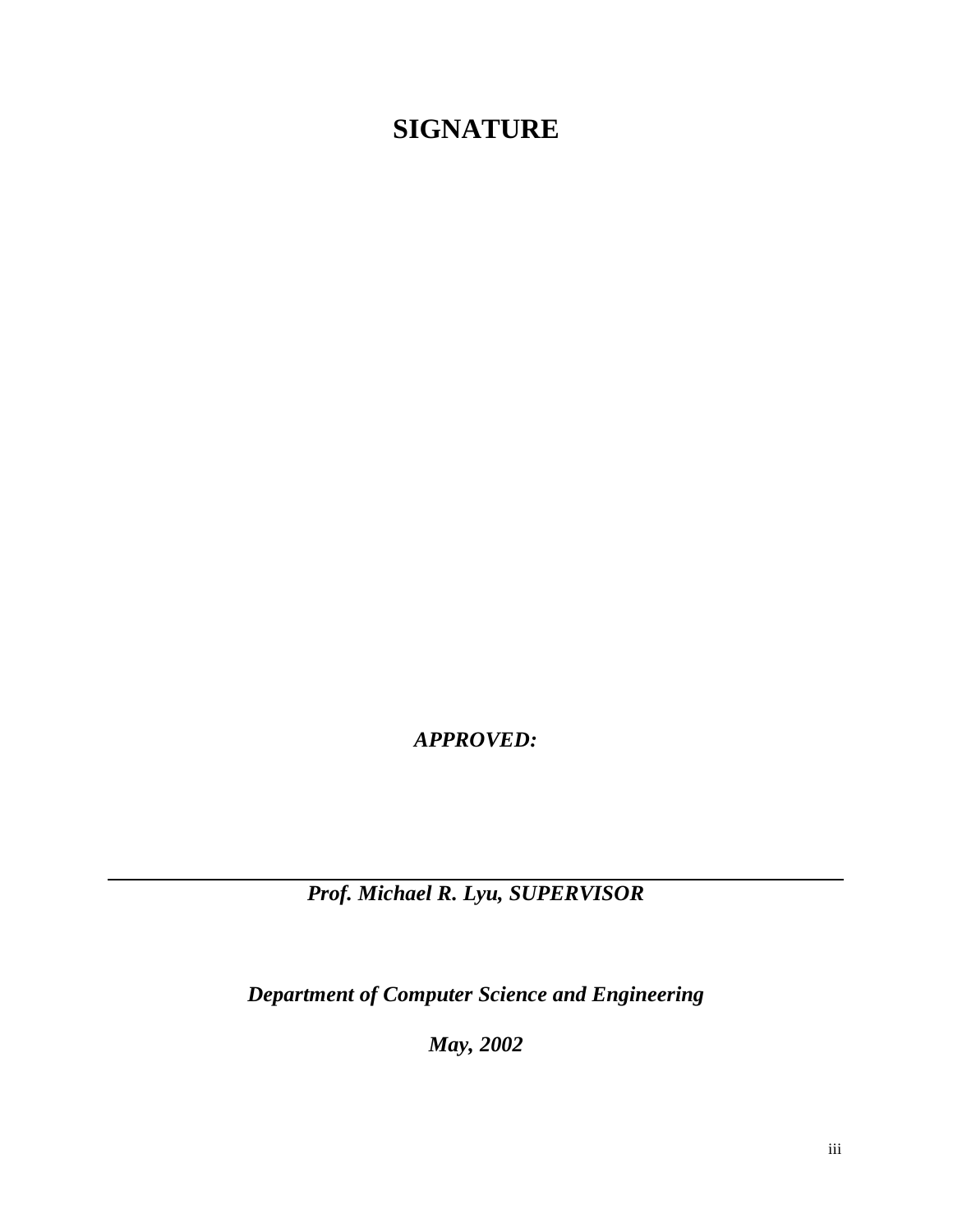# **ACKNOWLEDGEMENT**

I would like to acknowledge my supervisor Professor Michael Lyu, who provided many valuable opinions and guidance for me throughout the project.

I would also like to thank my parents, brother, sister and my fiancée for their support.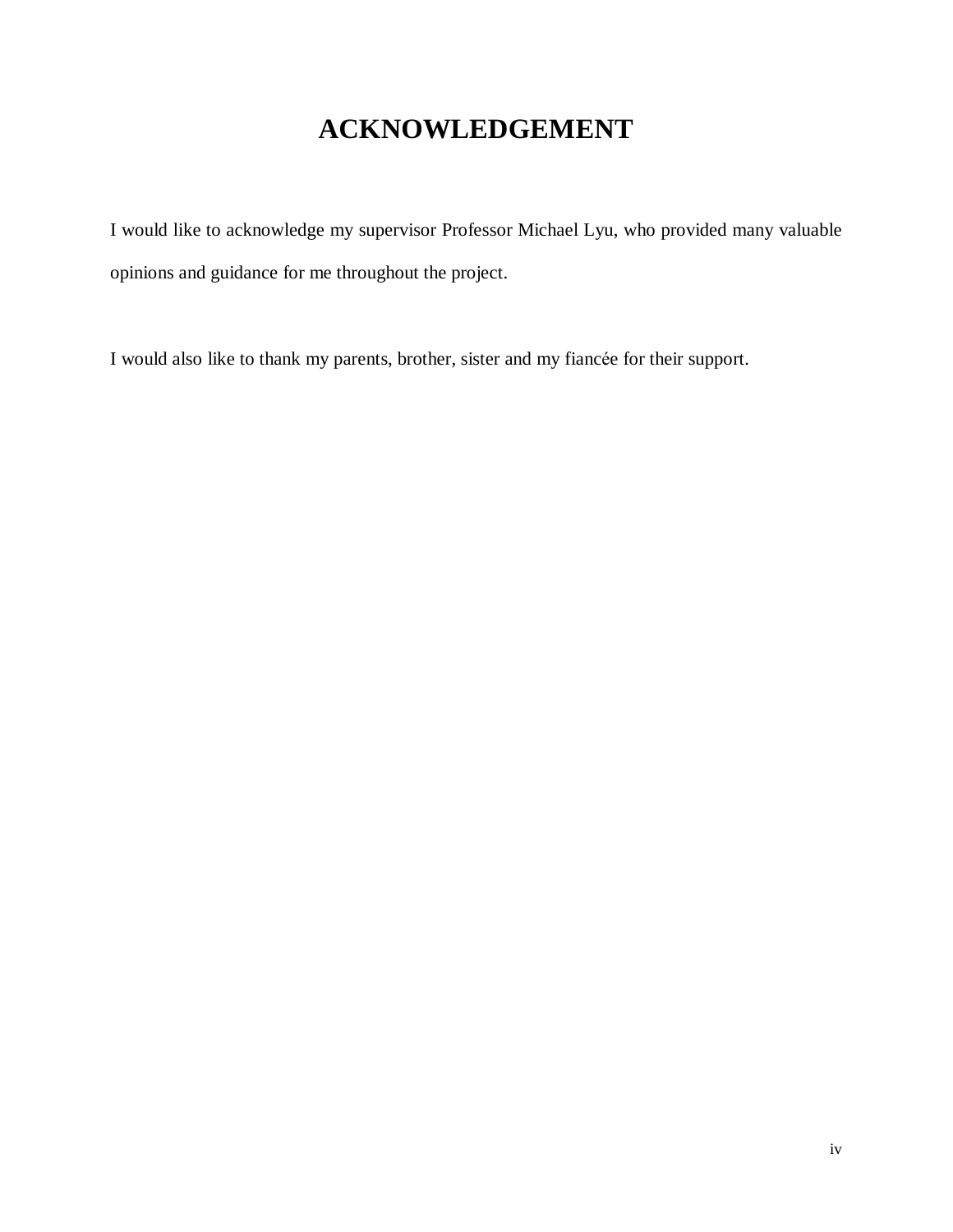# **TABLE OF CONTENTS**

| $2.4^{\circ}$ |
|---------------|
|               |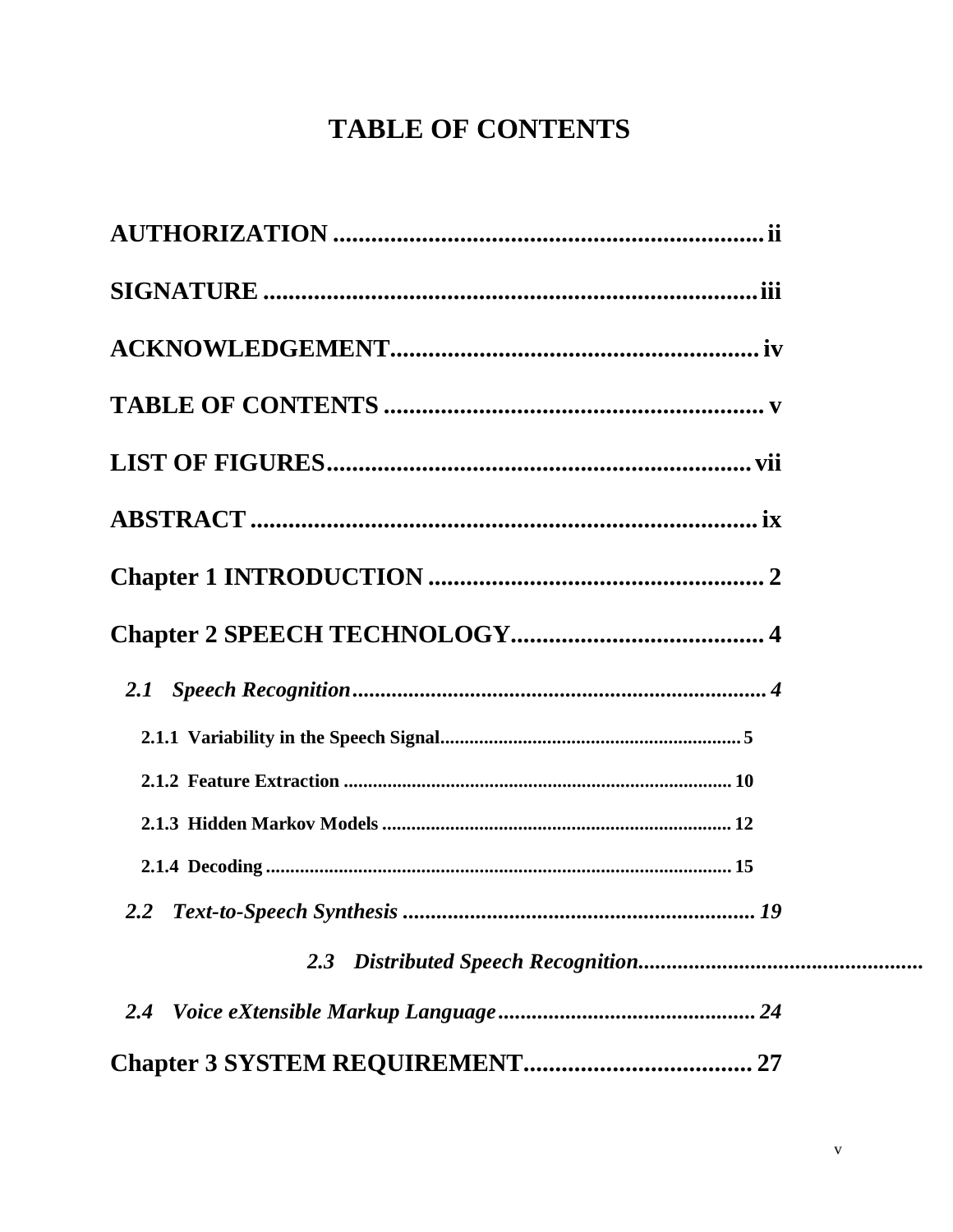| 4.1 |  |  |  |
|-----|--|--|--|
| 4.2 |  |  |  |
|     |  |  |  |
|     |  |  |  |
| 4.5 |  |  |  |
|     |  |  |  |
|     |  |  |  |
|     |  |  |  |
|     |  |  |  |
| 5.3 |  |  |  |
|     |  |  |  |
|     |  |  |  |
|     |  |  |  |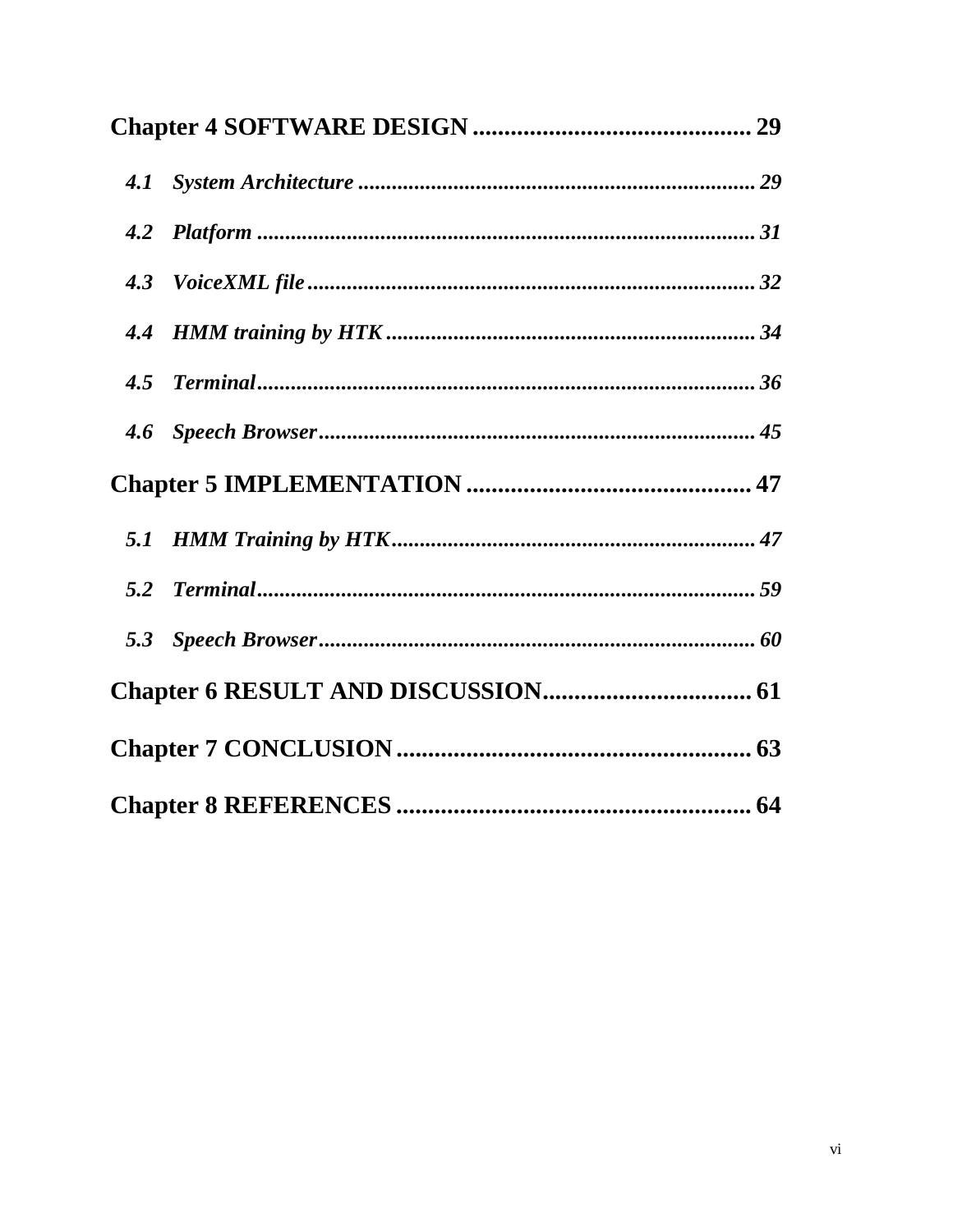# **LIST OF FIGURES**

| Figure 3 Basic system architecture of a TTS system  19                  |
|-------------------------------------------------------------------------|
|                                                                         |
|                                                                         |
| Figure 6 A sample VoiceXML document and one possible corresponding      |
|                                                                         |
| Figure 7 Components of a typical speech recognition system 27           |
| Figure 8 Description of components in various speech recognition system |
|                                                                         |
| Figure 9 A client-server model of speech recognition system  29         |
| Figure 10 Components of a typical TTS synthesis system  30              |
| Figure 11 A client-server model of TTS synthesis system 30              |
|                                                                         |
|                                                                         |
|                                                                         |
|                                                                         |
|                                                                         |
|                                                                         |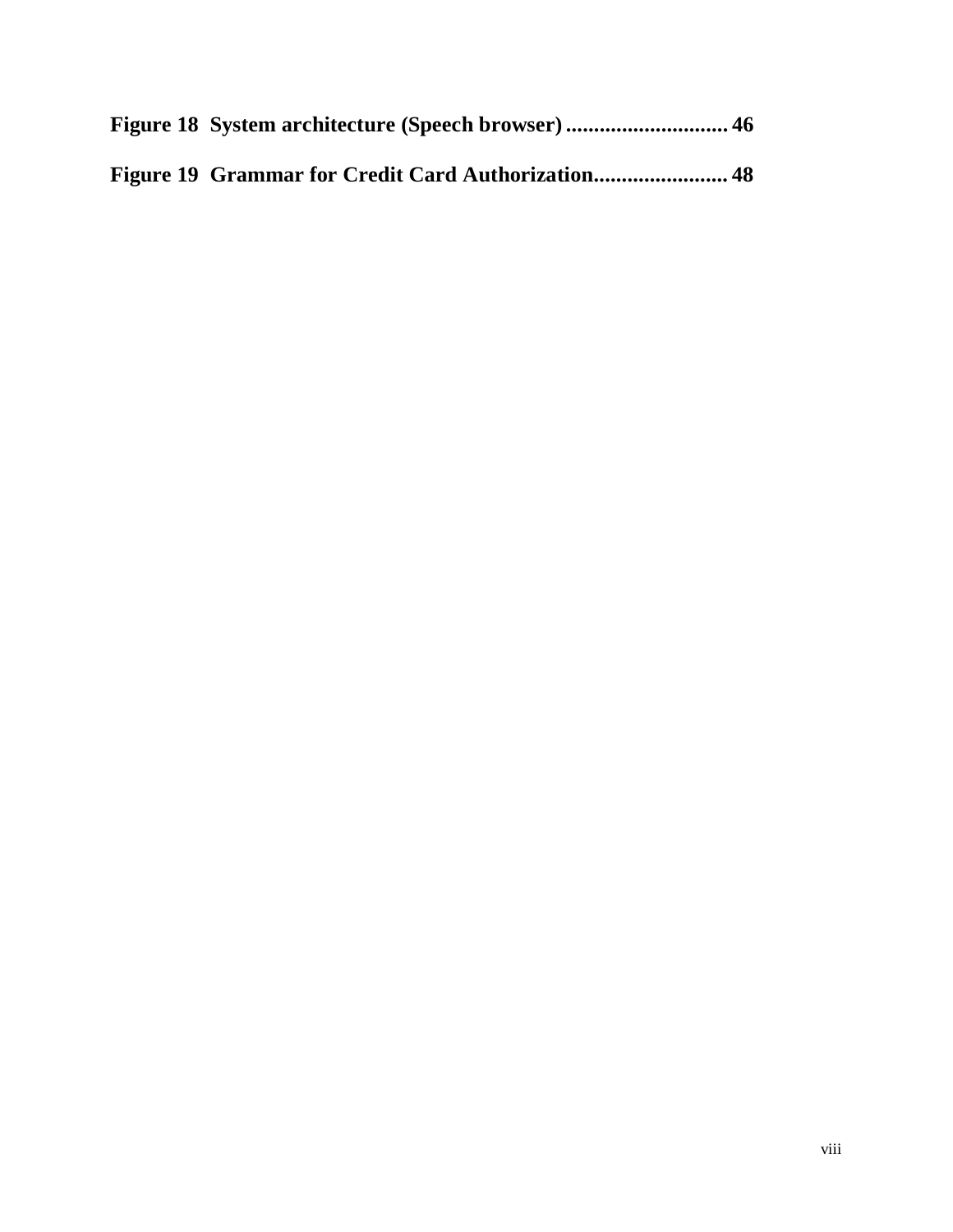# **ABSTRACT**

There are plenty of speech recognition research results and development applications targeting on embedded systems, desktops and servers. Each of them has its own limitation. We may have a command and control application on mobile devices, a speaker-dependent dictation application on home PCs and a speaker-independent interactive voice response (IVR) application on callcenter servers. Advances in speech recognition technology, wireless technology and growth of the Internet lead us to establish a universal solution to break all the limitations.. In particular, we propose a new three-tier speech system which can make us access information more seamlessly and more naturally.

In this project, we design and implement a three-tier distributed VoiceXML-based speech system to demonstrate our model. The system is comprised of three components, namely terminal, speech browser and document server, forming the three-tier model. The terminal usually has small sizes with limited computing powers, small memories and limited bandwidth networks; for example, mobile phones, PDA with bluetooth, analog phone plus PC with telephone interface. Owing to the capabilities, it acts as a front end that uses data channel to send/receive the parameterized representation of speech to/from the speech browser. The speech browser is a cluster of powerful servers acting as a back-end that performs the core recognition, synthesis processes and the interpretation of VoiceXML files retrieved from the document server. The document server is a web site containing the VoiceXML files.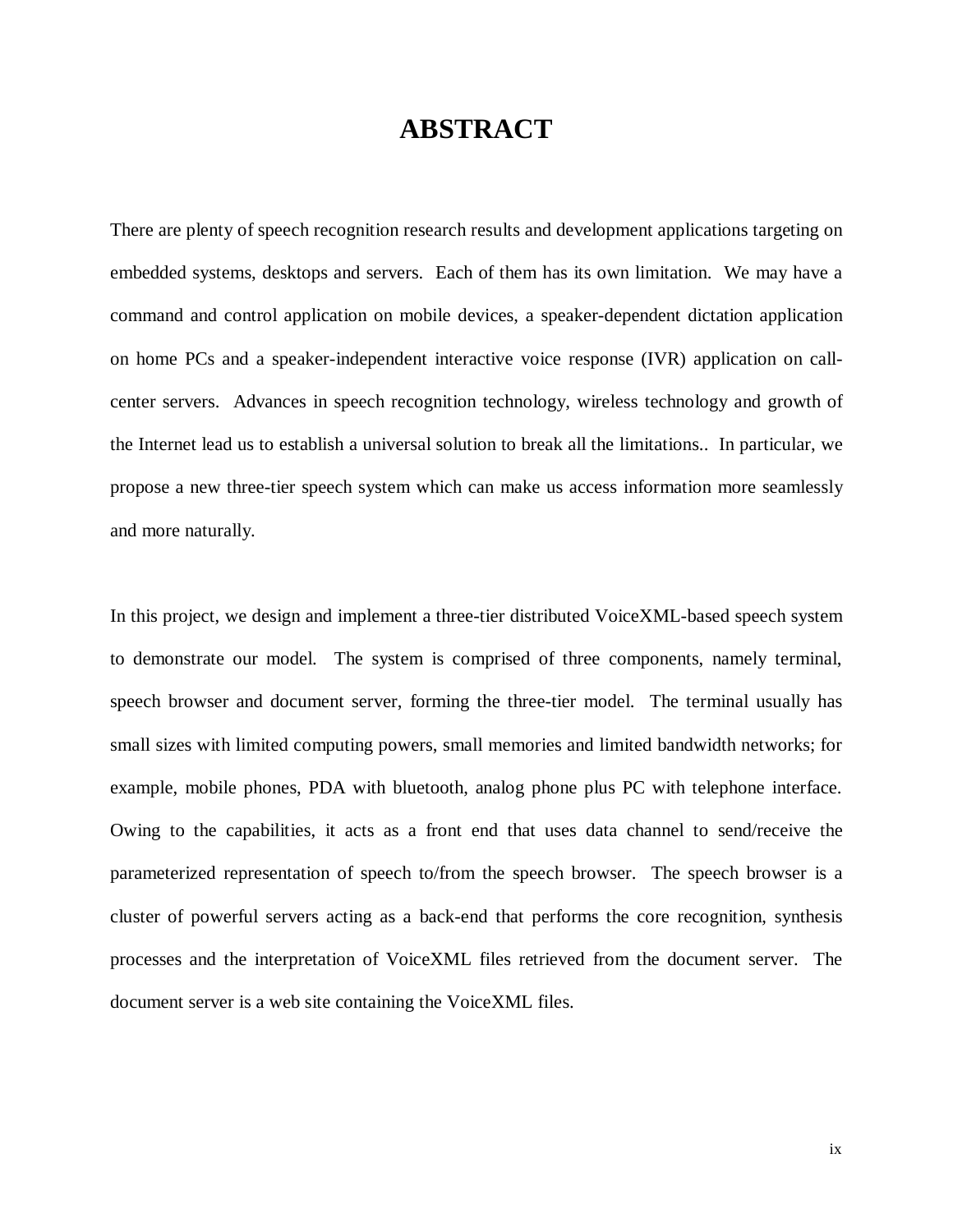This model adds mobile devices the dialog-based speech capability to access the enormous multilingual information in the Internet without breaking the size, memory and computation limitations. By adding the features of load balancing and fault tolerance to the speech browser, a reliable back-end service can be guaranteed. Our goal is to find a complete solution to fit into this model by applying various technologies.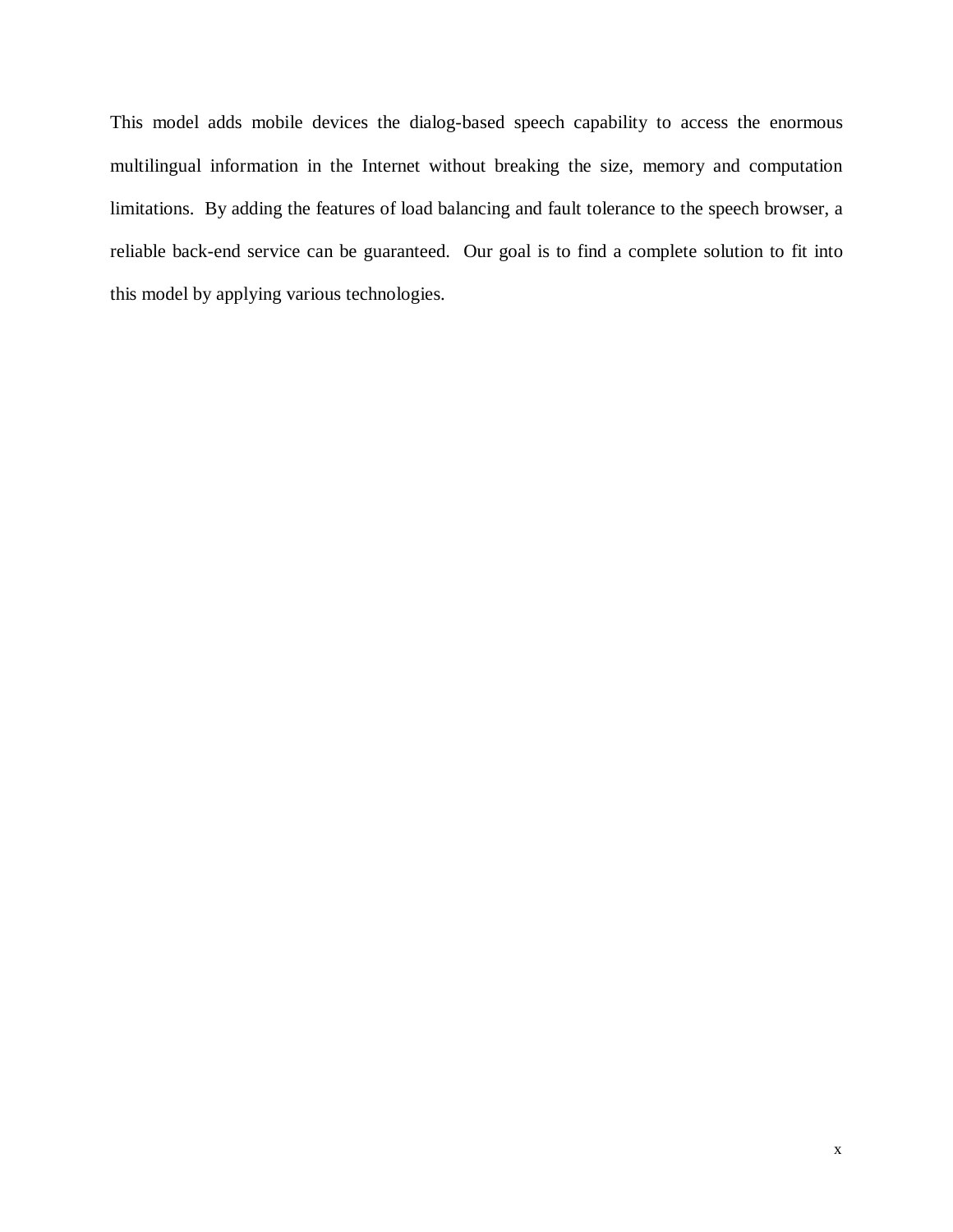# **Chapter 1 INTRODUCTION**

Nowadays, most mobile devices as well as computers utilize a graphical user interface (GUI), based on graphically represented interface objects and functions such as windows, icons, menus, and pointers. Most computer operating systems and applications also depend on a user's keyboard strokes, mouse clicks, button presses and pen actions. Speech, however, is the most natural and efficient way for human to communicate. Starting from 1970s, many researchers have built a theoretical framework on the speech recognition technology and until recently, advances in computer technology and speech algorithm brought the speech recognition technology to the practical uses in various areas.

Today, the speech recognition technology is quite mature and we can have a speaker independent large vocabulary continuous speech recognition system running on a powerful PC. In fact, the capability of speech recognition system depends on how much computational and memory resources are used. Mobile devices normally have a CPU running at the range from several to hundreds of million instructions per second (MIPS) and a RAM device of size hundreds of kilobytes to tens of megabytes. With this limited resources in mobile devices, only a simple command and control application or a speaker dependent small vocabulary speech recognition application can be achieved.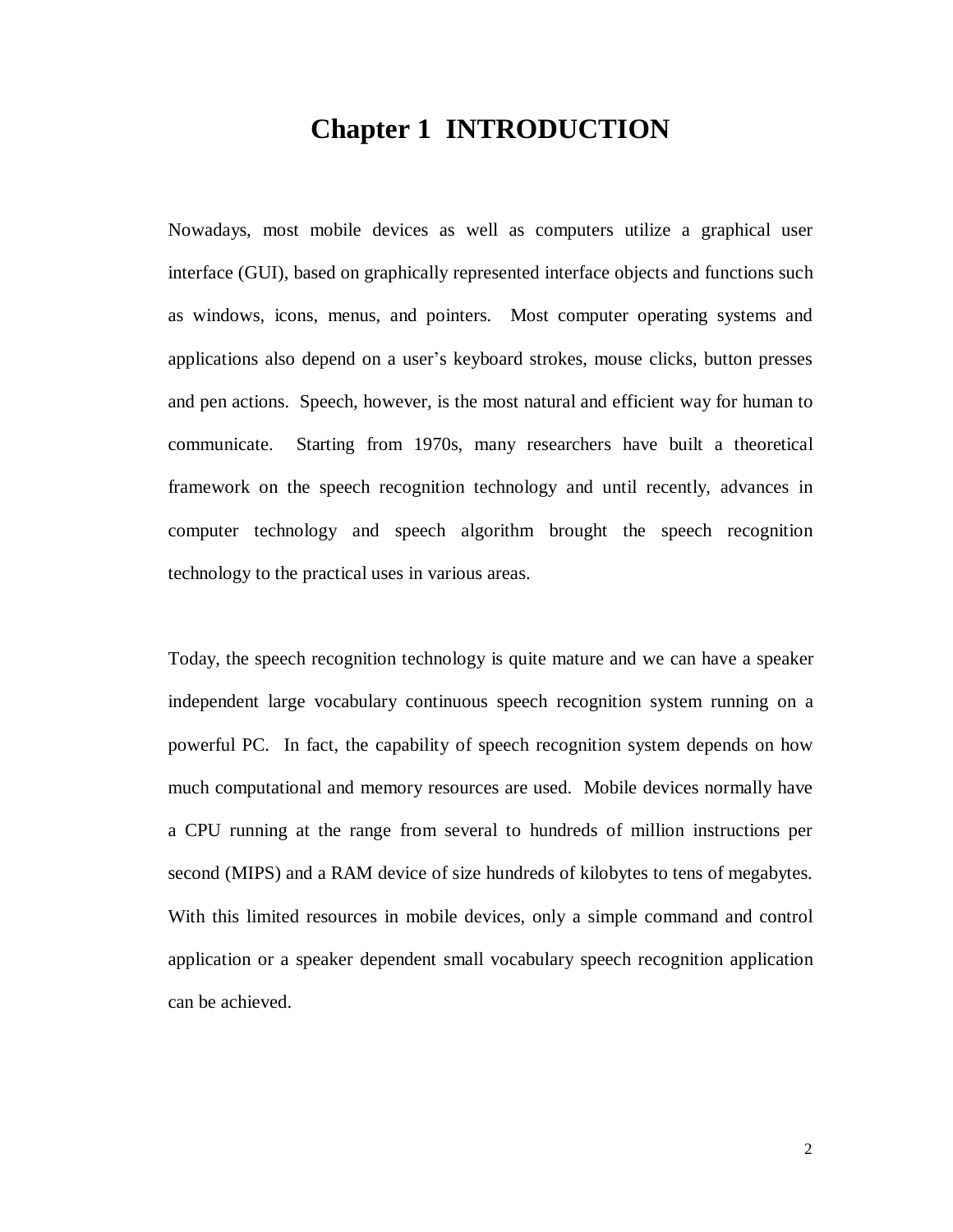In order to break all the above limitations, a three-tier model is proposed to achieve a unified speech system in different environments. To demonstrate how this three-tier distributed VoiceXML-based speech system works, a credit card authorization application was developed by using JAVA. The outline of the report is as follows. Chapter 1 is the introduction. Chapter 2 is the speech technology. Chapter 3 is the system requirement. Chapter 4 is the system design. Chapter 5 is the implementation. Chapter 6 is the result and discussion. Chapter 7 is the conclusion.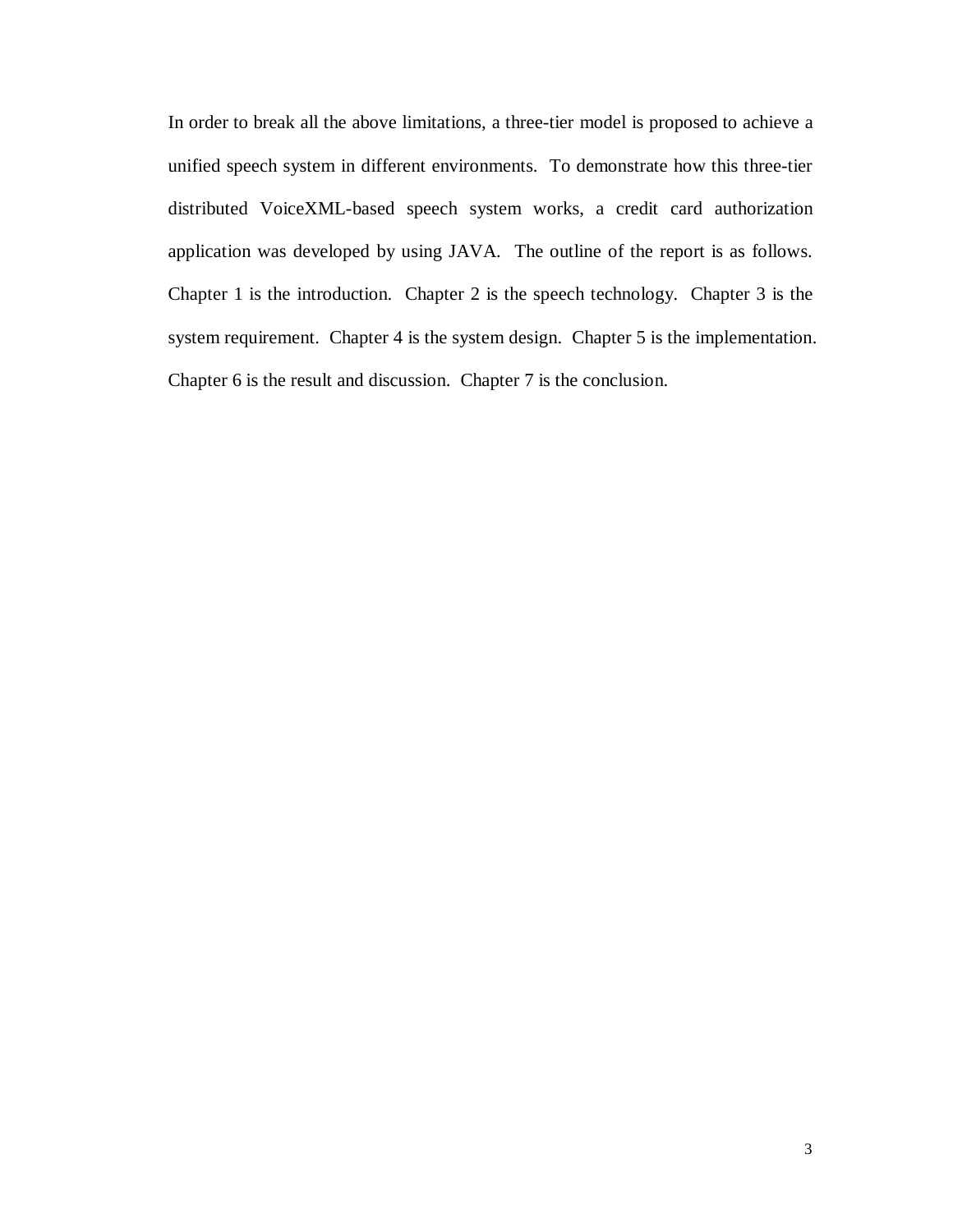# **Chapter 2 SPEECH TECHNOLOGY**

# *2.1 Speech Recognition*

After years of research and development, accuracy of automatic speech recognition remains one of the most important research challenges. A number of well-known factors determine accuracy; those most noticeable are variations in context, in speaker, and in environment. Acoustic modeling plays a critical role in improving accuracy and is arguably the central part of any speech recognition system.

For the given acoustic observation  $X = X_1X_2...X_n$ , the goal of speech recognition is to find out the corresponding word sequence  $\hat{W} = w_1w_2...w_m$  that has the maximum posterior probability  $P(W | X)$  as expressed by

$$
\hat{W} = \arg \max_{w} P(W \mid X) = \arg \max_{w} \frac{P(W)P(X \mid W)}{P(X)}
$$
 Equation 1

Since the maximization of Equation 1 is carried out with the observation *X* fixed, the above maximization is equivalent to maximization of the following equation

$$
\hat{W} = \arg \max_{w} P(W) P(X | W)
$$
 **Equation 2**

The practical challenge is how to build accurate acoustic models,  $P(X \mid W)$ , and language models, *P*(*W*), that can truly reflect the spoken language to be recognized.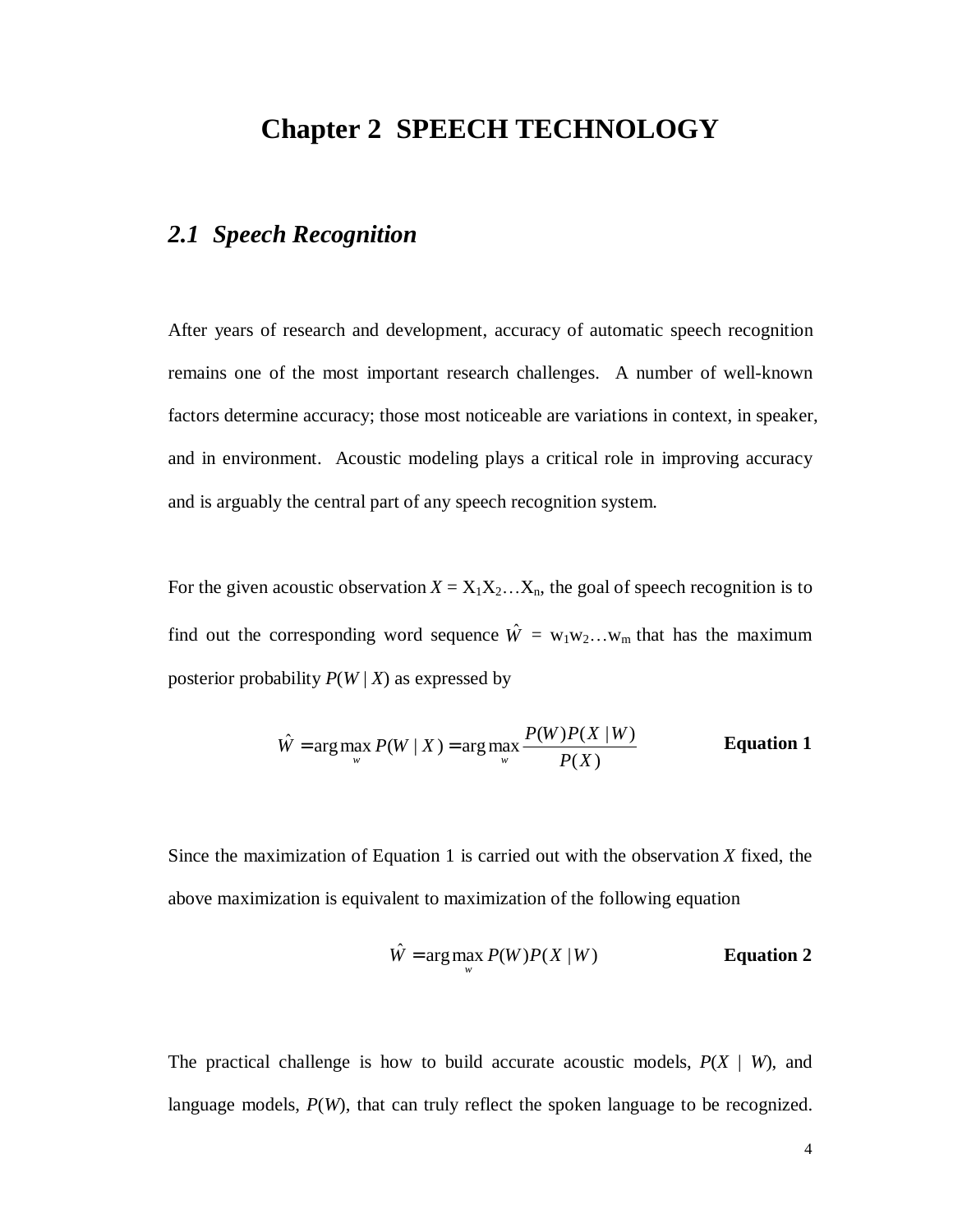For large vocabulary speech recognition, since there are a large number of words, we need to decompose a word into a subword sequence. Thus *P*(*X* | *W*) is closely related to phonetic modeling.  $P(X \mid W)$  should take into account speaker variations, pronunciation variations, environment variations, and context-dependent phonetic coarticulation variations. Last, but not least, any static acoustic or language model will not meet the needs of real applications. So it is vital to dynamically adapt both  $P(W)$  and  $P(X | W)$  to maximize  $P(X | W)$  while using the spoken language system. The decoding process of finding the best matched word sequence *W* to match the input speech signal *X* in speech recognition systems is more than a simple pattern recognition problem, since in continuous speech recognition you have an infinite number of word patterns to search.

#### **2.1.1 Variability in the Speech Signal**

The research community has produced technologies that, with some constraints, can accurately recognize spoken input. Admittedly, today's state-of-the-art systems still cannot match human performance. Although we can build a very accurate speech recognizer for a particular speaker, in a particular language and speaking style, in a particular environment, and limited to a particular task, it remains a research challenge to build a recognizer that can essentially understand anyone's speech, in any language, on any topic in any free-flowing style, and in almost any speaking environment.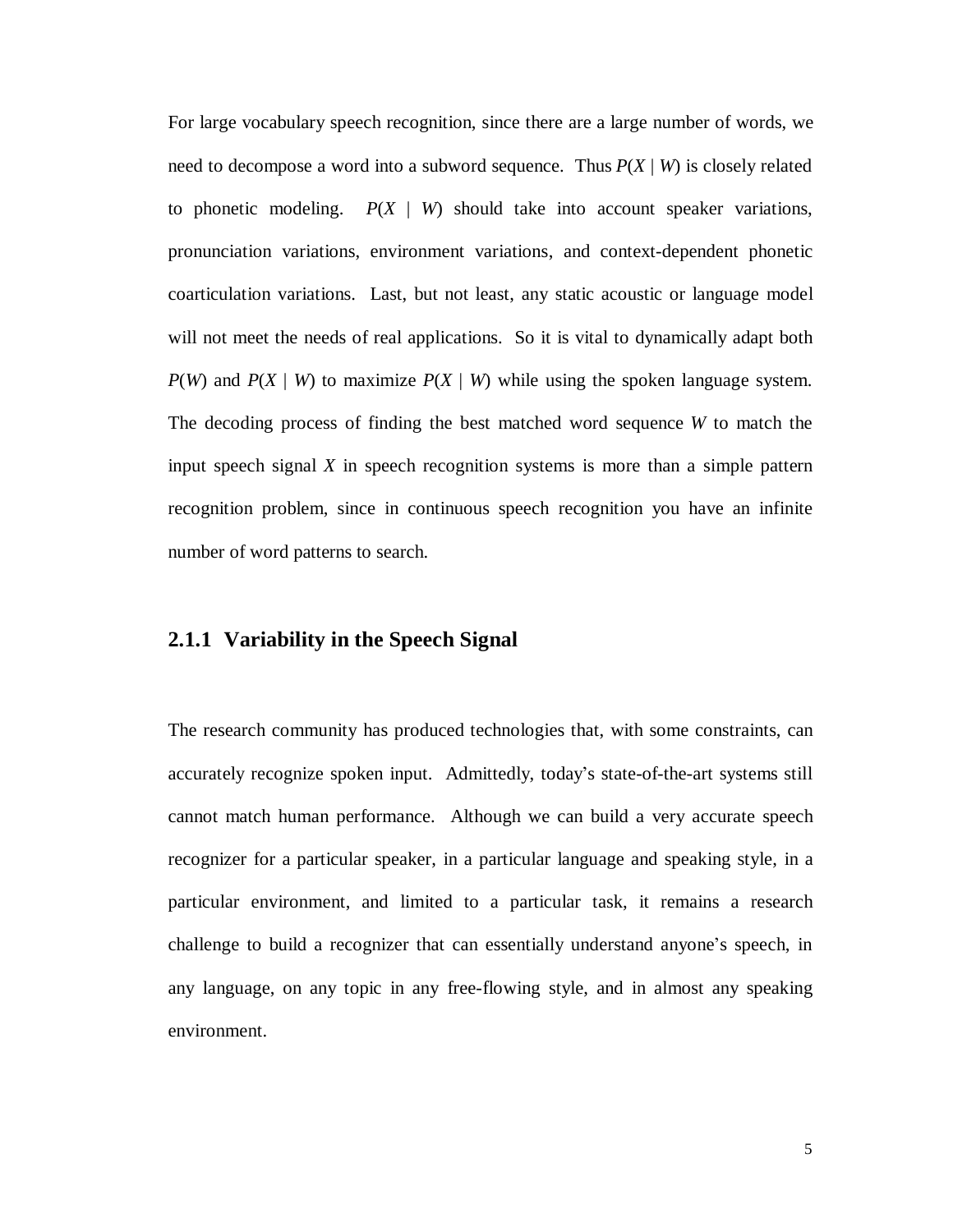Accuracy and robustness are the ultimate measures for the success of speech recognition algorithms. There are many reasons why existing algorithms or systems did not deliver what people want. In the sections the follow we summarize the major factors involved.

#### *2.1.1.1 Context Variability*

Spoken language interaction between people requires knowledge of word meanings, communication context, and common sense. Words with widely different meanings and usage patterns may have the same phonetic realization. Consider the challenge represented by the following utterance.

*Mr. Wright should write to Ms. Wright right away about his Ford or four door Honda.*

For a given word with the same pronunciation, the meaning could be dramatically different, as indicated by *Wright*, *write*, and *right*. What makes it even more difficult is that *Ford or* and *Four Door* are not only phonetically identical, but also semantically relevant. The interpretation is made within a given word boundary. Even with smart linguistic and semantic information, it is still impossible to decipher the correct word sequence, unless the speaker pauses between words or uses intonation to set apart these semantically confusable phrases.

In addition to the context variability at word and sentence level, you can find dramatic context variability at phonetic level. The acoustic realization of phoneme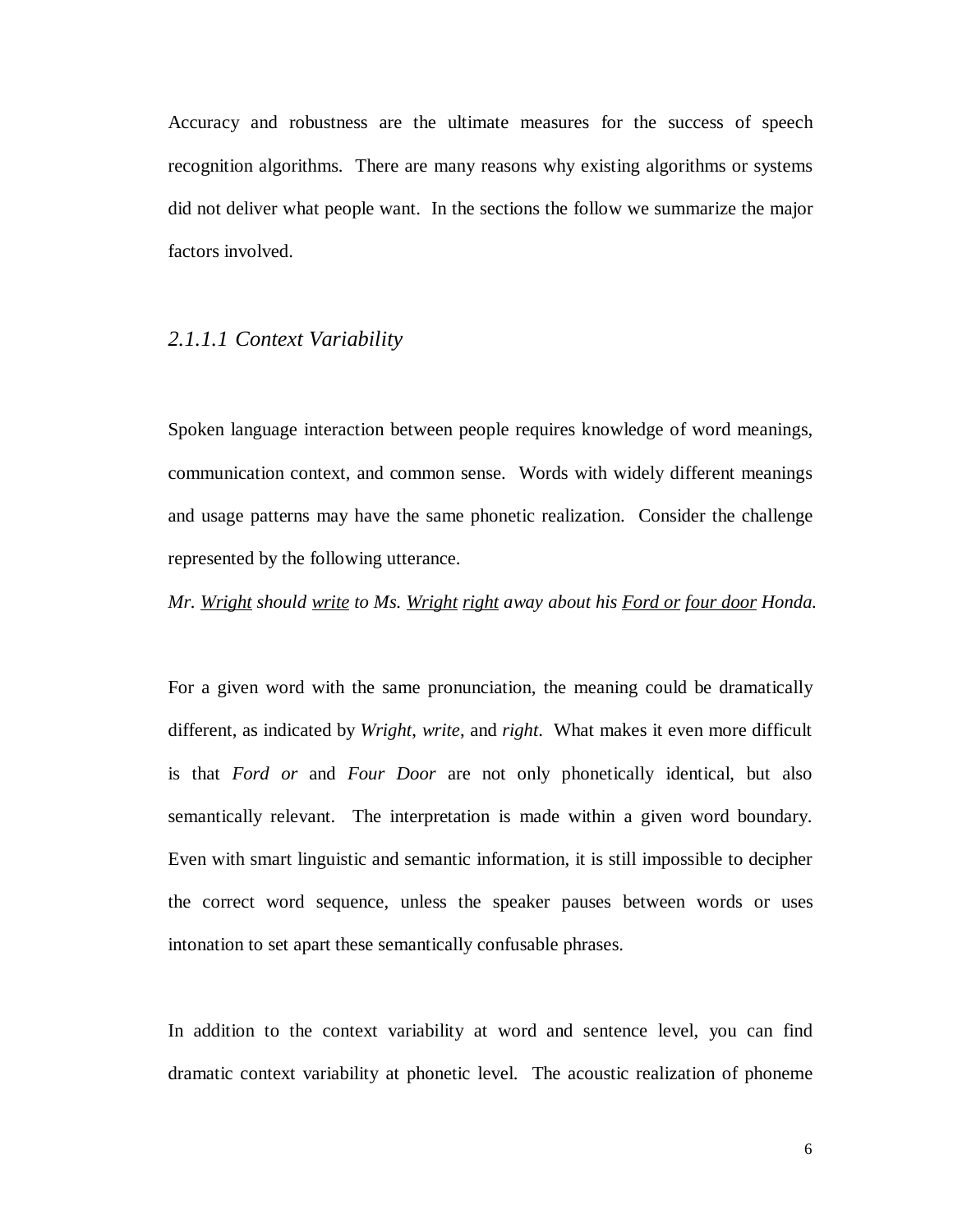*/ee/* for word *peat* and *wheel* depends on its left and right context. The dependency becomes more important in fast speech or spontaneous speech conversation, since many phonemes are not fully realized.

#### *2.1.1.2 Style Variability*

To deal with acoustic realization variability, a number of constraints can be imposed on the use of the speech recognizer. For example, we can have an *isolated* speech recognition system, in which users have to pause between each word. Because the pause provides a clear boundary for the word, we can easily eliminate errors such as *Ford or* and *Four Door*. In addition isolated speech provides a correct silence context to each word so that it is easier to model and decode the speech, leading to a significant reduction in computational complexity and error rate. In practice, the word-recognition error rate of an isolated speech recognizer can typically be reduced by more than a factor of three (from 7% to 2%) as compared with to a comparable continuous speech recognition system. The disadvantage is that such an isolated speech recognizer is unnatural to most people. The throughput is also significantly lower than that for continuous speech.

In continuous speech recognition, the error rate for casual, spontaneous speech, as occurs in our daily conversation, is much higher than for carefully articulated readaloud speech. The rate of speech also affects the word recognition rate. It is typical that the higher the *speaking rate* (words/minute), the higher the error rate. If a person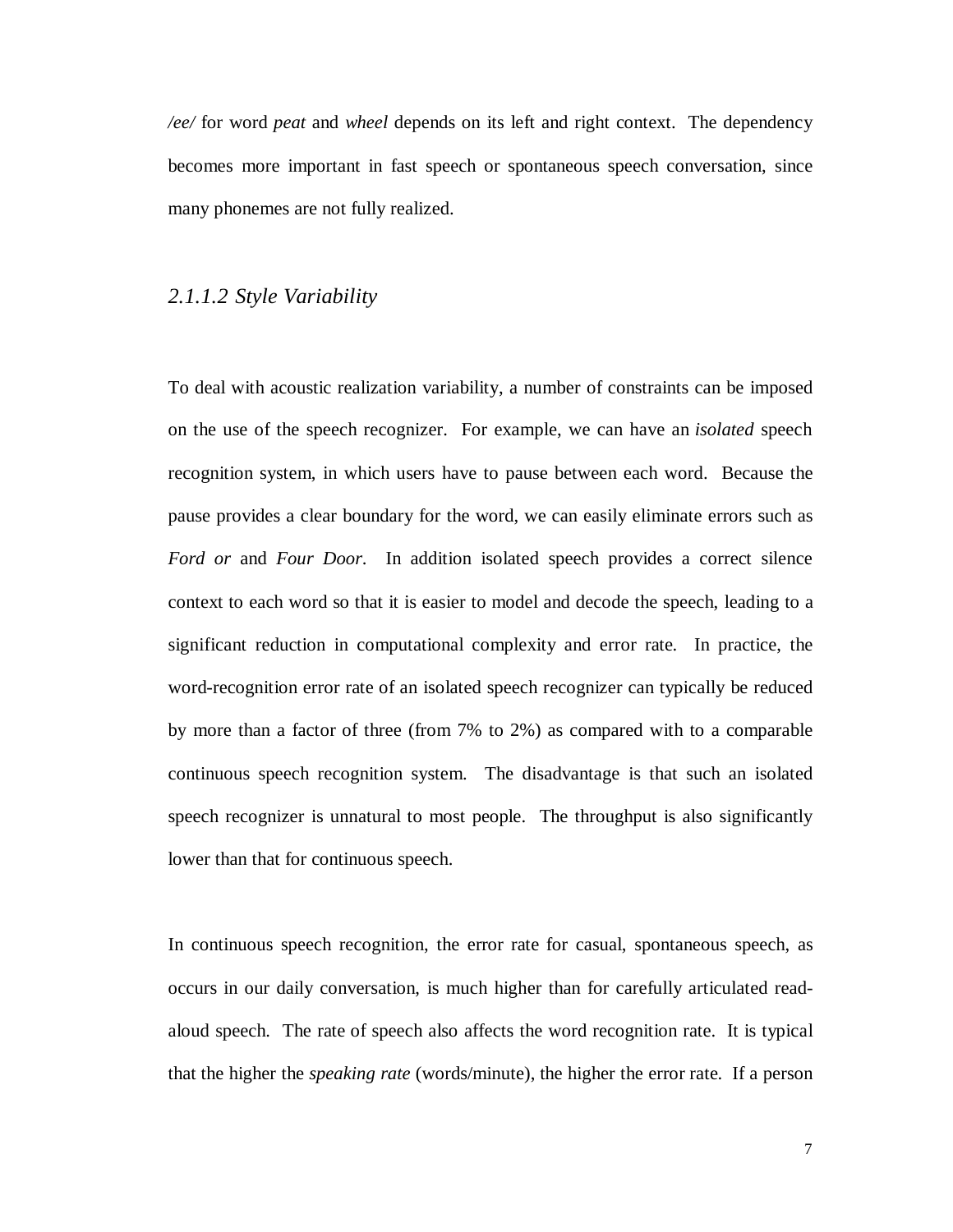whispers, or shouts, to reflect his or her emotional changes, the variation increases more significantly.

#### *2.1.1.3 Speaker Variability*

Every individual speaker is different. The speech he or she produces reflects the physical vocal tract size, length and width of the neck, a range of physical characteristics, age, sex, dialect, health, education, and personal style. As such, one person's speech patterns can be entirely different from those of another person. Even if we exclude these interspeaker differences, the same speaker is often unable to precisely produce the same utterance. Thus, the shape of the vocal tract movement and rate of delivery may vary from utterance to utterance, even with dedicated effort to minimize the variability.

For *speaker-independent* speech recognition, we typically use more than 500 speakers to build a combined model. Such an approach exhibits large performance fluctuations among new speakers because of possible mismatches in the training data between existing speakers and new ones. In particular, speakers with accents have a tangible error-rate increase of 2 to 3 times.

To improve the performance of a speaker-independent speech recognizer, a number of constraints can be imposed on its use. For example, we can have a user enrollment that requires the use to speak for about 30 minutes. With the *speaker-dependent* data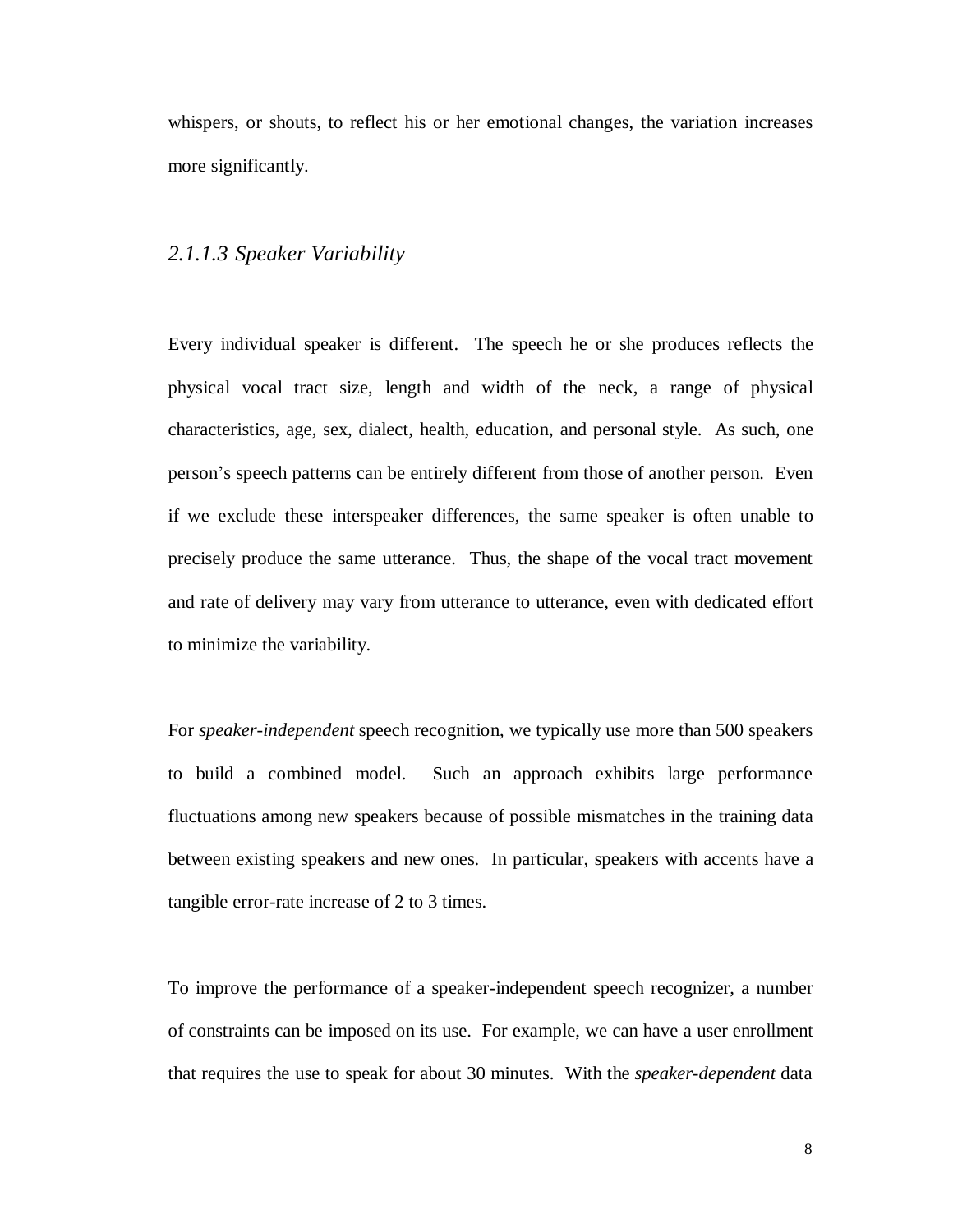and training, we may be able to capture various speaker-dependent acoustic characteristics that can significant improve the speech recognizer's performance. In practice, speaker-dependent speech recognition offers not only improved accuracy but also improved speed, since decoding can be more efficient with an accurate acoustic and phonetic model. A typical speaker-dependent speech recognition system can reduce the word recognition error by more than 30% as compared with a comparable speaker-independent speech recognition system.

The disadvantage of speaker-dependent speech recognition is that it takes time to collect speaker-dependent data, which may be impractical for some applications such as an automatic telephone operator. Many applications have to support walk-in speakers, so speaker-independent speech recognition remains an important feature. When the amount of speaker-dependent data is limited, it is important to make use of both speaker-dependent and speaker-independent data using *speaker-adaptive* training techniques. Even for speaker-independent speech recognition, you can still use speaker-adaptive training based on recognition results to quickly adapt to each individual speaker during the usage.

#### *2.1.1.4 Environment Variability*

The world we live in is full of sounds of varying loudness from different sources. When we interact with computers, we may have people speaking in the background. Someone may slam the door, or the air conditioning may start humming without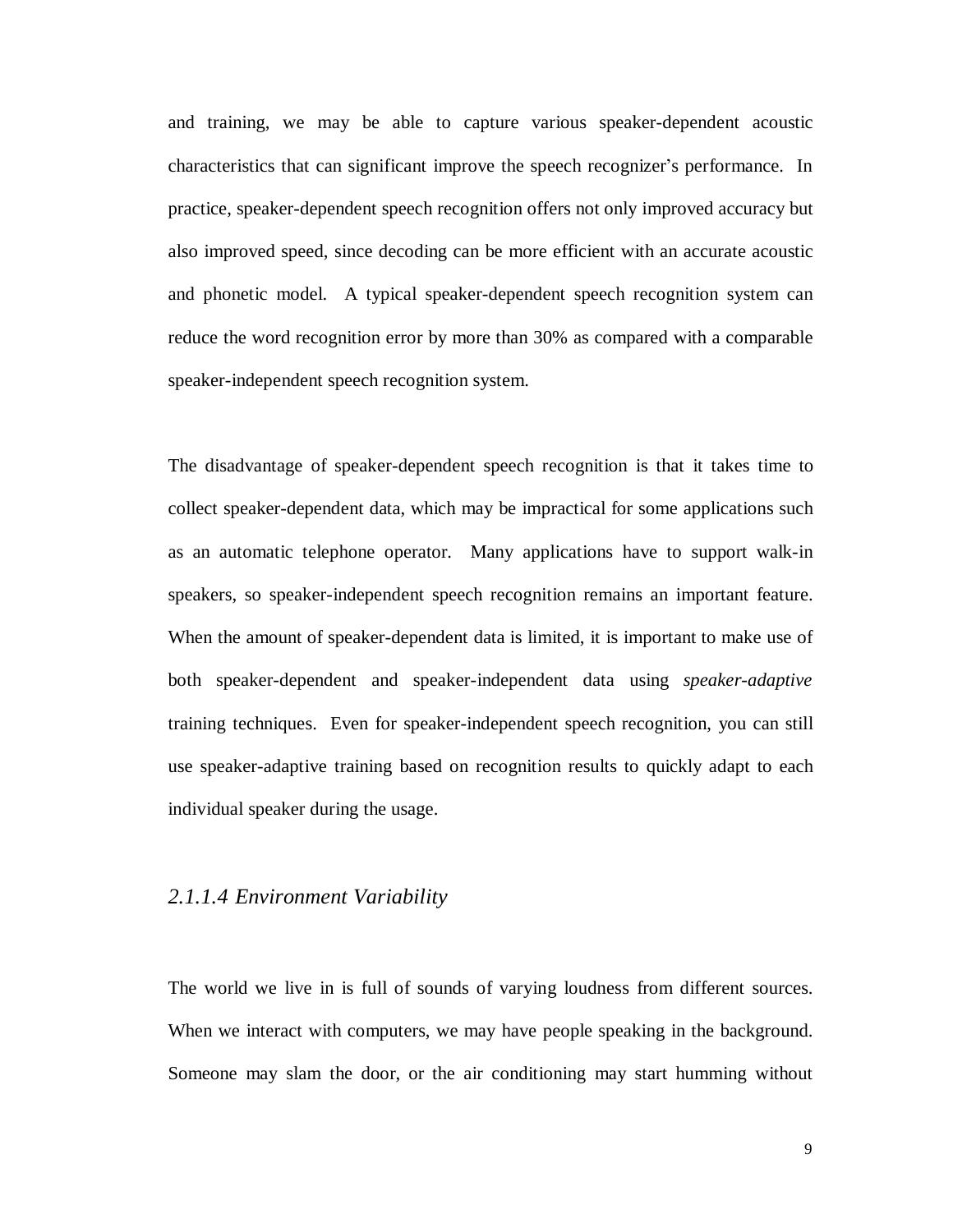notice. If speech recognition is embedded in mobile devices, such as PDAs or cellular phones, the spectrum of noises varies significantly because the owner moves around. These external parameters, such as the characteristics of the environmental noise and the type and placement of the microphone, can greatly affect speech recognition system performance. In addition to the background noises, we have to deal with noises made by speakers, such as lip smacks and non-communication words. Noise may also be present from the input device itself, such as the microphone and A/D interference noises.

In a similar manner to speaker-independent training, we can build a system by using a large amount of data collected from a number of environments; this is referred to as *multistyle training*. We can use adaptive techniques to normalize the mismatch across different environment conditions in a manner similar to speaker-adaptive training. Despite the progress being made in the field, environment variability remains as one of the most severe challenges facing today's state-of-the-art speech systems.

#### **2.1.2 Feature Extraction**

The human ear resolves frequencies non-linearly across the audio spectrum and empirical evidence suggests that designing a front-end to operate in a similar nonlinear manner improves recognition performance. A popular alternative to linear prediction based analysis is therefore filterbank analysis since this provides a much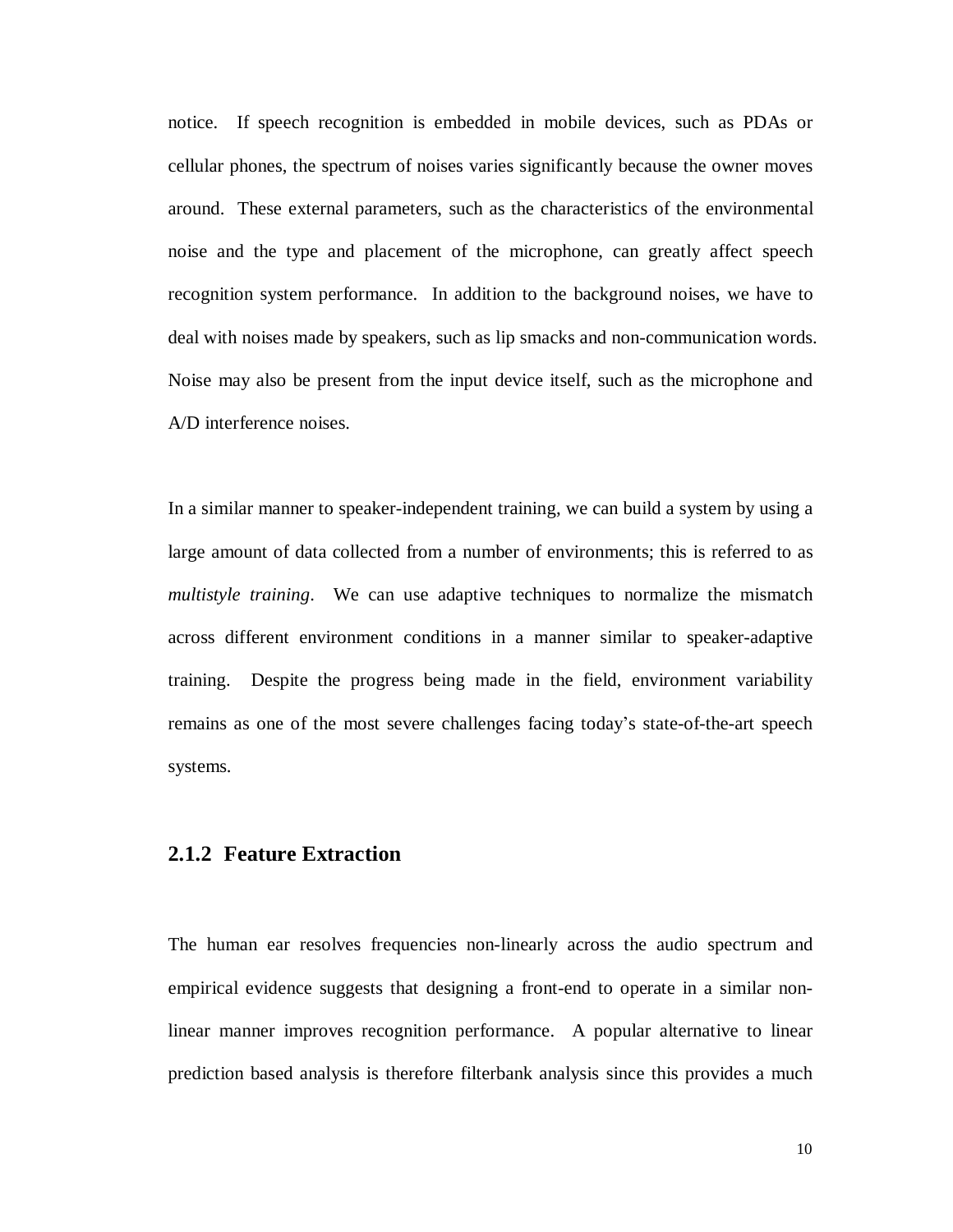more straightforward route to obtaining the desired non-linear frequency resolution. However, filterbank amplitudes are highly correlated and hence, the use of a cepstral transformation in this case is virtually mandatory if the data is to be used in a HMM based recognizer with diagonal covariances.

The filters used are triangular and they are equally spaced along the mel-scale which is defined by

$$
Mel(f) = 2595 \log_{10}(1 + \frac{f}{700})
$$
 **Equation 3**

To implement this filterbank, the window of speech data is transformed using a Fourier transform and the magnitude is taken. The magnitude coefficients are then binned by correlating them with each triangular filter. Here binning means that each FFT magnitude coefficient is multiplied by the corresponding filter gain and the results accumulated. Thus, each bin holds a weighted sum representing the spectral magnitude in that filterbank channel.

Mel-Frequency Cepstral Coefficients (MFCCs) are calculated from the log filterbank amplitudes {*mj*} using the Discrete Cosine Transform

$$
c_i = \sqrt{\frac{2}{N}} \sum_{j=1}^{N} m_j \cos(\frac{\mathbf{p} \cdot i}{N} (j-0.5))
$$
 **Equation 4**

where *N* is the number of filterbank channels.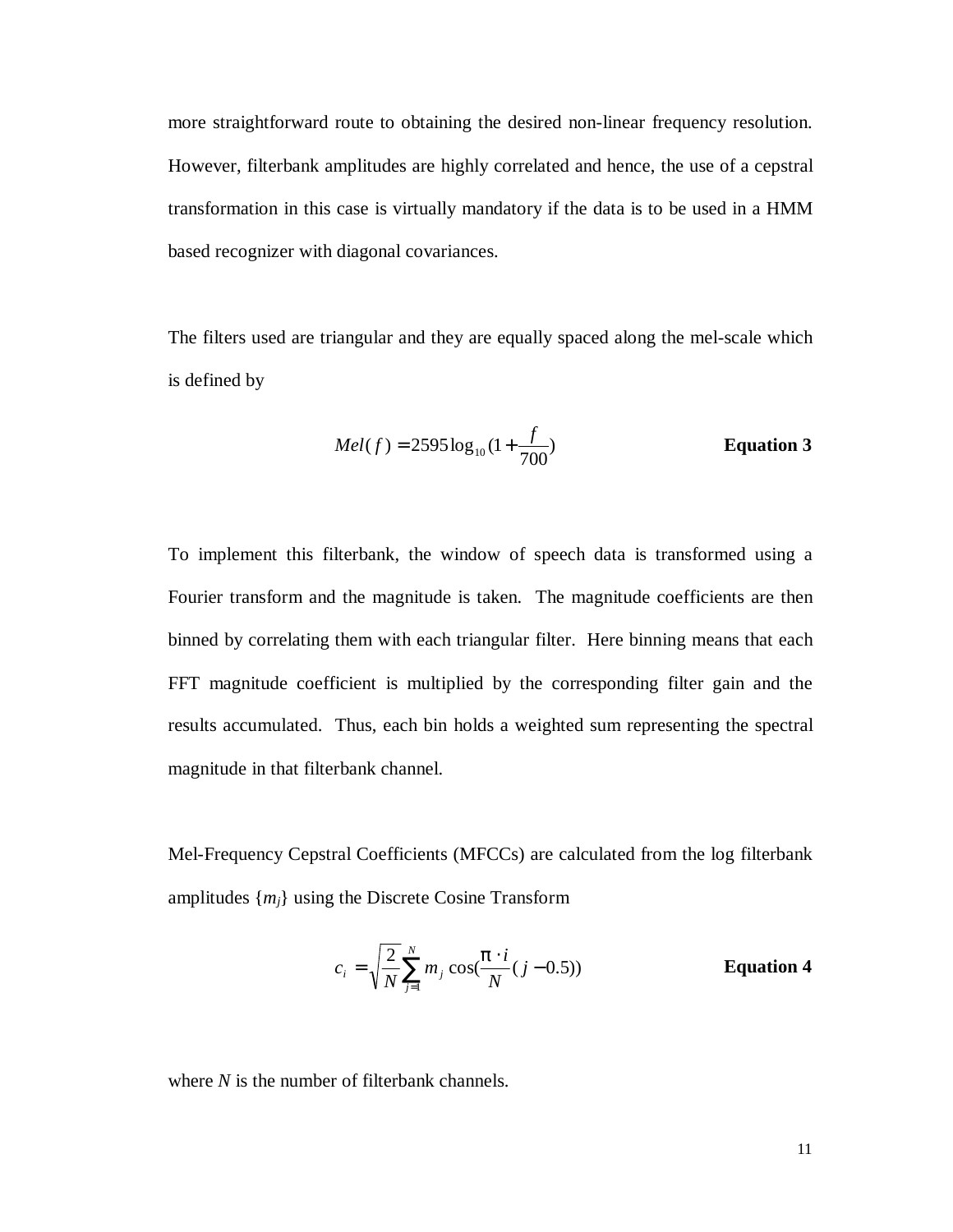MFCCs are the parameterization of choice for many speech recognition applications. They give good discrimination and lend themselves to a number of manipulations. In particular, the effect of inserting a transmission channel on the input speech is to multiply the speech spectrum by the channel transfer function. In the log cepstral domain, this multiplication becomes a simple addition that can be removed by subtracting the cepstral mean from all input vectors. In practice, of course, the mean has to be estimated over a limited amount of speech data so the subtraction will not be perfect. Nevertheless, this simple technique is very effective in practice where it compensates for long-term spectral effects such as those caused by different microphones and audio channels.

#### **2.1.3 Hidden Markov Models**

Let each spoken word be represented by a sequence of speech vectors or observations *O*, defined as

$$
O = o_1, o_2, \dots, o_T
$$
 **Equation 5**

where  $o<sub>T</sub>$  is the speech vector observed at time *t*. The recognition problem can then be regarded as that of computing

$$
\arg\max_{i} \{P(w_i \mid O)\} \qquad \qquad \textbf{Equation 6}
$$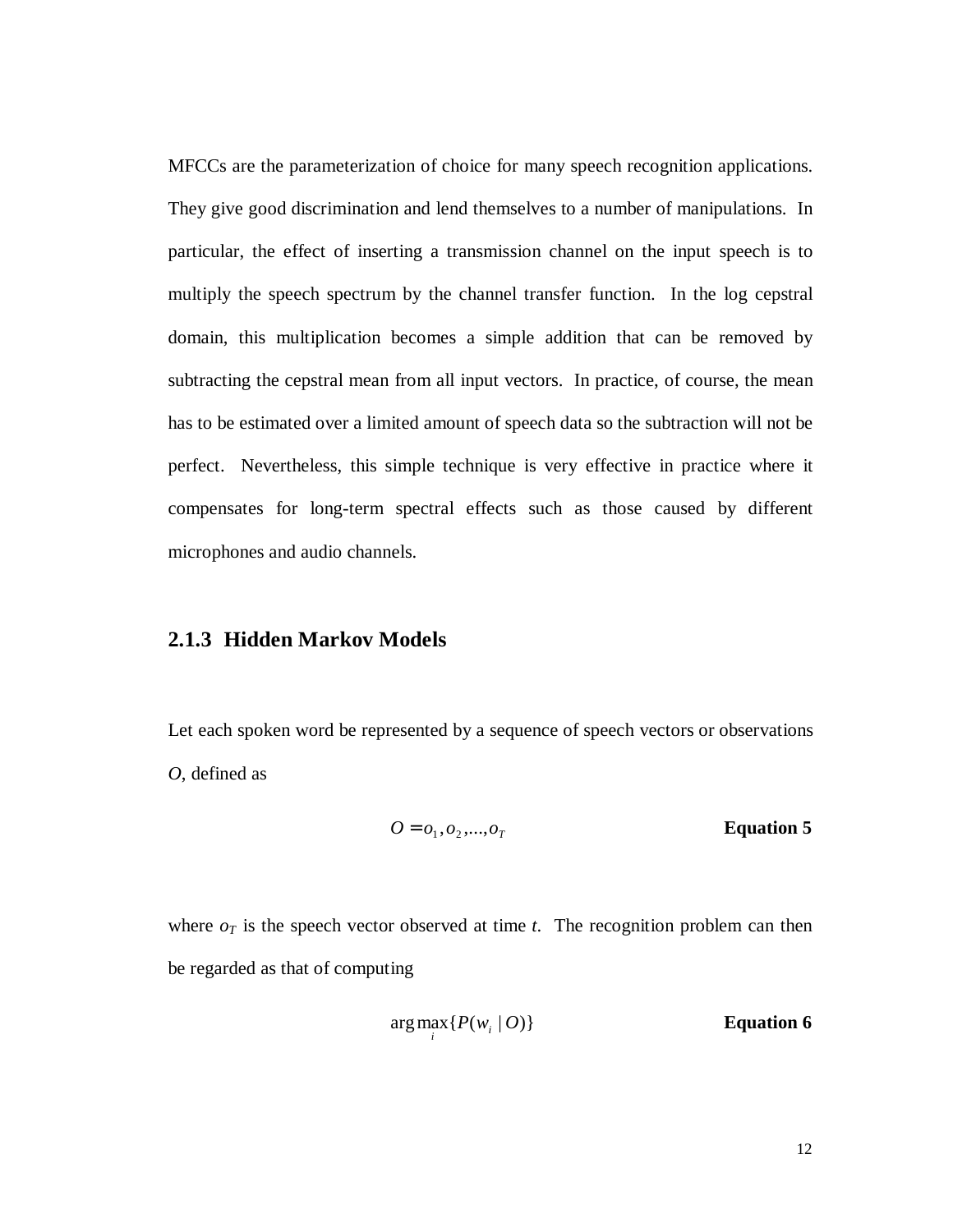where  $w_i$  is the i'th vocabulary word. This probability is not computable directly but using Bayes' Rule gives

$$
P(w_i | O) = \frac{P(O | w_i)P(w_i)}{P(O)}
$$
 Equation 7

Thus, for a given set of prior probabilities  $P(w_i)$ , the most probable spoken word depends only on the likelihood  $P(O|w_i)$ . Given the dimensionality of the observation sequence *O*, the direct estimation of the joint conditional probability  $P(o_1, o_2, \ldots | w_i)$ from examples of spoken words is not practicable. However, if a parametric model of word production such as a Markov model is assumed, then estimation from data is possible since the problem of estimating the class conditional observation densities  $P(O|w_i)$  is replaced by the much simpler problem of estimating the Markov model parameters.

In HMM-based speech recognition, it is assumed that the sequence of observed speech vectors corresponding to each word is generated by a Markov model as shown in Figure 7. A Markov model is a finite state machine which changes state once every time unit and each time  $t$  that a state  $j$  is entered, a speech vector  $o_t$  is generated from the probability density  $b_i(o_t)$ . Furthermore, the transition from state *i* to state *j* is also probabilistic and is governed by the discrete probability  $a_{ij}$ . Figure 7 show an example of this process where the six state model moves through the state sequence *X*  $= 1, 2, 2, 3, 4, 4, 5, 6$  in order to generate the sequence  $o<sub>I</sub>$  to  $o<sub>6</sub>$ . Notice that in HTK,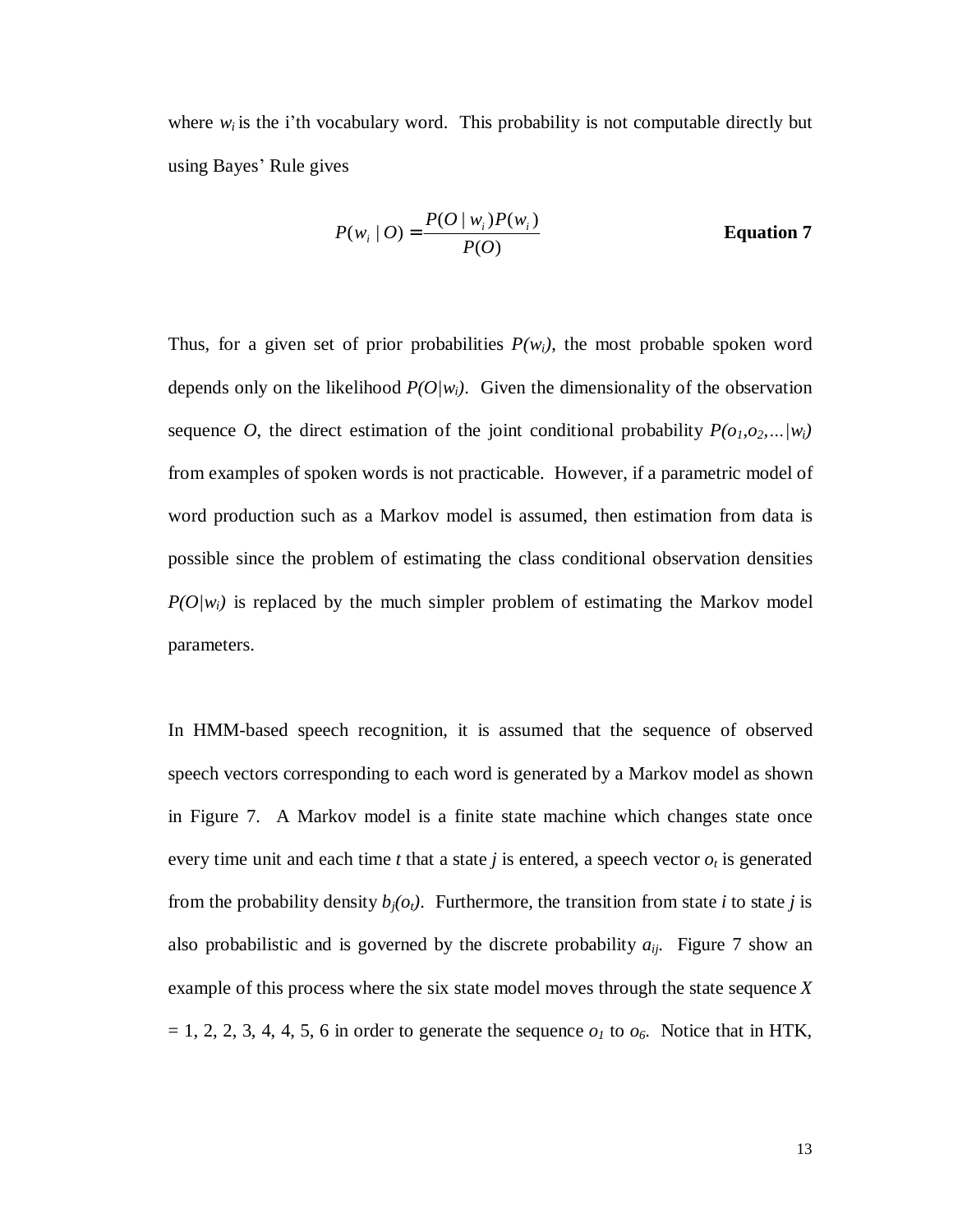the entry and exit states of a HMM are non-emitting. This is to facilitate the construction of composite models as explained in more detail later.

The joint probability that *O* is generated by the model *M* moving through the state sequence *X* is calculated simply as the product of the transition probabilities and the output probabilities. So for the state sequence *X* in Figure 7

$$
P(O, X \mid M) = a_{12}b_2(o_1)a_{22}b_2(o_2)a_{23}b_3(o_3)... \qquad \text{Equation 8}
$$

However, in practice, only the observation sequence  $O$  is known and the underlying state sequence *X* is hidden. This is why it is called a Hidden Markov Model.



#### **Figure 1 The Markov generation model M**

Given that *X* is unknown, the required likelihood is computed by summing over all possible state sequences  $X = x(1)$ ,  $x(2)$ ,  $x(3)$ , *…*, $x(T)$ , that is

$$
P(O | M) = \sum_{X} a_{x(0)x(1)} \prod_{t=1}^{T} b_{x(t)}(o_t) a_{x(t)x(t+1)}
$$
 **Equation 9**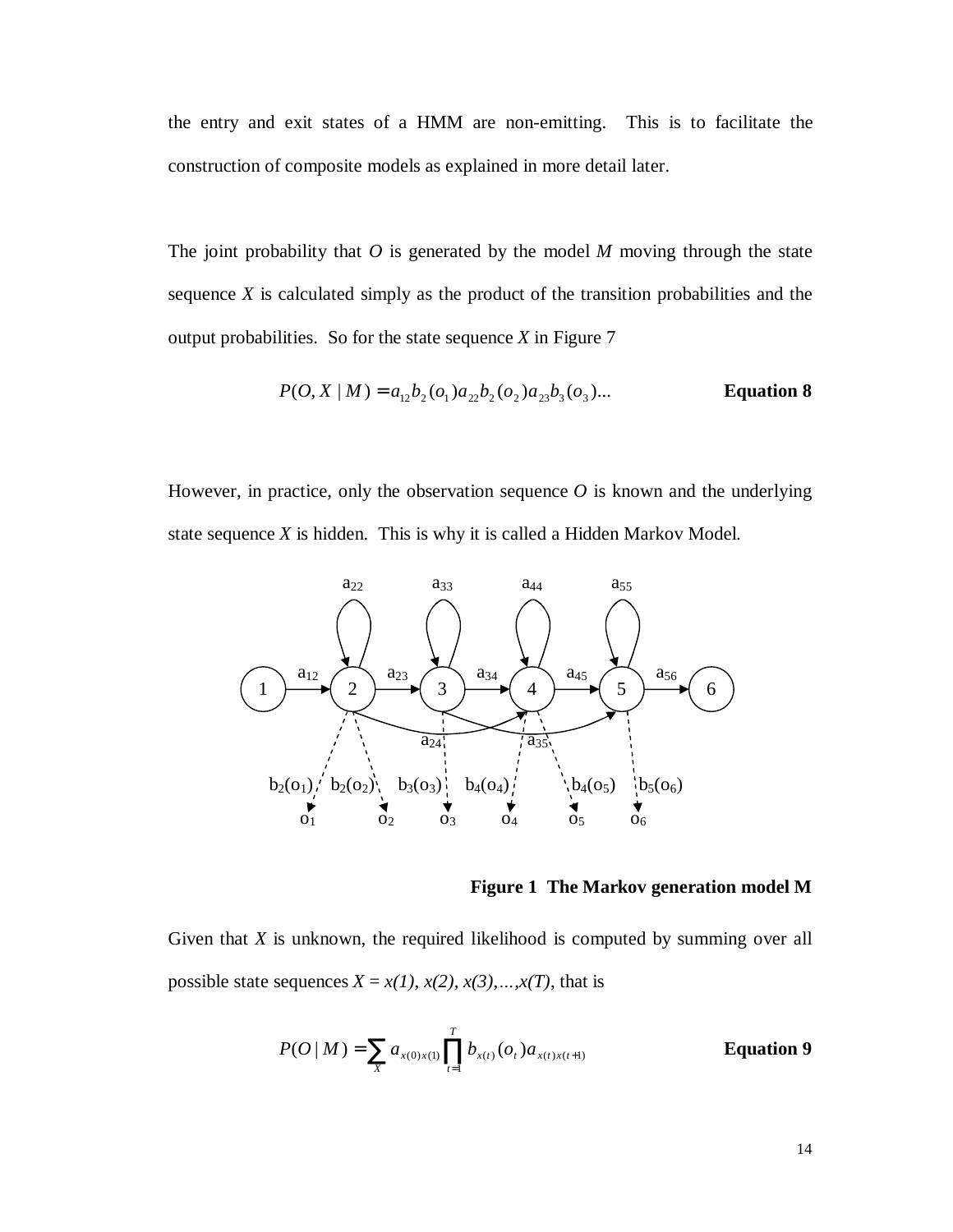where  $x(0)$  is constrained to be the model entry state and  $x(T+1)$  is constrained to be the model exit state.

Given a set of models  $M_I$  corresponding to words  $w_i$ , equation 2 (i.e. recognition problem) is solved by using equation 3 and assuming that

$$
P(O | w_i) = P(O | M_i)
$$
 Equation 10

Given a set of training examples corresponding to a particular model, the parameters of that model can be determined automatically by a robust and efficient re-estimation procedure. Thus, provided that a sufficient number of representative examples of each word can be collected then a HMM can be constructed which implicitly models all of the many sources of variability inherent in real speech [1].

### **2.1.4 Decoding**

Given a grammar network, its associated set of HMMs, and an unknown utterance, the probability of any path through the network can be computed. The task of a decoder is to find those paths which are most likely.

Decoding in HTK uses the token passing paradigm to find the best path and, optionally, multiple alternative paths. In the latter case, it generates a lattice containing the multiple hypotheses which can if required be converted to an N-best list.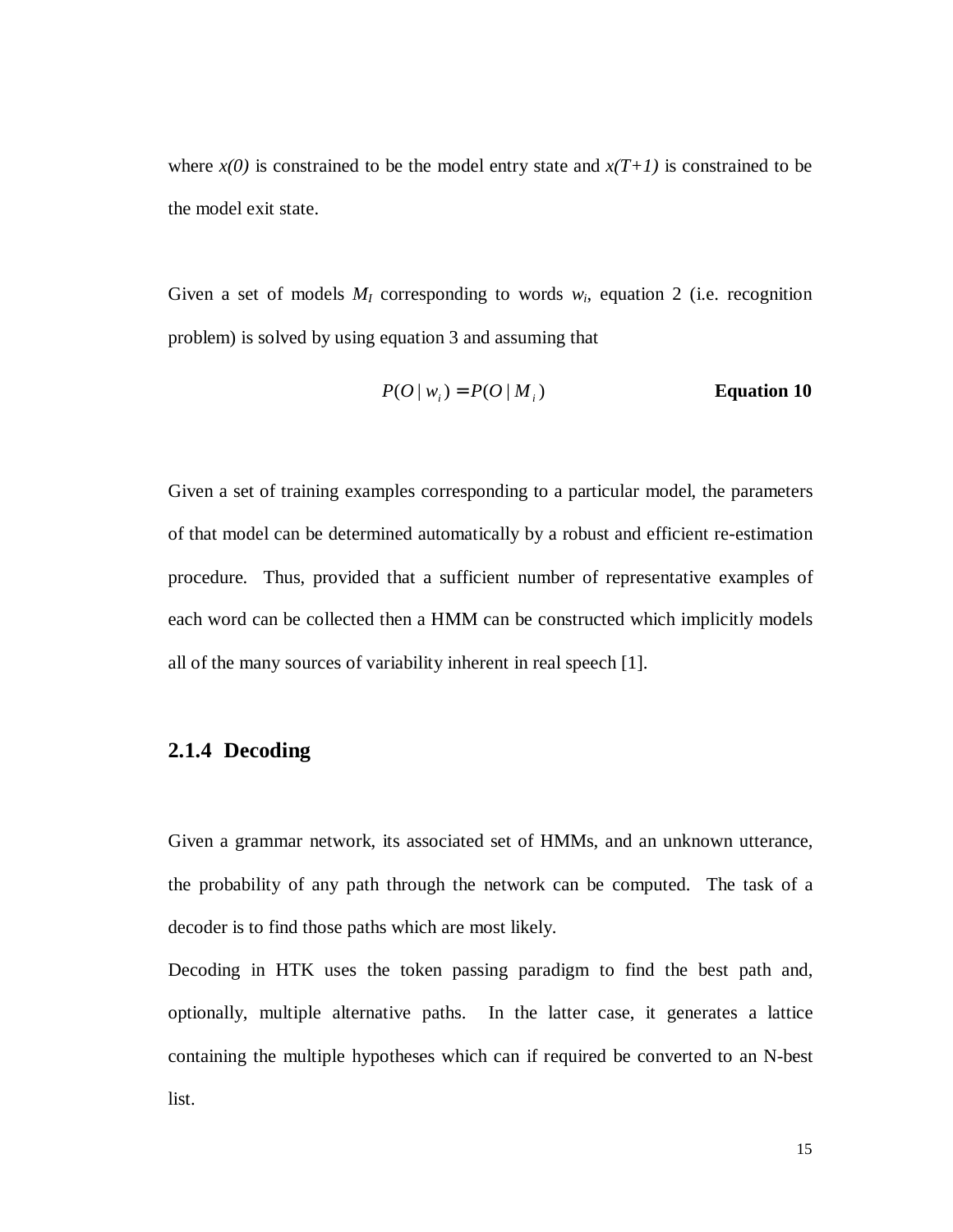Decoding is controlled by a recognition network compiled from a word-level network, a dictionary and a set of HMMs. The recognition network consists of a set of nodes connected by arcs. Each node is either a HMM model instance or word-end Each model node is itself a network consisting of states connected by arcs. Thus, once fully compiled, a recognition network ultimately consists of HMM states connection by arcs. Thus, once fully compiled, a recognition network ultimately consists of HMM states connected by transitions. However it can be viewed at three different levels: word, model and state.



**Figure 2 Recognition Network Levels** 

For an unknown input utterance with T frames, every path from the start node to the exit node of the network which passes through exactly T emitting HMM states is a potential recognition hypothesis. Each of these paths has a log probability which is computed by summing the log probability of each individual transition in the path and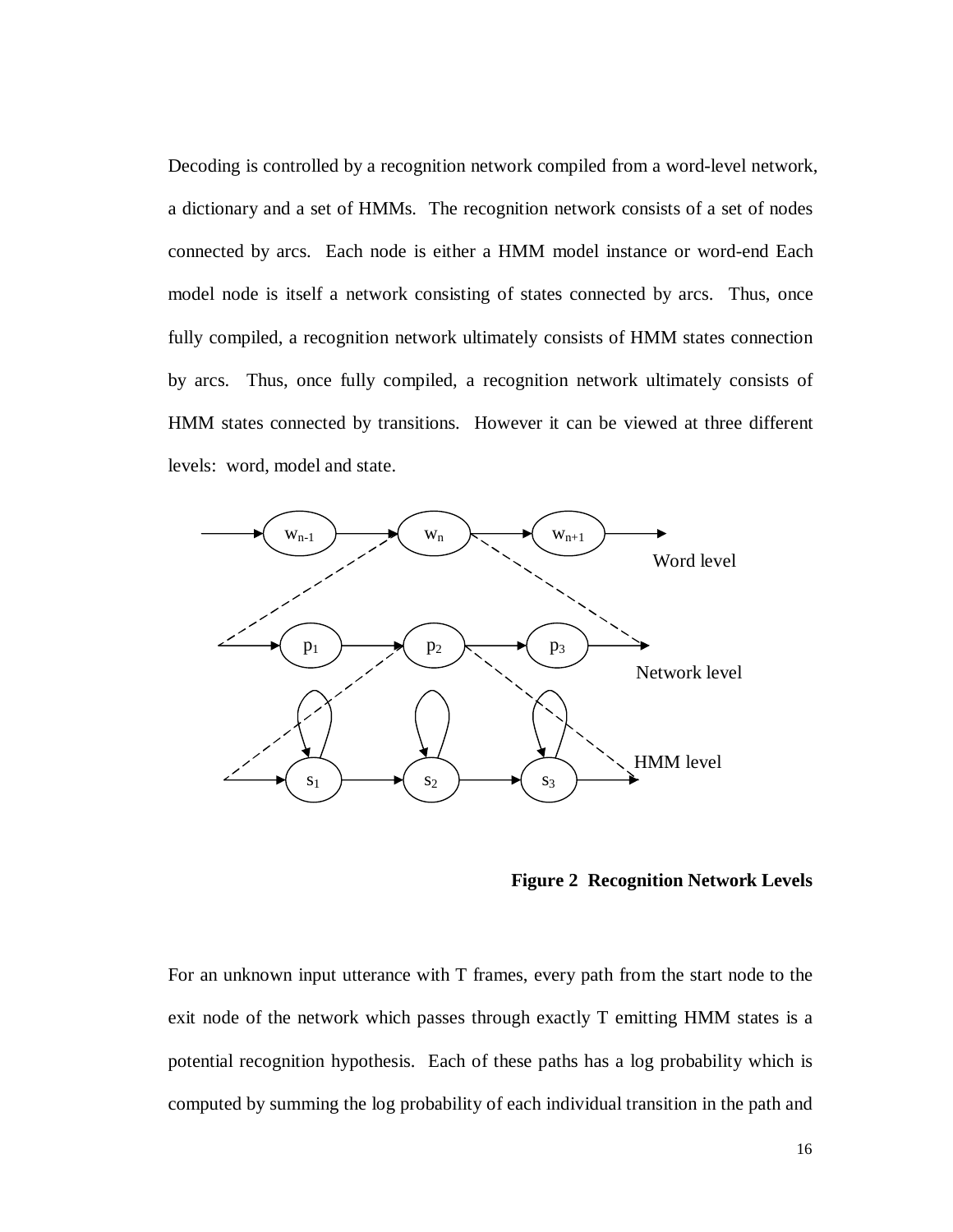the log probability of each emitting state generating the corresponding observation. Within-HMM transitions are determined from the HMM parameters, between-model transitions are constant and word-end transitions are determined by the language model likelihoods attached to the word level networks.

The job of the decoder is to find those paths through the network which have the highest log probability. These paths are found using a Token Passing algorithm. A token represents a partial path through the network extending from time 0 through to time t. At time 0, a token is placed in every possible start node.

Each time step, tokens are propagated along connecting transitions stopping whenever they reach an emitting HMM state. When there are multiple exits from a node, the token is copied so that all possible paths are explored in parallel. As the token passes across transitions and through nodes its log probability is incremented by the corresponding transition and emission probabilities. A network node can hold at most N tokens. Hence, at the end of each time step, all but the N best tokens in any node are discarded.

As each token passes through the network it must maintain a history recording its route. The amount of detail in this history depends on the required recognition output. Normally, only word sequences are wanted and hence, only transitions out of wordend nodes need be recorded. However, for some purposes, it is useful to know the actual model sequence and the time of each model to model transition. Sometimes a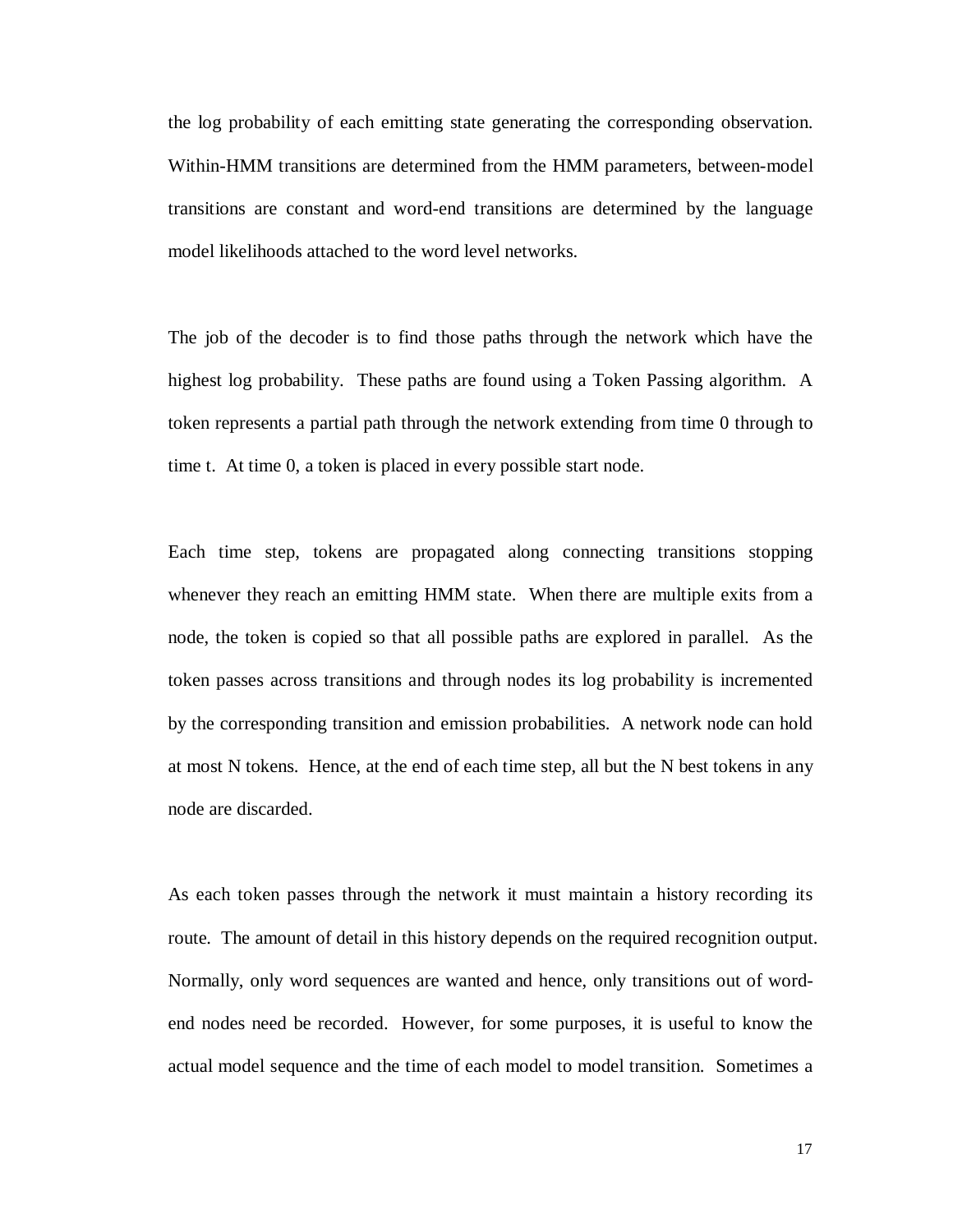description of each path down to the state level is required. All of this information, whatever level of detail is required, can conveniently be represented using a lattice structure.

Of course, the number of tokens allowed per node and the amount of history information requested will have a significant impact on the time and memory needed to compute the lattices. The most efficient configuration is  $N = 1$  combined with just word level history information and this is sufficient for most purposes.

A large network will have many nodes and one way to make a significant reduction in the computation needed is to only propagate tokens which have some chance of being amongst the eventual winners. This process is called pruning. It is implemented at each time step by keeping a record of the best token overall and de-activating all tokens whose log probabilities fall more than a beam-width below the best. For efficiency reasons, it is best to implement primary pruning at the model rather than the state level. Thus, models are deactivated when they have no tokens in any state within the beam and they are reactivated whenever active tokens are propagated into them. State-level pruning is also implemented by replacing any token by a null (zero probability) token if it falls outside of the beam. If the pruning beam-width is set too small then the most likely path might be pruned before its token reaches the end of the utterance. This results in a search error. Setting the beam-width is thus a compromise between speed and avoiding search errors.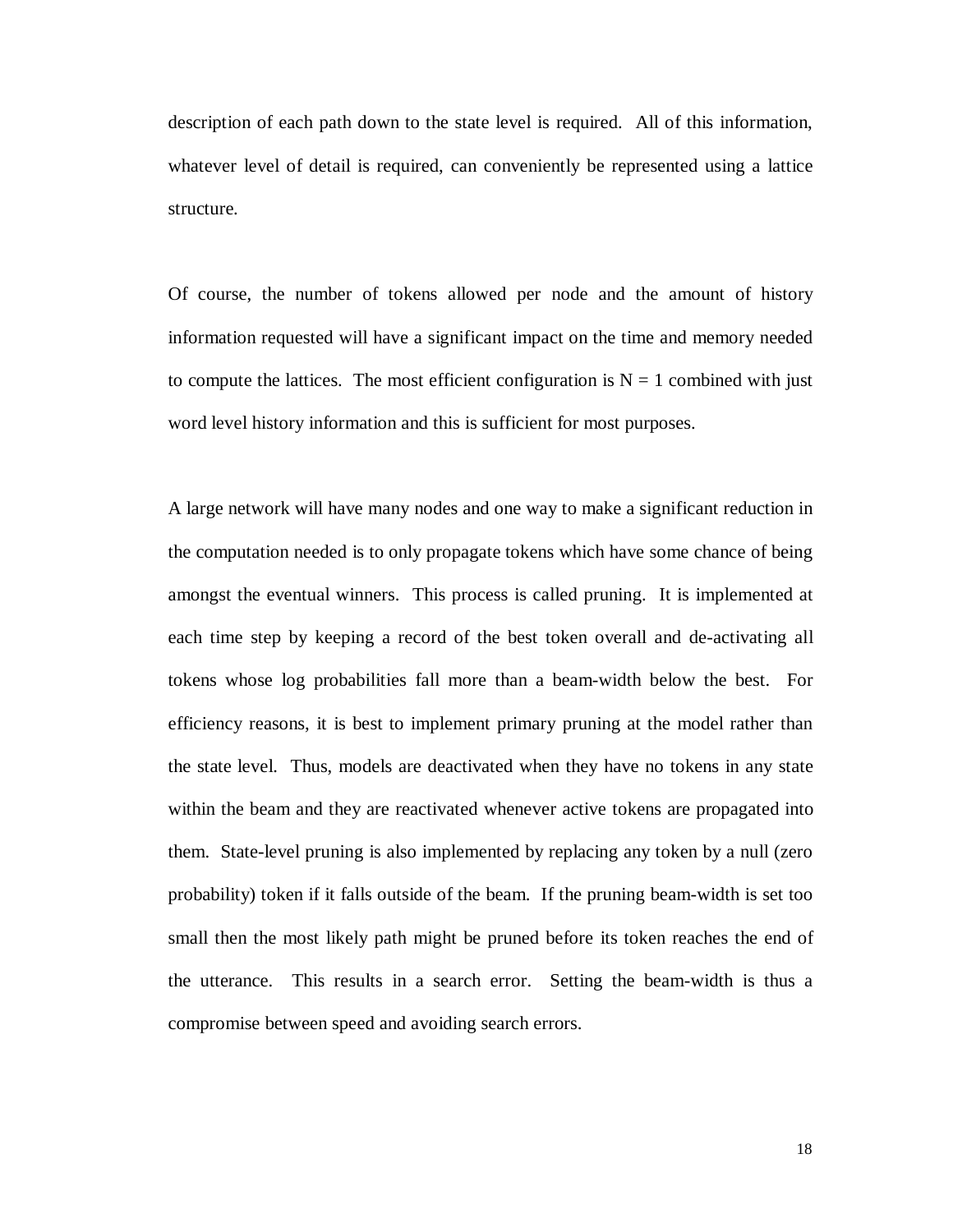# *2.2 Text-to-Speech Synthesis*

The task of a text-to-speech system can be viewed as speech recognition in reverse – a process of building a machinery system that can generate human-like speech from any text input to mimic human speakers. The basic components in a TTS system are shown in Figure 3.



**Figure 3 Basic system architecture of a TTS system**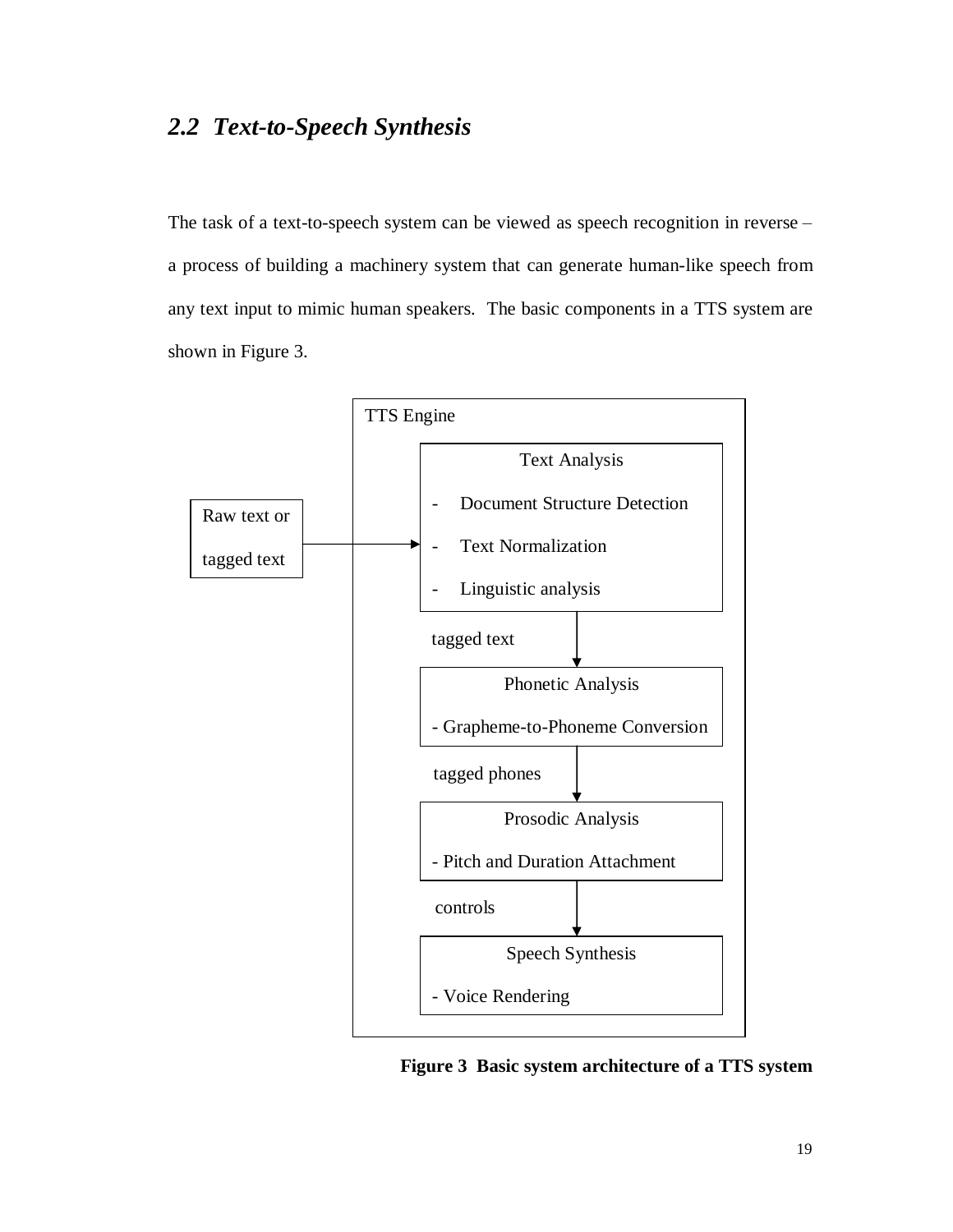The text analysis component normalizes the text to the appropriate form so that it becomes speakable. The input can be either raw text or tagged. These tags can be used to assist text, phonetic, and prosodic analysis. The phonetic analysis component converts the processed text into the corresponding phonetic sequence, which is followed by prosodic analysis to attach appropriate pitch and duration information to the phonetic sequence. Finally, the speech synthesis component takes the parameters from the fully tagged phonetic sequence to generate the corresponding speech waveform.

The text analysis module is responsible for indicating all knowledge about the text or message that is not specifically phonetic or prosodic in nature. Very simple systems do little more than convert nonorthographic items, such as numbers, into words. More ambitious systems attempt to analyze whitespaces and punctuations to determine document structure, and perform sophisticated syntax and semantic analysis on sentences to determine attributes that help the phonetic analysis to generate correct phonetic representation and prosodic generation to construct superior pitch contours. As shown in Figure 3, text analysis for TTS involves three related processes:

• Document structure detection – Document structure is important to provide a context for all later processes. In addition, some elements of document structure, such as sentence breaking and paragraph segmentation, may have direct implications for prosody.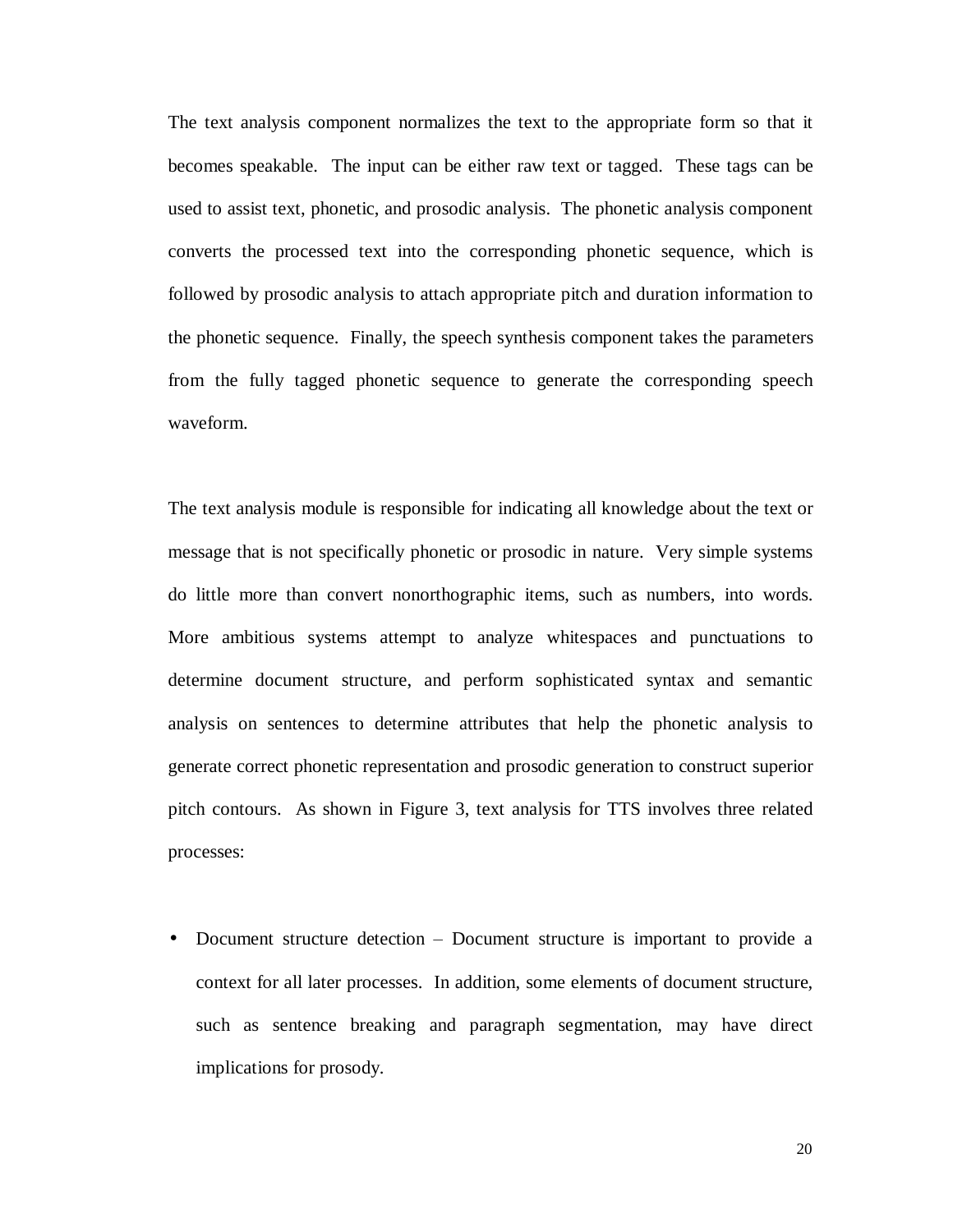- Text normalization text normalization is the conversion from the variety symbols, numbers, and other nonorthographic entities of text into a common orthographic transcription suitable for subsequent phonetic conversion.
- Linguistic analysis Linguistic analysis recovers the syntactic constituency and semantic features of words, phrases, clauses, and sentences, which is important for both pronunciation and prosodic choices in the successive processes.

The task of the phonetic analysis is to convert lexical orthographic symbols to phonemic representation along with possible diacritic information, such as stress placement. Phonetic analysis is thus often referred to grapheme-to-phoneme conversion. The purpose is obvious, since phonemes are the basic units of sound. Even though future TTS systems might be based on word sounding units with increasing storage technologies, homograph disambiguation and phonetic analysis for new words (either true new words being invented over time or morphologically transformed words) are still necessary for systems to correctly utter every word.

Grapheme-to-phoneme conversion is trivial for languages where there is a simple relationship between orthography and phonology. Such a simple relationship can be well captured by a handful of rules. Languages such as Spanish and Finnish belng to this category and are referred to as phonetic languages. English, on the other hand, is remote from phonetic language because English words often have many distinct origins. It is generally believed that the following three services are necessary to produce accurate pronunciations.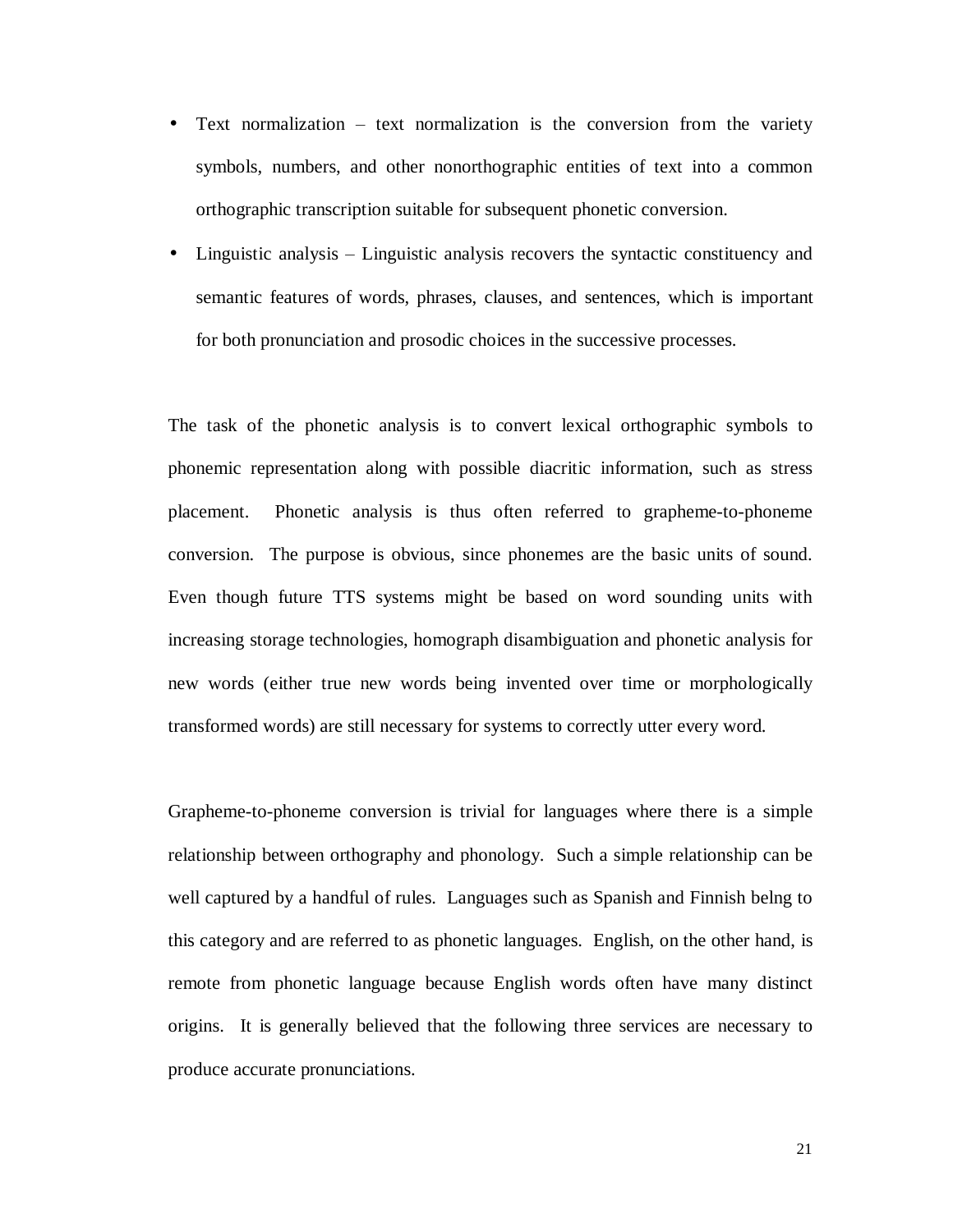- Homograph disambiguation It is important to disambiguate words with different senses to determine proper phonetic pronunciations, such as object (/ah b jh eh k t/) as a verb or as a noun (/aa b jh eh k t/).
- Morphological analysis Analyzing the component morphemes provides important cues to attain the pronunciations for inflectional and derivational words.
- Letter-to-sound conversion The last stage of the phonetic analysis generally includes general letter-to-sound rules (or modules) and a dictionary lookup to produce accurate pronunciations for any arbitrary word.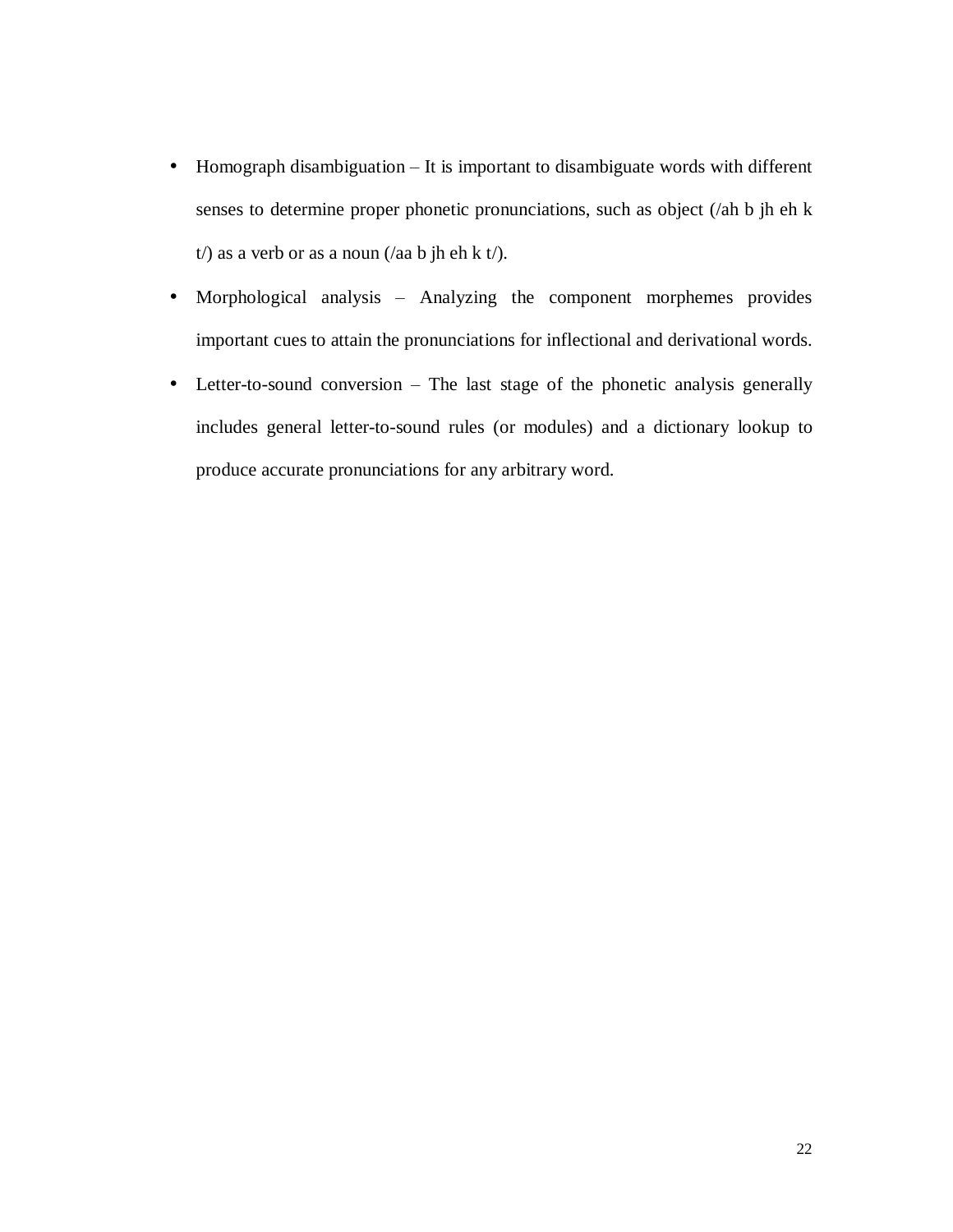## *2.3 Distributed Speech Recognition*

In a distributed speech recognition (DSR) architecture the recognizer front-end is located in the terminal and is connected over a data network to a remote back-end recognition server. DSR provides particular benefits for applications for mobile devices such as improved recognition performance compared to using the voice channel and ubiquitous access from different networks with a guaranteed level of recognition performance. To enable all these benefits in a wide market containing a variety of players including terminal manufacturers, operators server providers and recognition vendors, a standard for front-end is needed to ensure compatibility between the terminal and the remote recognizer. The STQ-Aurora DSR Working Group within ETSI has been actively developing this standard and as a result of this work the first DSR standard was published by ETSI in February, 2000 [2].



**Figure 4 Block diagram of DSR system**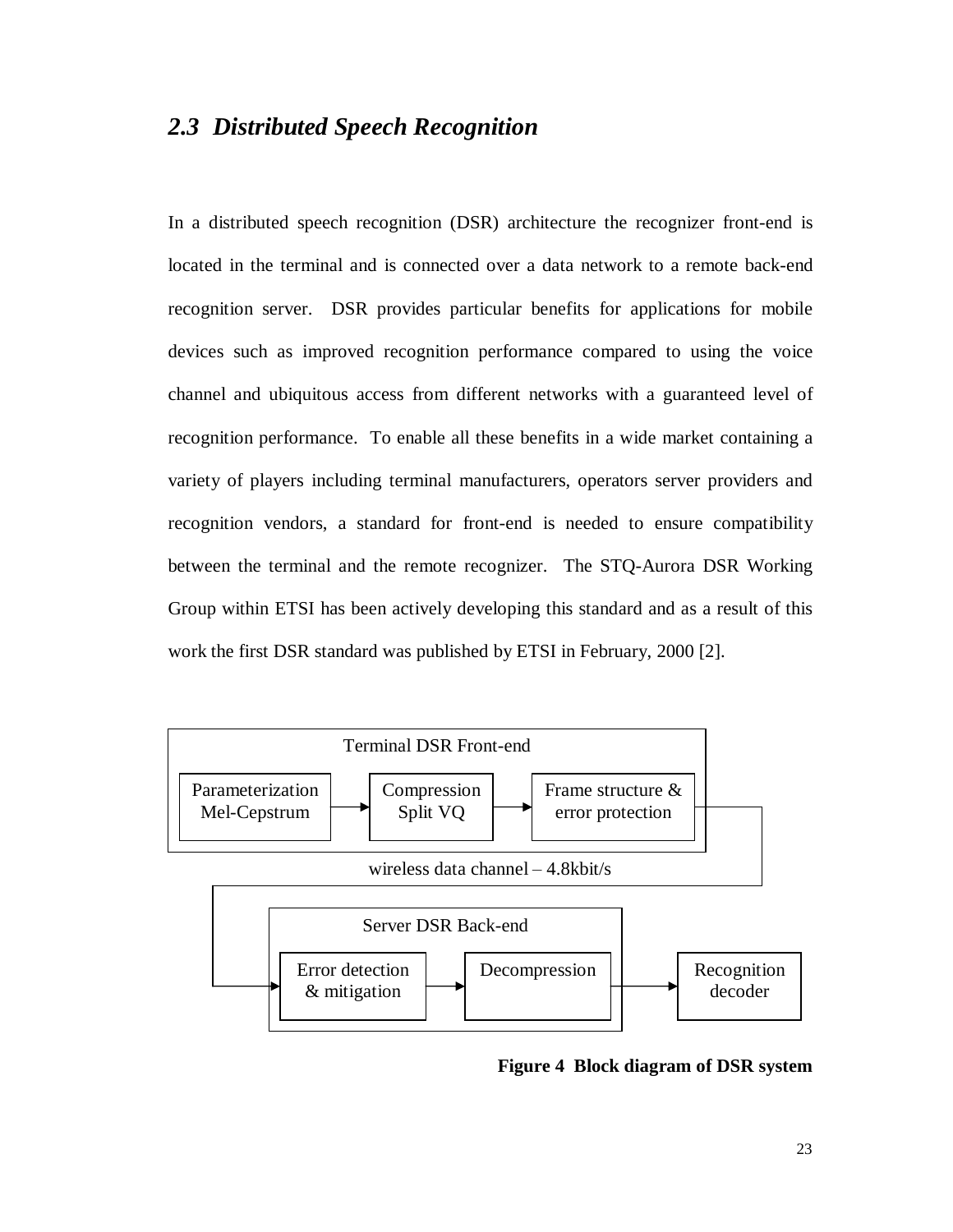## *2.4 Voice eXtensible Markup Language*

The VoiceXML Forum is an industry organization founded by AT&T, IBM, Lucent and Motorola. It was established to develop and promote the Voice eXtensible Markup Language (VoiceXML), a new computer language designed to make Internet content and information accessible via voice and phone [3].



**Figure 5 VoiceXML architecture model** 

A document server (e.g. a web server) processes requests from a client application, the VoiceXML Interpreter, through the VoiceXML interpreter context. The server produces VoiceXML documents in reply, which are processed by the VoiceXML Interpreter. The VoiceXML interpreter context may monitor user inputs in parallel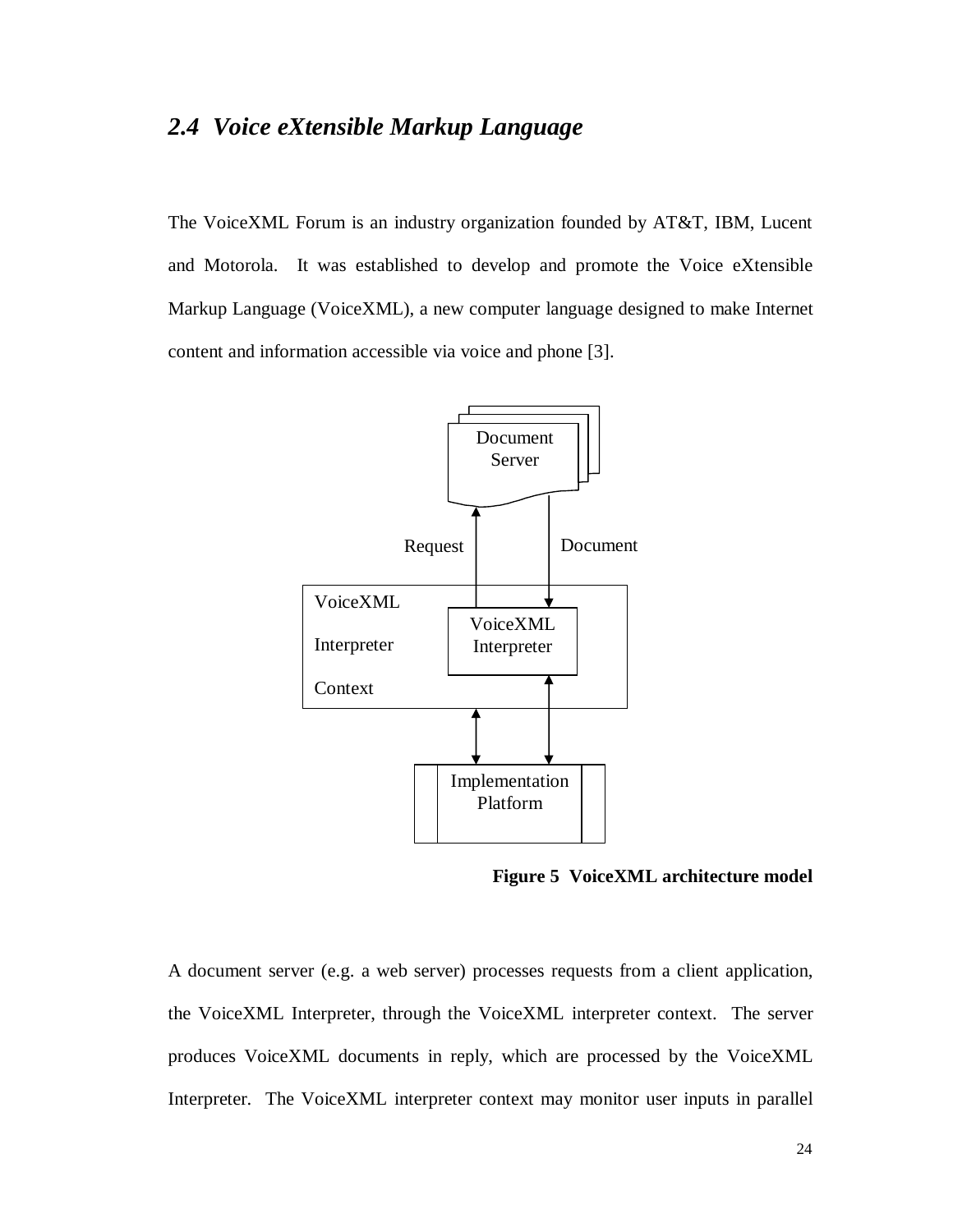with the VoiceXML interpreter. For example, one VoiceXML interpreter context may always listen for a special escape phrase that takes the user to a high-level personal assistant, and another may listen for escape phrases that alter user preferences like volume or text-to-speech characteristics.

The implementation platform is controlled by the VoiceXML interpreter context and by the VoiceXML interpreter. For instance, in an interactive voice response application, the VoiceXML interpreter context may be responsible for detecting an incoming call, acquiring the initial VoiceXML document, and answering the call, while the VoiceXML interpreter conducts the dialog after answer. The implementation platform generates events in response to user actions (e.g. spoken or character input received, disconnect) and system events (e.g. timer expiration). Some of these events are acted upon by the VoiceXML interpreter itself, as specified by the VoiceXML document, while others are acted upon by the VoiceXML interpreter context.

```
\langle?xml version="1.0"?>
\langle vxml version="1.0">
   <form id="tapered"> 
       <block> 
          <prompt bargein="false">Welcome to the ice cream survey.</prompt> 
       </block> 
       <field name="flavor">
```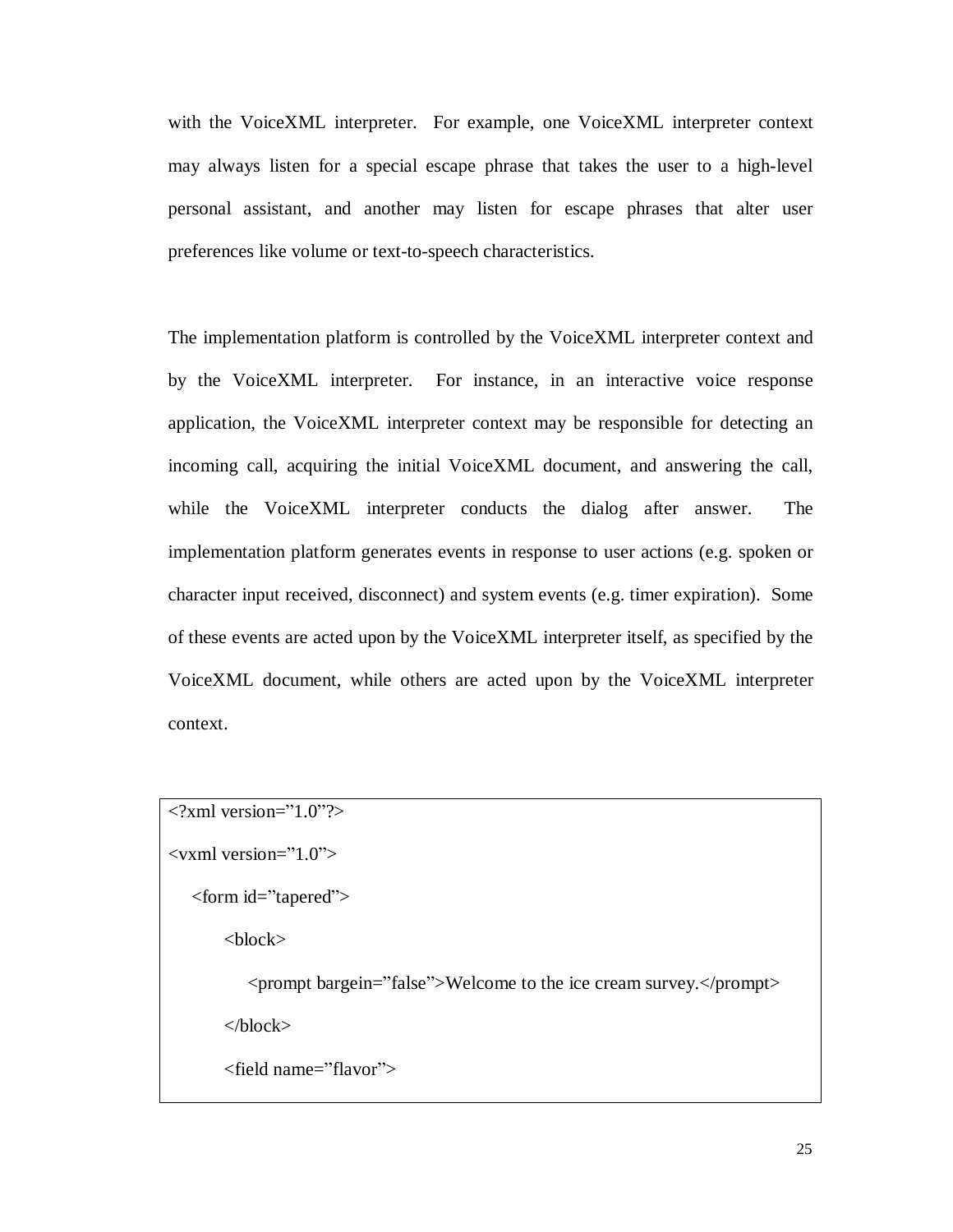```
<grammar>vanilla | chocolate | strawberry</grammar> 
          <prompt count="1">What is your favorite flavor?</prompt> 
          <prompt count="2">Say chocolate, vanilla, or strawberry.</prompt> 
       </field> 
  </form> 
</vxml>
```
The dialog might go something like this:

| C: Welcome to the ice cream survey.       |                                            |  |  |  |
|-------------------------------------------|--------------------------------------------|--|--|--|
| C: What is your favorite flavor?          |                                            |  |  |  |
| H: Pecan praline.                         |                                            |  |  |  |
| C: I do not understand.                   | (the "flavor" field's prompt counter is 1) |  |  |  |
| C: What is your favorite flavor?          |                                            |  |  |  |
| H: Pecan praline.                         |                                            |  |  |  |
| C: Say chocolate, vanilla, or strawberry. | (the prompt counter is now 2)              |  |  |  |
| H: What if I hate those?                  |                                            |  |  |  |
| C: I do not understand.                   |                                            |  |  |  |

### **Figure 6 A sample VoiceXML document and one possible corresponding dialog**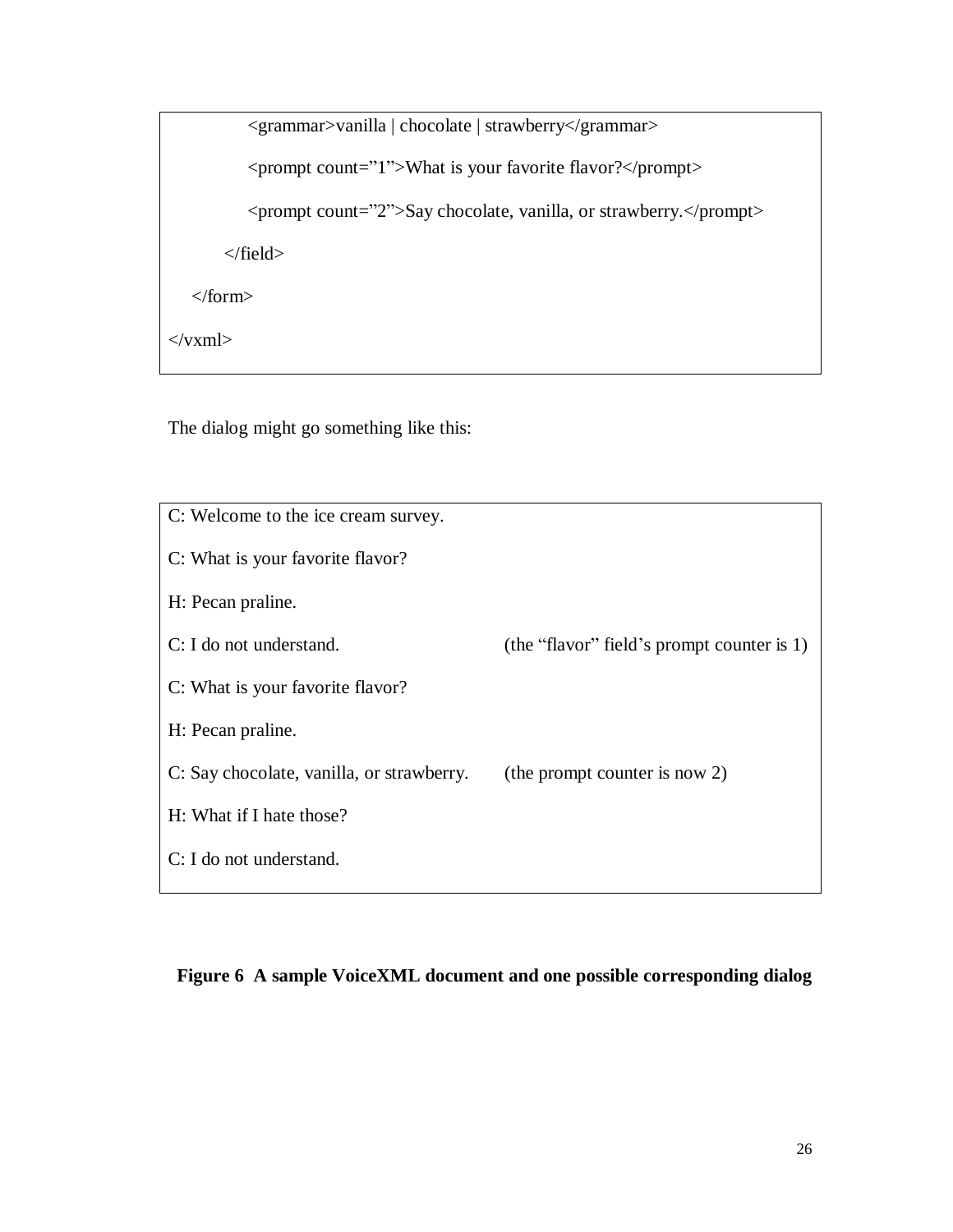# **Chapter 3 SYSTEM REQUIREMENT**

The Automatic Speech Recognition (ASR) has a history of around 50 years, which can be traced back to 1952, when a first word recognizer, Audrey was built by Daveis, Biddulph and Balashek to recognize digits by approximating the formants. The progress made in ASR was very slow until in 1974, Hidden Markov Models (HMMs) was applied to speech recognition by Baker in the Dragon project. It was later developed by IBM (Baker, Jalinek, Bahl, Mercer) in 1976-1993. Now, it is the dominant technology for both isolated word and continuous speech recognition. The extraction of speech feature plays a critical role in the robustness of the speech recognizer. John Bridle proposed Mel Cepstra, which was used in the second major (D)ARPA ASR project in 1980's. Its variant, Mel Frequency Cepstral Coefficients (MFCC) is still one of the best feature sets used in speech recognition today [4][5][6].



**Figure 7 Components of a typical speech recognition system**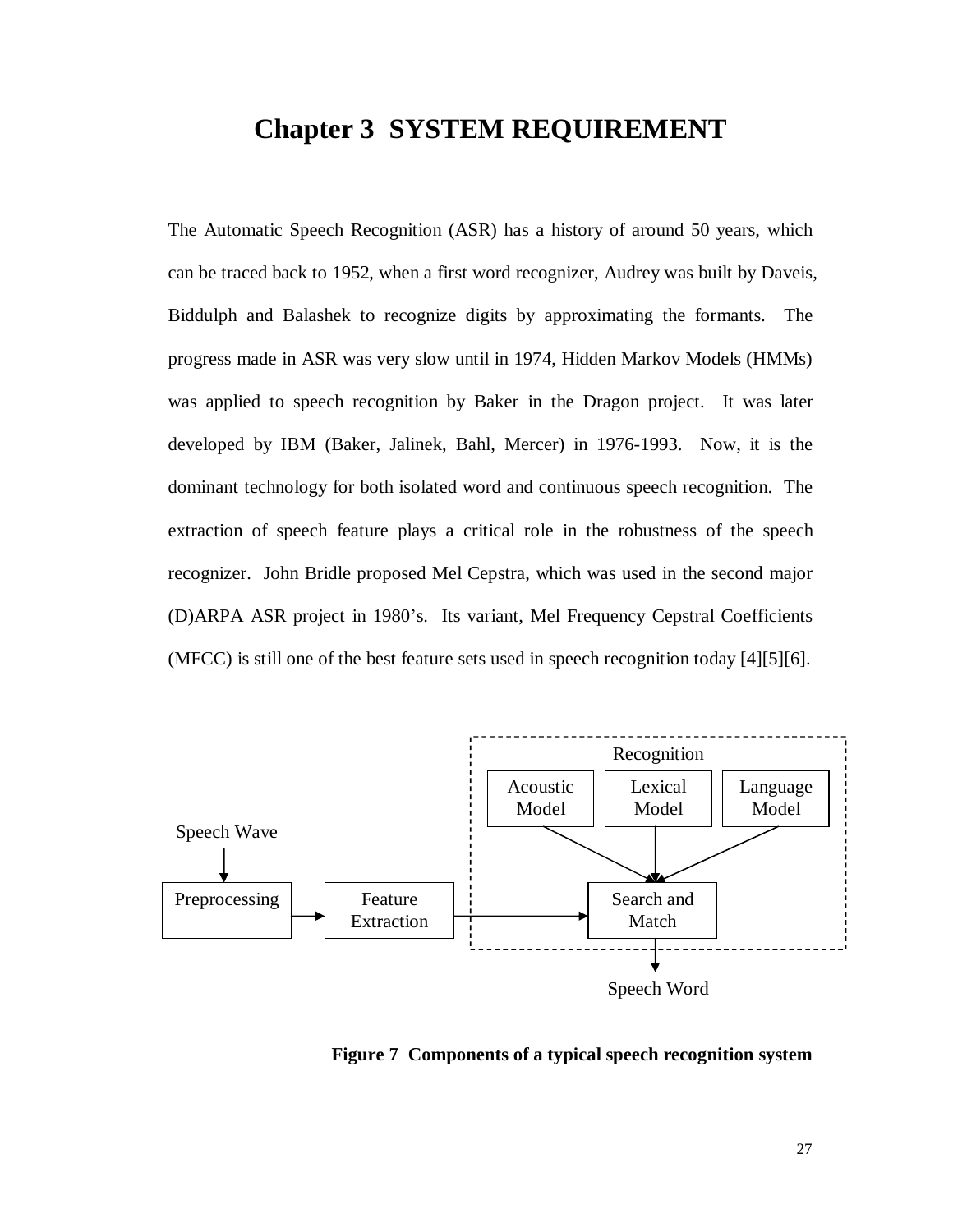We can represent all speech recognition systems ranging from command and control, dictation to IVR applications as in Figure 8. Each of them is comprised of a preprocessor, a feature extractor and a recognizer with different algorithm and complexity (Figure 2).

| Applications              | Command and    | Dictation            | <b>IVR</b>         |
|---------------------------|----------------|----------------------|--------------------|
| Components                | control        |                      |                    |
| Preprocessing             | simple noise   | low-complexity       | high-complexity    |
|                           | filtering      | noise cancellation   | noise cancellation |
| <b>Feature Extraction</b> | formant        | <b>MFCCs</b>         | <b>MFCCs</b>       |
| Recognition               | dynamic time   | HMM with acoustic,   | HMM with acoustic, |
|                           | warping (DTW)  | lexical and language | and lexical model  |
|                           | without models | model                | and grammar        |

**Figure 8 Description of components in various speech recognition system** 

We are proposing a new three-tier distributed VoiceXML-based speech system, which is modified from the typical one as above. To summarize all the requirements in such a system, we have,

- 1. Low computational power and small memory in terminal
- 2. Low communication bandwidth between terminal and speech browser
- 3. Easy incorporation of various recognition engines and text-to-speech (TTS) synthesizers onto speech browser
- 4. Provision of reliable service by speech browser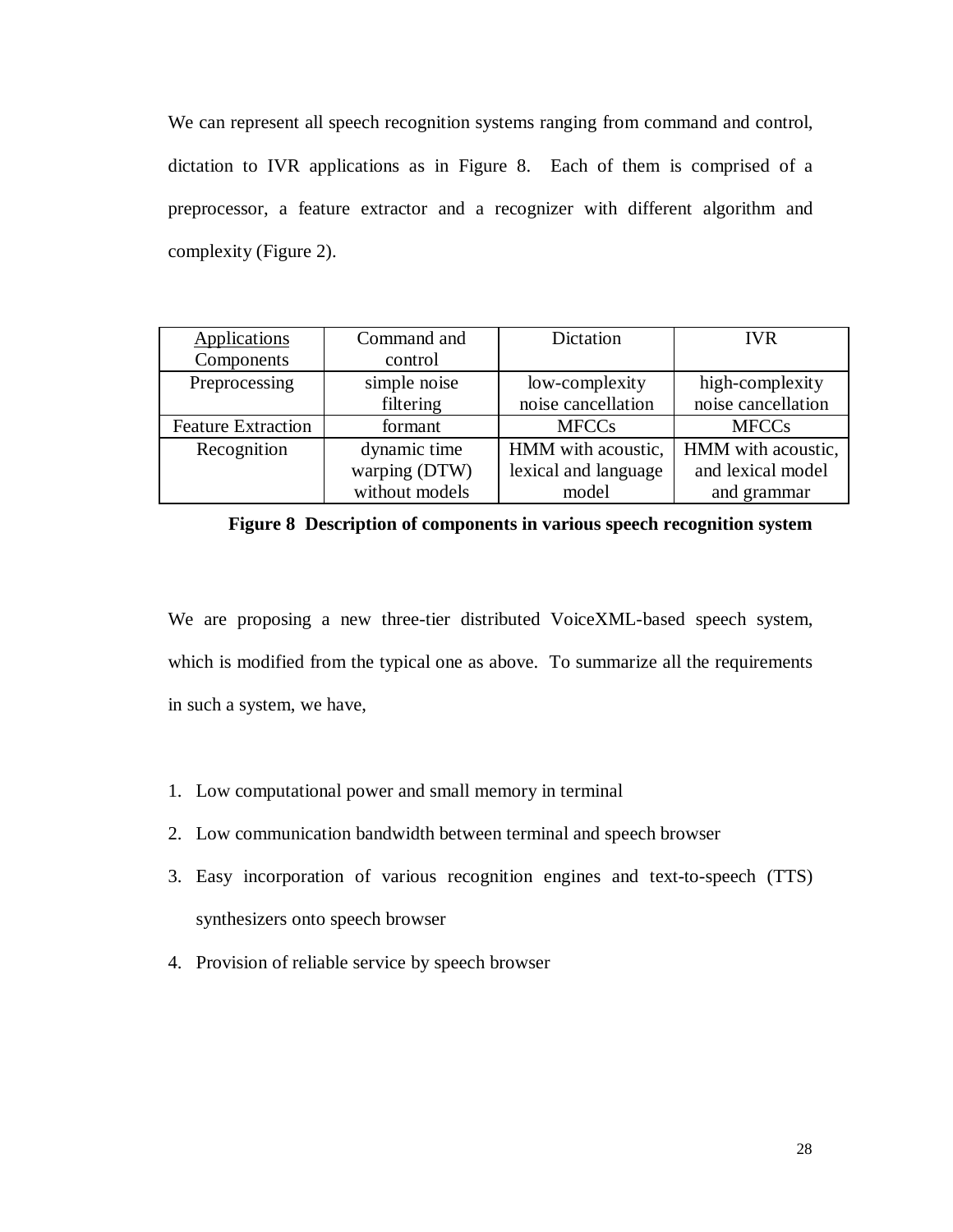## **Chapter 4 SOFTWARE DESIGN**

## *4.1 System Architecture*

Several modifications shown in Figure 10 are done to meet the above requirements [7].

- 1. Make the terminal to perform the low-complexity preprocessing and feature extraction parts excluding the high-complexity recognition part, which is now assigned to speech browser
- 2. Add the compressor and decompressor in between terminal and speech browser to achieve a low-bit-rate data transmission between them.





Similarly, we can represent all TTS synthesis system as in Figure 4. To meet the requirements, similar modifications shown in Figure 5 are done [8].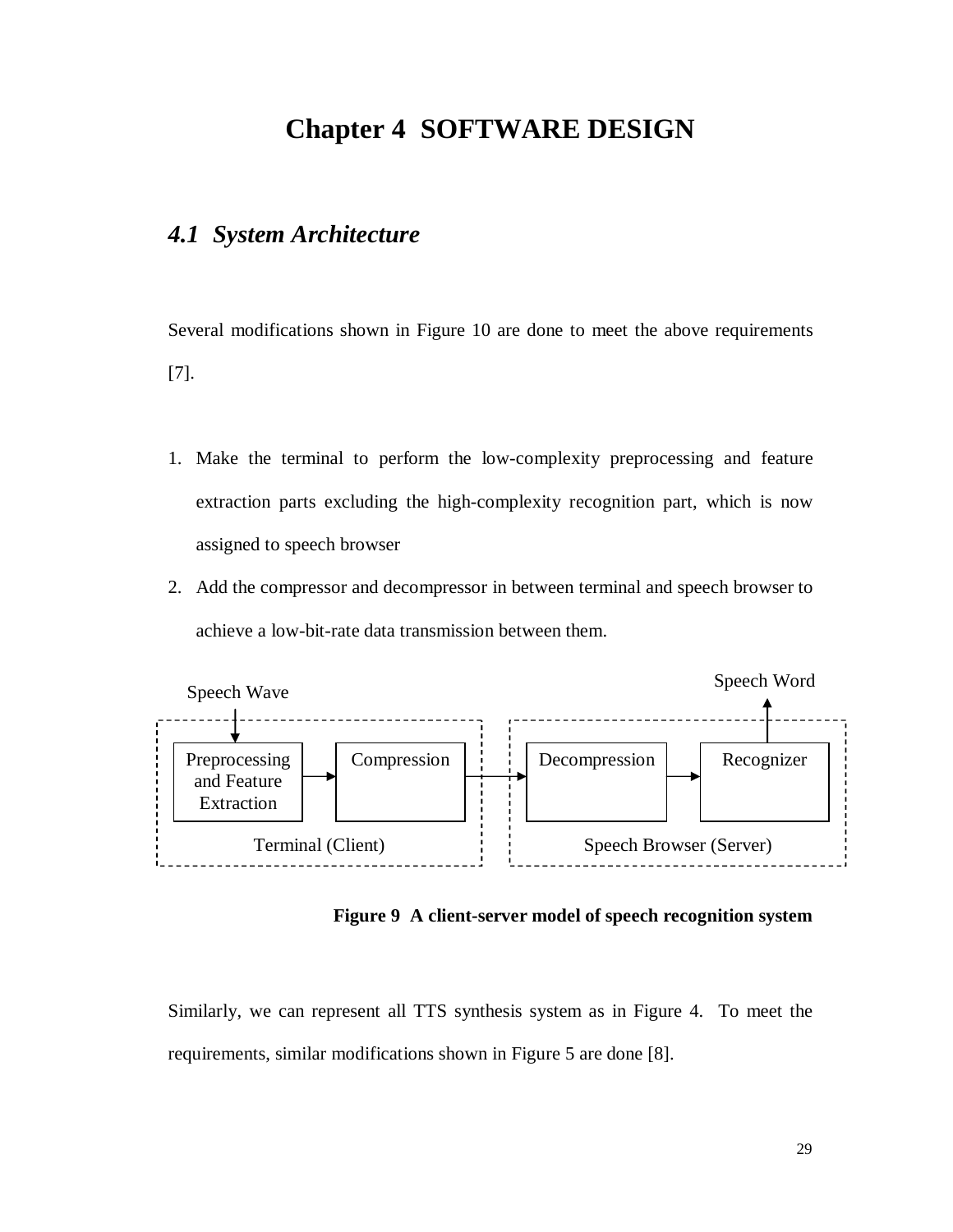



**Figure 10 Components of a typical TTS synthesis system** 



**Figure 11 A client-server model of TTS synthesis system** 

Furthermore, load balancing and replication strategy will also be considered in speech browser

Our objectives are to:

1. Design the preprocessing and feature extraction algorithm specially for mobile devices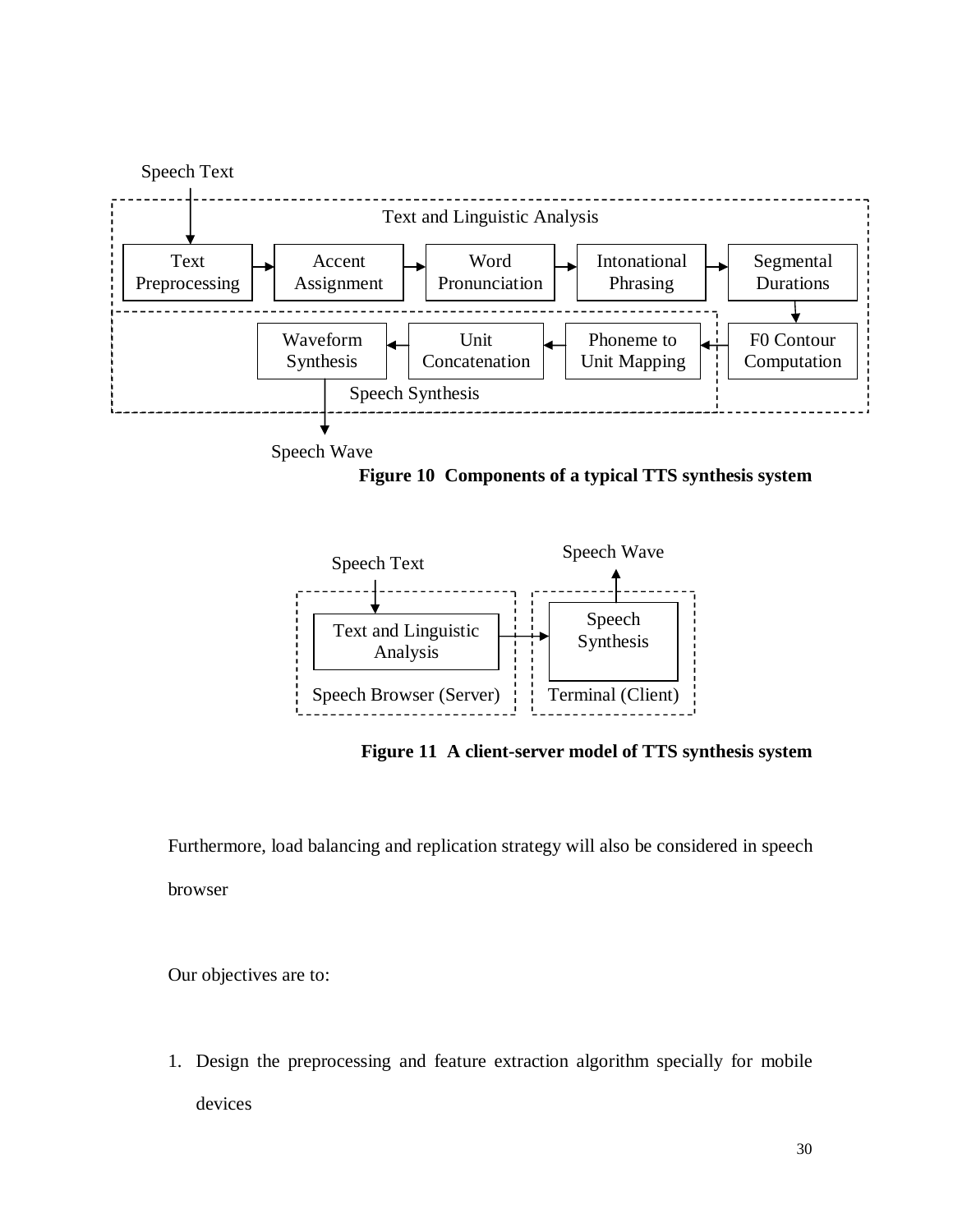- 2. Design the compression algorithm to achieve a low-bit-rate data transmission between terminals and speech browser
- 3. Implement the speech browser as distributed such that recognition engines and TTS synthesizers are server objects that may locate at different hosts.
- 4. Break down and replicate the high-complexity above-mentioned server objects so as to achieve the advantages of load balancing, fault tolerance, scalability and parallelism.
- 5. Implement a recognition engine and a TTS synthesizer.

The three-tier speech system model is formed by three components, namely terminal, speech browser and document server. To realize this model, we will make a demonstration.



**Figure 12 Three-tier speech system model** 

## *4.2 Platform*

The language, platform and tools we will use in this project are as follows. Our Java platform is Jbuilder 6.0 Enterprise which incorporates Java SDK 1.4.

| Components           | <b>Tools</b>        |
|----------------------|---------------------|
| Terminal             | Java Sound API [9]  |
| VoiceXML interpreter | Open VXI, SAXParser |
| Recognition engine   | <b>HTK</b>          |
| TTS synthesizer      | FreeTTS [10]        |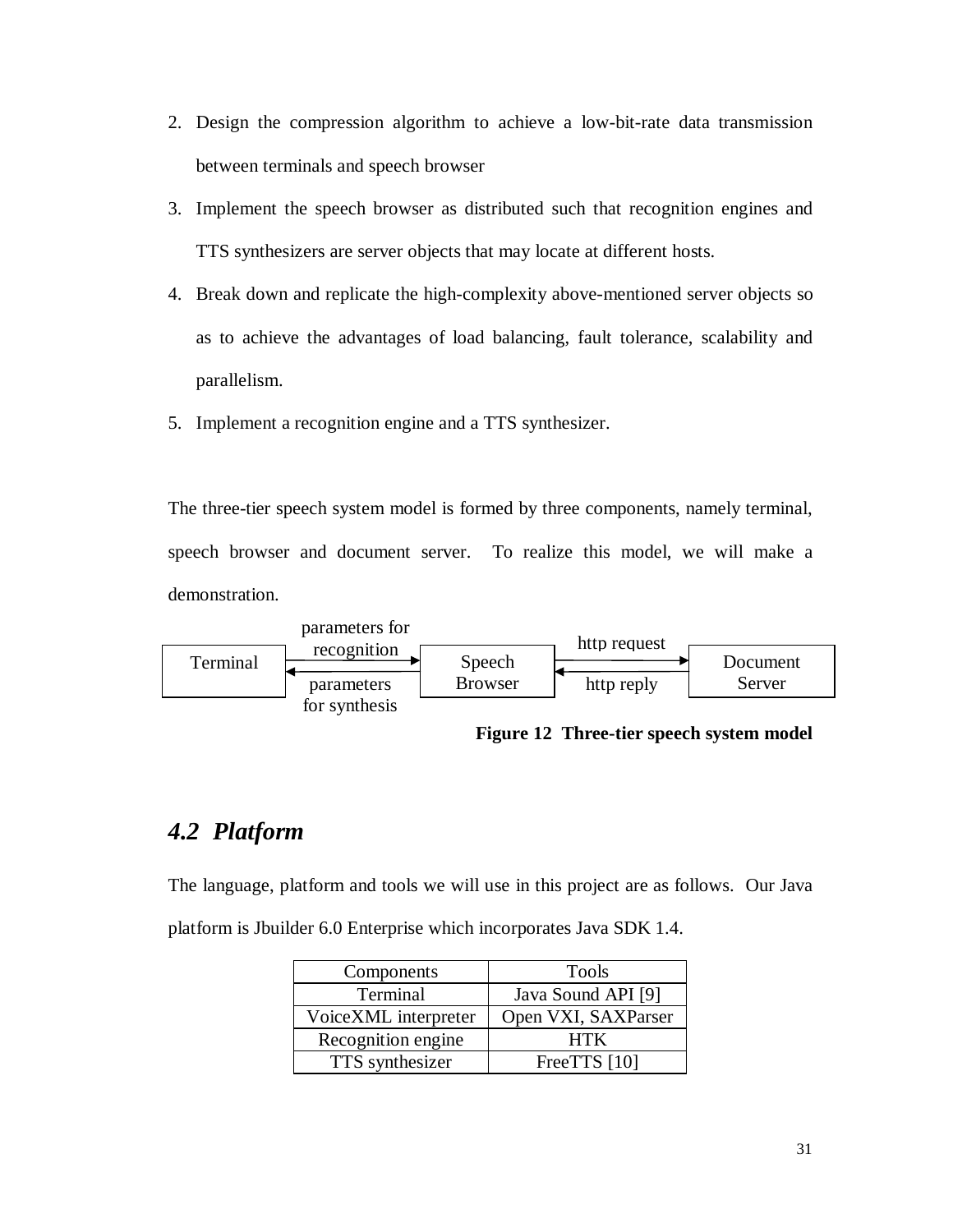## *4.3 VoiceXML file*

A VoiceXML file for the credit card authorization was prepared as follows.

```
<?xml version="1.0" encoding="UTF-8"?> 
<!DOCTYPE vxml SYSTEM "voicexml1-0.dtd"> 
<vxml version="1.0"> 
   <form> 
      <block>We now need your name, credit card type, number and expiration date.</block> 
      <field name="name"> 
         <prompt>What is your name?</prompt> 
         <!-- This is an in line grammar. --> 
         <grammar> 
           thomas cheng {thomascheng}
          | wendy how {wendyhow}
          | peter sun {petersun}
          | may wong {mg | maywong |
         </grammar> 
      </field> 
      <field name="card_type"> 
         <prompt>What kind of credit card do you have?</prompt> 
         <!-- This is an in line grammar. --> 
         <grammar> 
           visa {visa}
          | master [card] {masser} [card]
```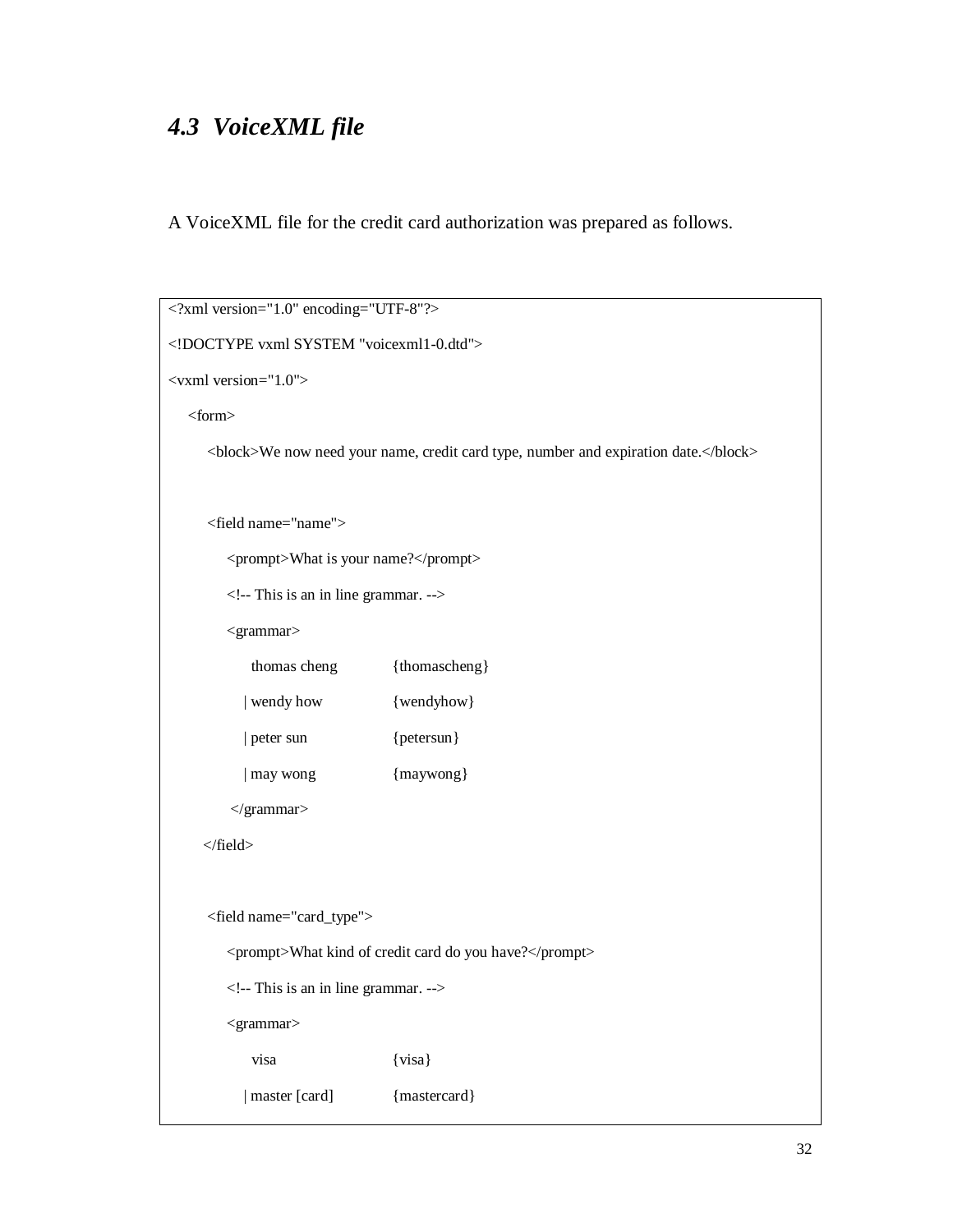```
| american [express] { americanexpress }
          </grammar> 
       </field> 
       <field name="card_num" type="digits"> 
          <prompt>What is your card number?</prompt> 
       </field> 
       <field name="expiry_date" type="digits"> 
          <prompt>What is your card's expiration date?</prompt> 
       </field> 
       <field name="confirm" type="boolean"> 
          <prompt><value expr="name"/>, I have a <value expr="card_type"/> 
             number <value expr="card_num"/> expiring on <value expr="expiry_date"/>. 
            To go on say yes, to reenter say no.</prompt>
             <filled> 
                <if cond="confirm"> 
                   <submit next="place_order.asp" 
                      namelist="name card_type card_num expiry_date"/> 
              \langleif>
            </filled> 
       </field> 
   </form> 
</vxml>
```
The dialog might go something like this: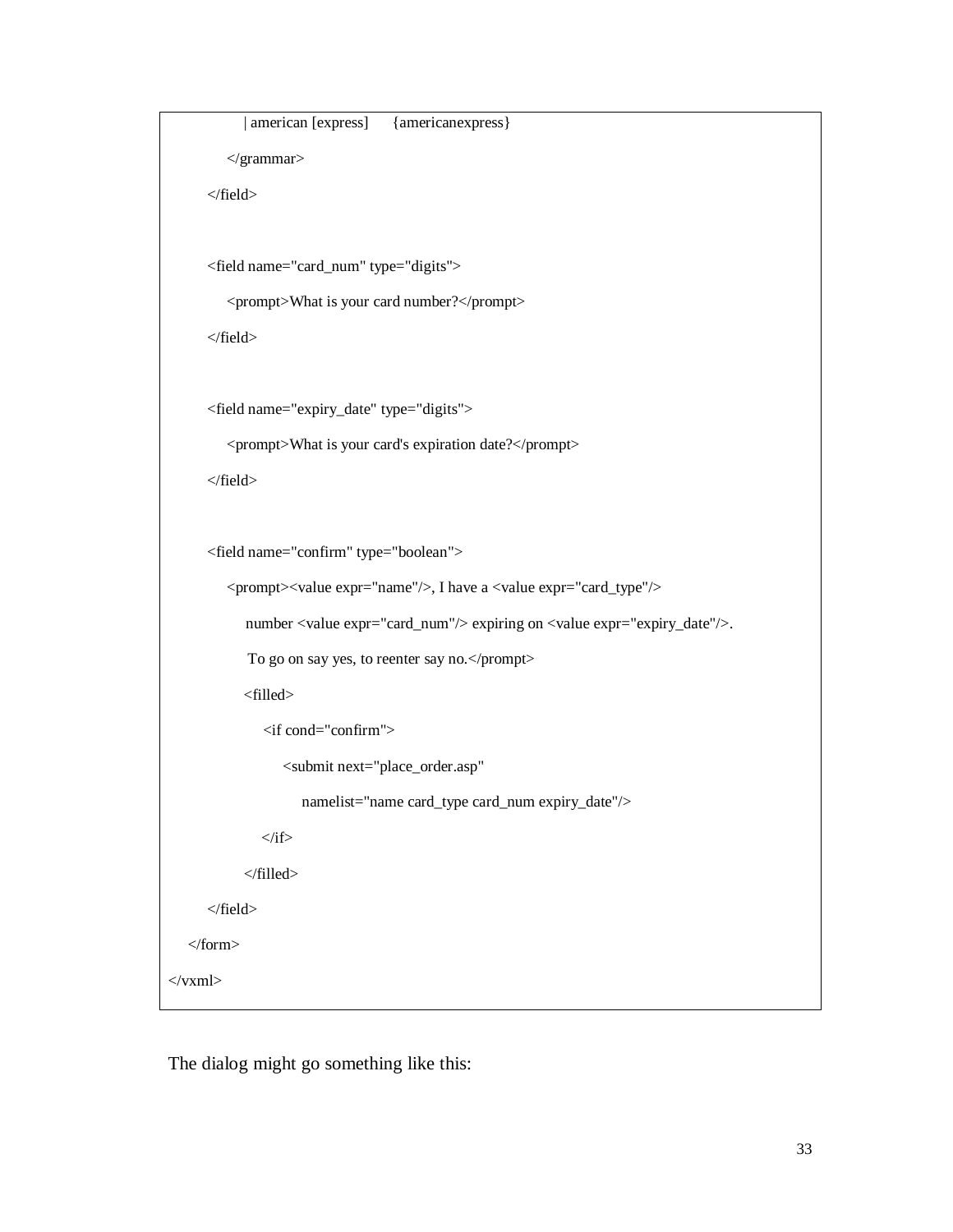| $S -$ Speech browser |  |
|----------------------|--|
|----------------------|--|

T – Terminal

S: Welcome to credit card centre.

S: We now need your name, credit card type, number and expiration date.");

S: What is your name?

T: Thomas Cheng.

S: What kind of credit card do you have?

T: Visa

S: What is your card number?

T: 1 2 3 4 5 6 7 8

S: What is your card's expiration date?

T: 1 2 0 3

S: Thomas Cheng, I have a Visa number 1 2 3 4 5 6 7 8 expiring on 1 2 0 3.

S: To go on say yes, to reenter say no.

T: Yes

## *4.4 HMM training by HTK*

Here are the ten examples of sentence that might be recognized by the speech browser based on the above VoiceXML file.

#### 1. ZERO SIX SIX NINE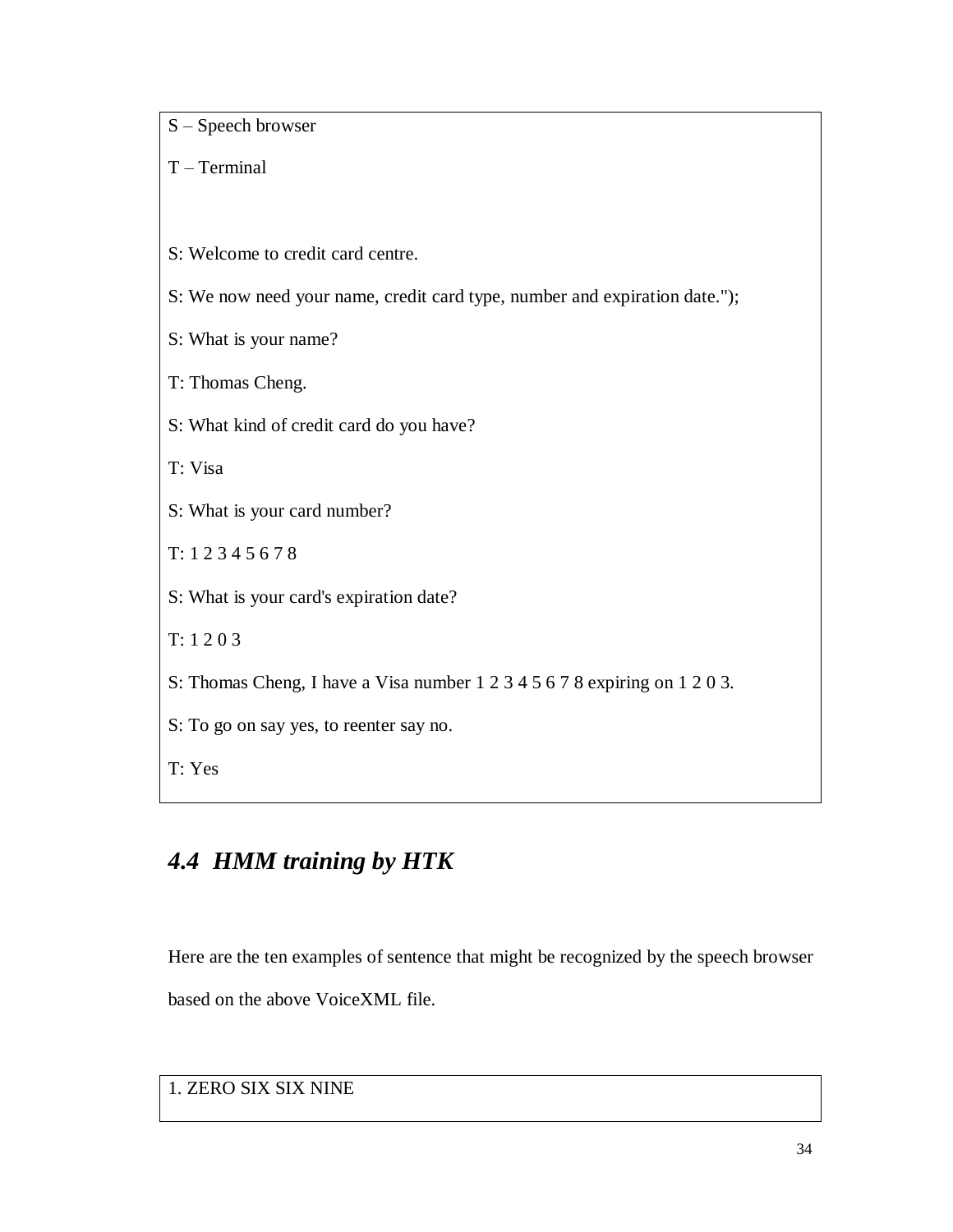2. MASTER CARD

3. NO

4. MAY WONG

5. WENDY HOW

6. SEVEN TWO TWO SEVEN

7. AMERICAN

8. YES

9. PETER SUN

10. THOMAS CHENG

In this project, we implement a speech recognition engine using a open source HMM toolkit (HTK), that is primarily designed for building HMM-based speech processing tools, in particular recognizers. Firstly, the HTK training tools are used to estimate the parameters of a set of HMMs using training utterances and their associated transcriptions. Secondly, unknown utterances are transcribed using the HTK recognition tools [11].

Our target is to build a large-vocabulary dialog-based speaker-independent speech recognizer (LVCSR). Large-vocabulary generally means that the systems have a vocabulary of roughly 5,000 to 60,000 words. The term dialog-based means that the words are run together in a restricted way defined in grammars. Speaker-independent means that the systems are able to recognize speech from people whose speech the system has never been exposed to before.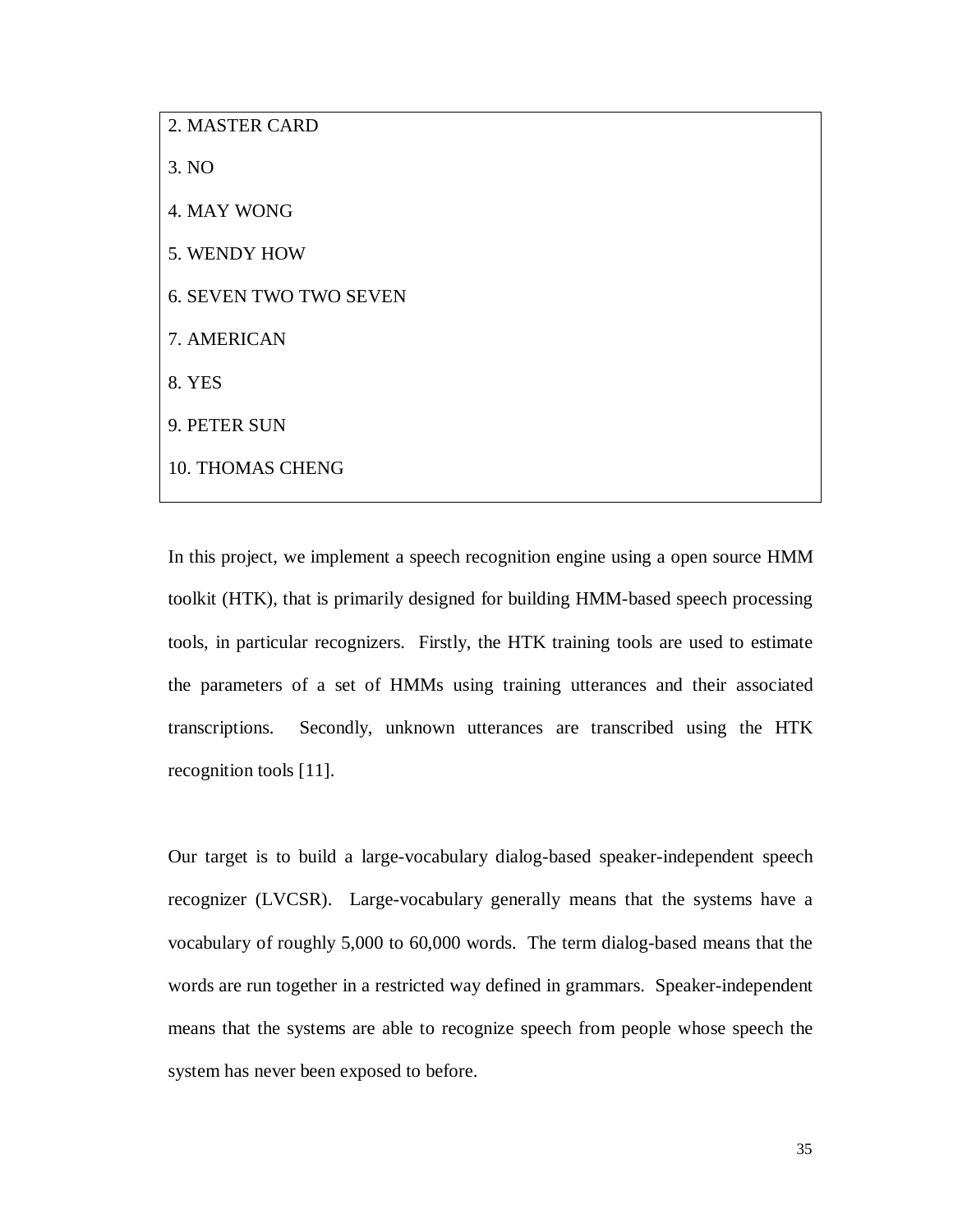

**Figure 13 Scheme of ASR system functions** 

The thirty-year old research activity in the speech recognition area has produced a well-consolidated technology based on Hidden Markov Models (HMMs) that is also firmly supported theoretically. The HMM technology, that has the powerful capability of modeling complex (non-stationary phenomena and the availability of efficient algorithms managing very large amounts of data, is now available for Automatic Speech Recognition (ASR) tasks owing to low-cost high-performance commercial products [12][13].

### *4.5 Terminal*

Terminal usually has small sizes, limited computing powers, small memories and limited bandwidth networks. It acts as a front-end distributed speech recognizer as well as a front-end distributed text-to-speech synthesizer. A Java applet, running on the top of JVM inside a web browser, makes use of Java Sound API and Java Network API.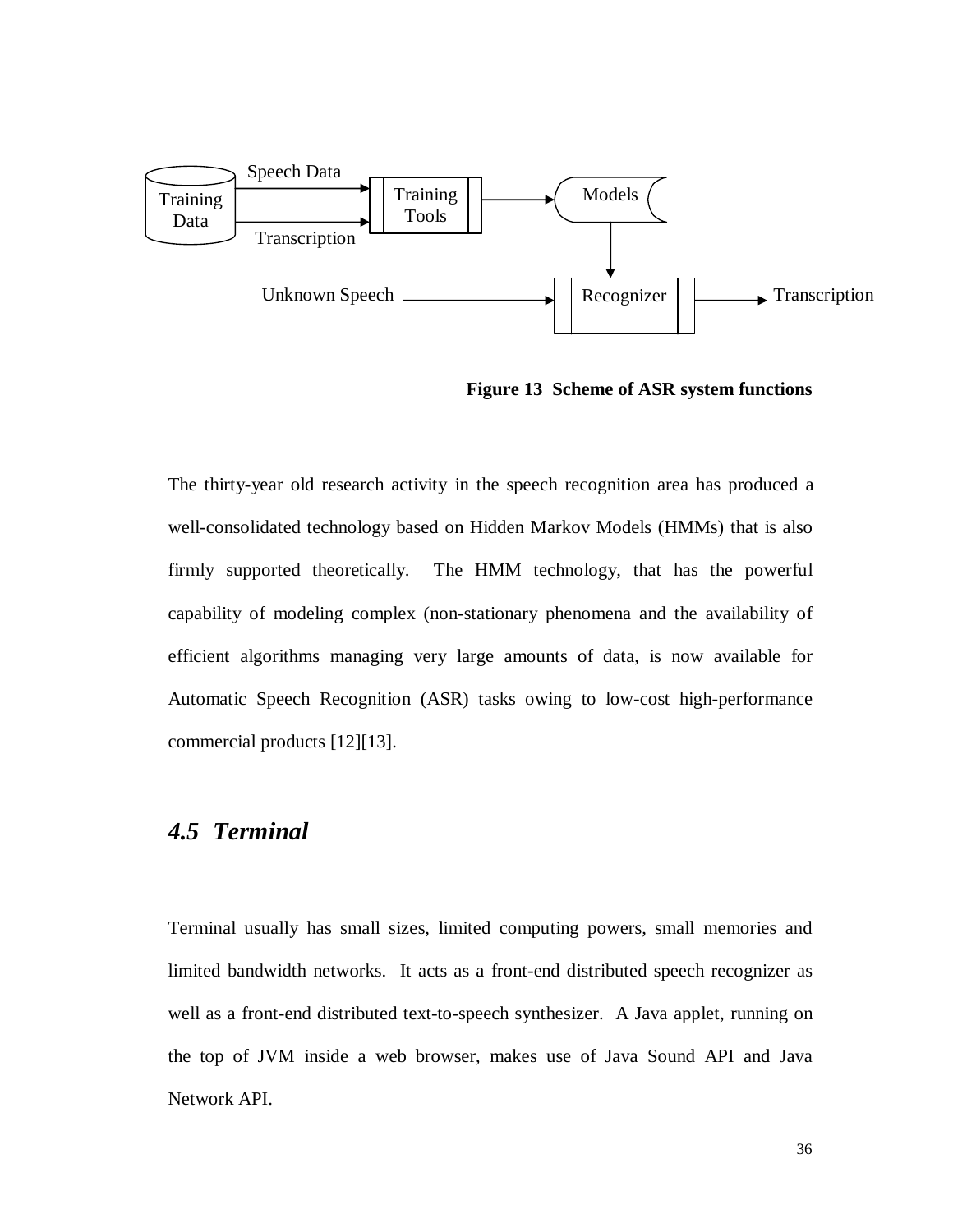

**Figure 14 System architecture (Terminal)** 



**Figure 15 Examples of terminals** 

In the recognition path, it performs voice capturing, feature extraction, compression and then data sending to speech browser. In the synthesis path, it performs data retrieval from speech browser, speech decoder and then voice playback.

Our configuration of speech input will be 16-bit linear quantization and 16kHz sampling rate while that of speech output will be 8-bit linear quantization and 8kHz sampling rate, which are adequate to maintain the recognition accuracy and speech intelligibility.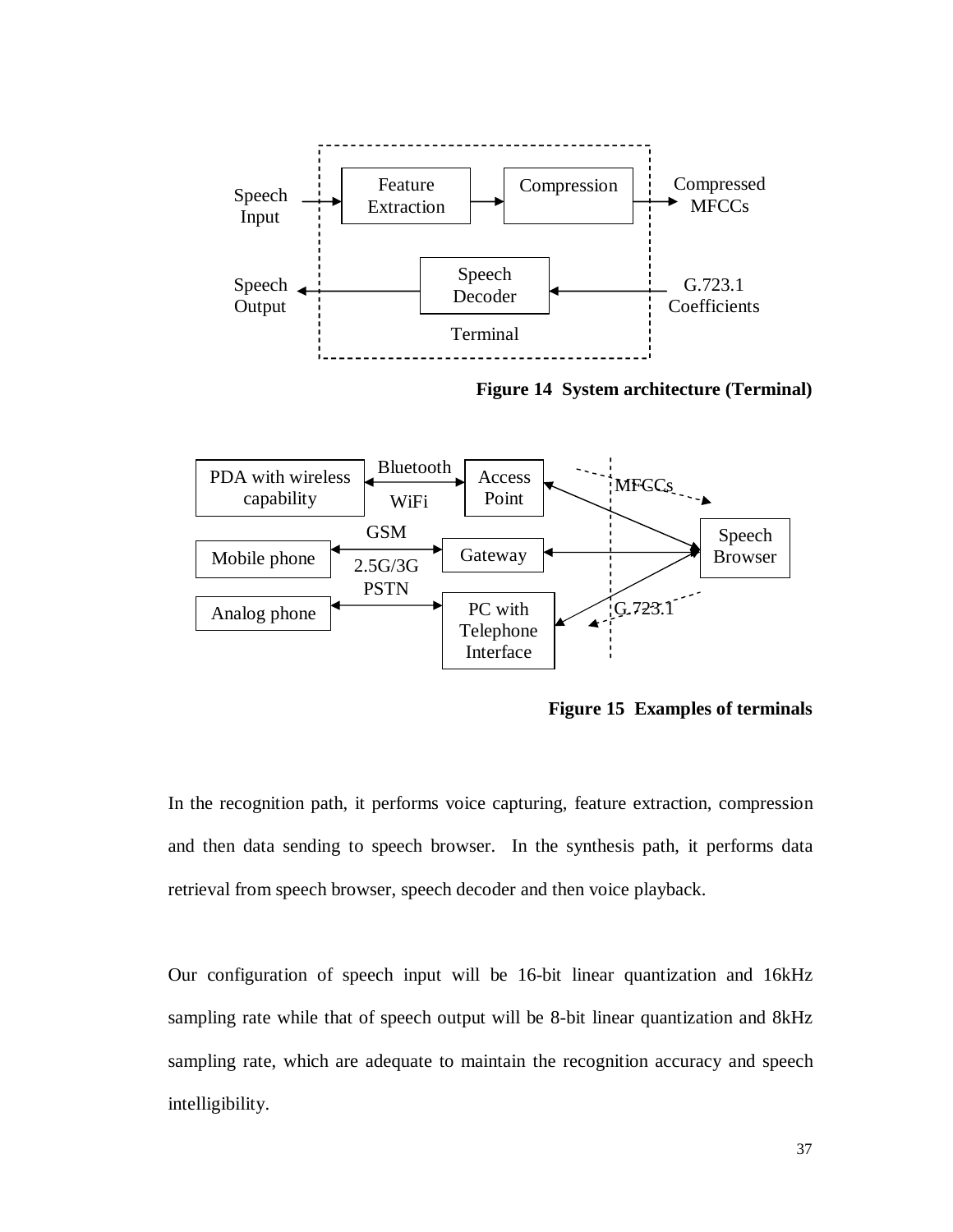The feature vectors after feature extraction are 13-dimensional vectors consisting of mel-cepstral features and they are computed every 10ms, which is the typical frame rate in most speech recognition systems. Owing to the high correlation (in time) between subsequent feature vector, we take the difference between adjacent feature vectors, which is a 1-step (scalar) linear prediction such that it can be compressed very much before sending to speech browser. Further compression can be achieved by multi-stage vector quantizing these error vectors.

We cannot use the text and linguistic processing part in IBM ViaVoice TTS SDK for Windows as a separate module, which originally will be our back-end TTS. To solve it, we add a pair of 5.3kbps G.723.1 speech encoder and decoder into the whole system. In speech browser, ViaVoice TTS accompanying with the encoder, which is responsible for compressing the TTS output, will be our back-end TTS. In terminal, a corresponding decoder is responsible for recovering the TTS output.

Figure 16 shows the terminal running as a Java applet. When the applet starts, it makes a socket connection to the speech browser to request a particular VoiceXML file by using Java Network API. The speech browser goes to retrieve the file in the Internet via HTTP protocol. This file is then processed by the VoiceXML interpreter running in the speech browser and the dialog will start automatically. A welcome speech specified in the dialog is always generated by the speech browser and it is sent to the terminal for playback.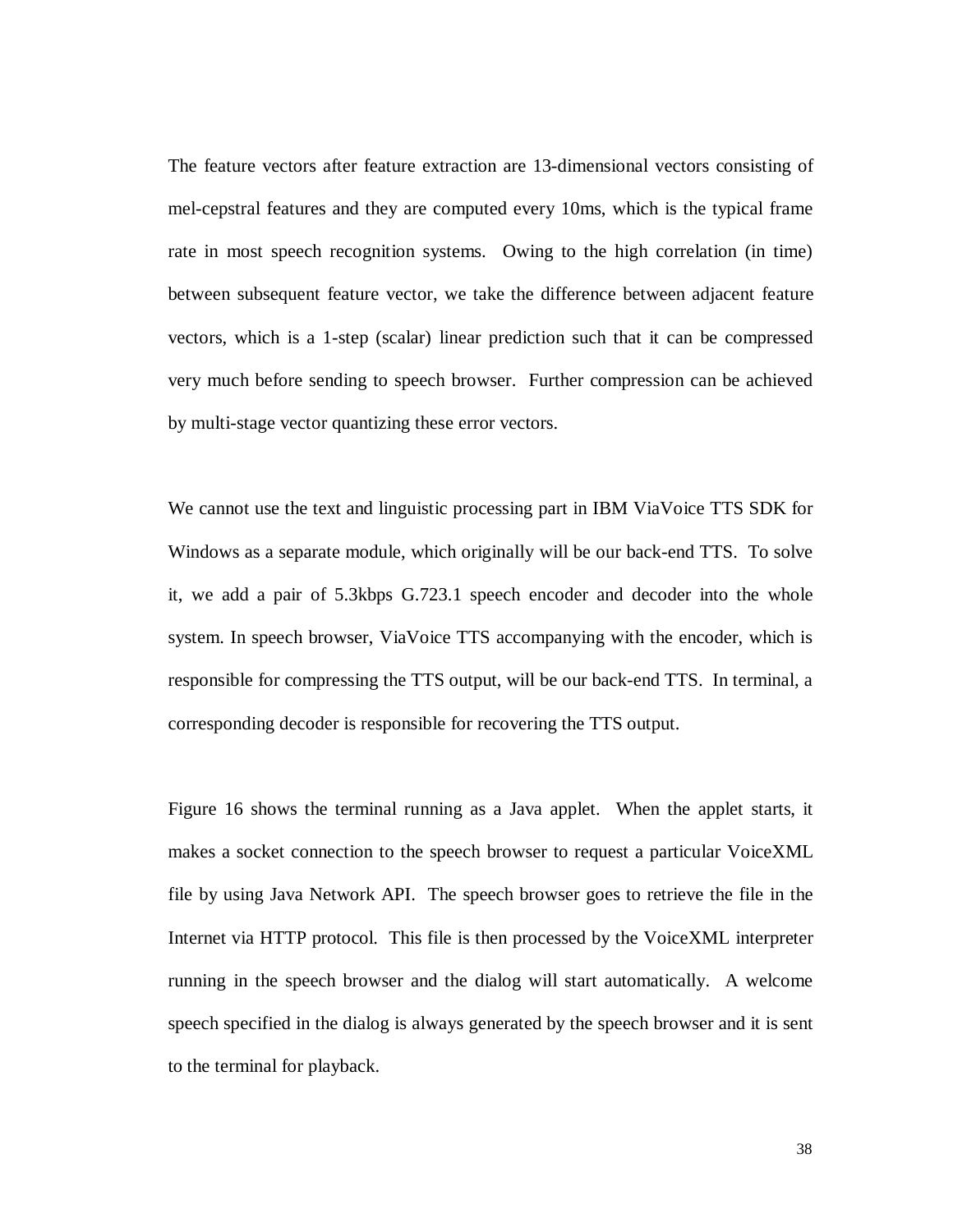The terminal can respond the speech browser in three different ways. By selecting the "Enable Audio Input" box, it starts the recording. A endpoint detector, based on the energy threshold and zero crossing, distinguish between the speech and silence. The feature extraction works only when the speech is detected and the resulting feature will be sent to speech browser.

You can also input the text directly or playback a pre-stored wave file to respond the speech browser. These methods are normally used in the debug mode or when the environment is too noisy. All the speeches coming from the terminal and the speech browser will be displayed on the screen.

| terminal.TerminalApplet {        | L |
|----------------------------------|---|
| Start<br>Exit<br>Info<br>Stop    |   |
|                                  |   |
| Terminal - Silent                |   |
| <b>▽</b> Enable Audio Input      |   |
|                                  | ۰ |
|                                  |   |
|                                  |   |
|                                  |   |
|                                  |   |
|                                  |   |
|                                  |   |
| Input Text $ $<br>Play wave file |   |
|                                  |   |
|                                  |   |
|                                  |   |

#### **Figure 16 A Java applet running as a terminal**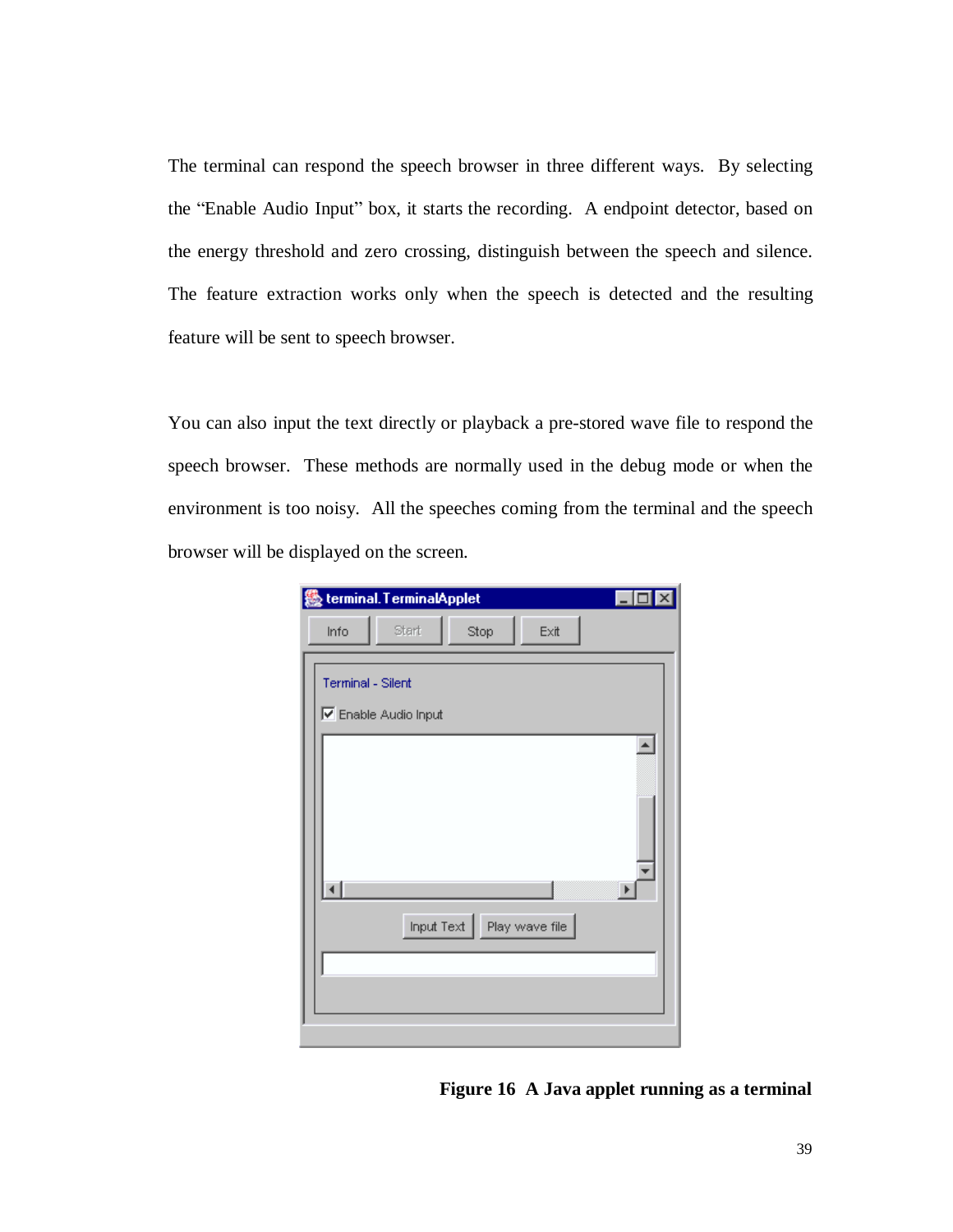Figure 17 shows a block diagram of the DSR front-end



**Figure 17 Block diagram of the DSR front-end** 

#### 1. Signal Acquisition

Two parameters should be determined, sampling rate and A/D precision.

As we target PDAs, mobile phones and analog phones as the terminals, the best affordable parameters should be set. Mobile phones and PDAs have enough power to do the feature extraction at the sufficient high sampling rate and A/D precision. Usually, 16-bit A/D precision is used.

It shows some empirical relative word recognition error increase using a number of different sampling rates. If we take the 8 kHz sampling as our baseline, we can reduce the word recognition error with a comparable recognizer by about 10% if we increase the sampling rate to 11 kHz. If we further increase the sampling rate to 16 kHz, the word recognition error rate can be further reduced by additional 10%. Further increasing the sampling rate to 22 kHz does not have any additional impact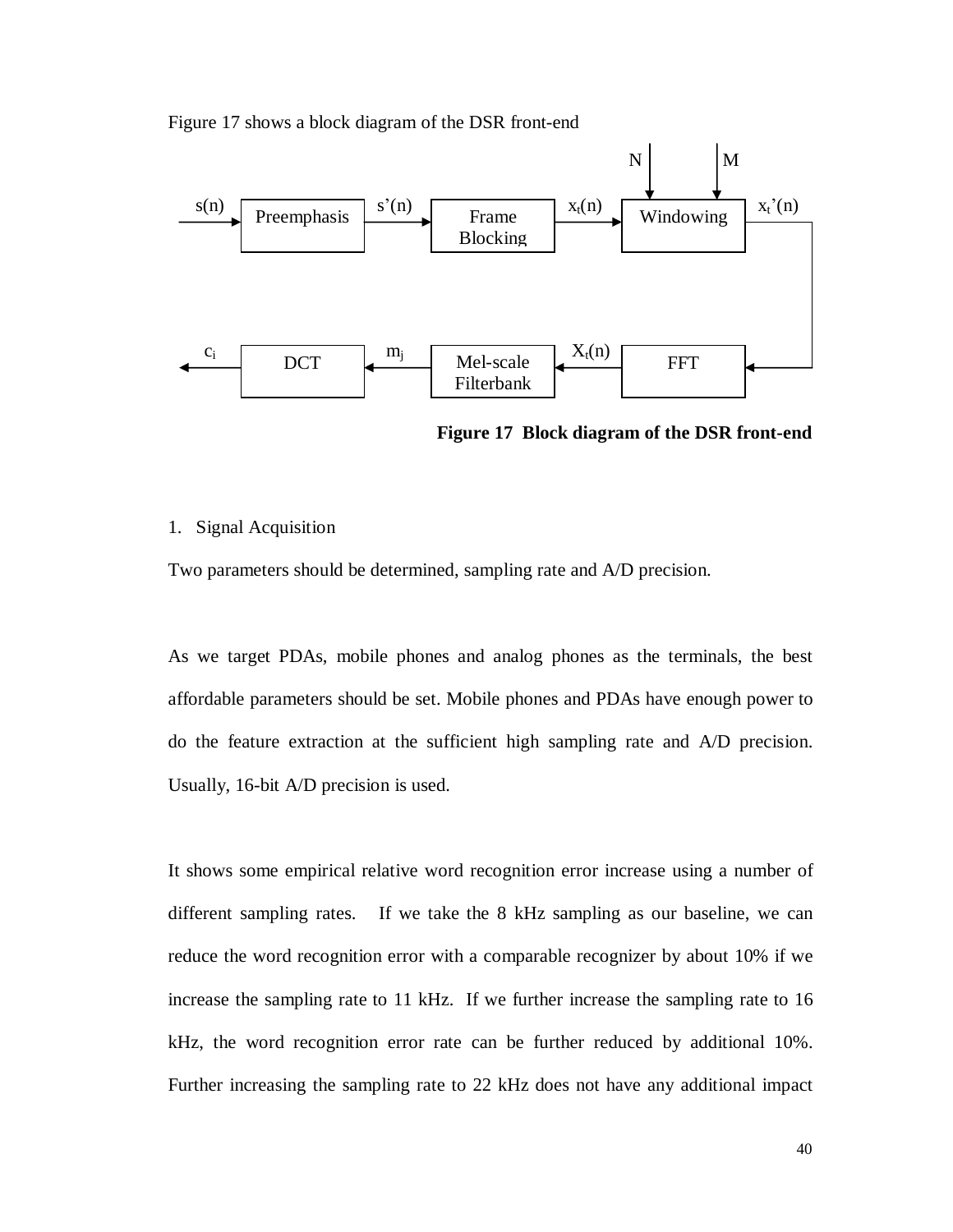on the word recognition errors, because most of the salient speech features are within 8 kHz bandwidth.

| <b>Sampling Rate</b> | <b>Relative Error-Rate Reduction</b> |
|----------------------|--------------------------------------|
| 8 kHz                | <b>Baseline</b>                      |
| $11$ kHz             | $+10%$                               |
| $16$ kHz             | $+10%$                               |
| $22$ kHz             | $+0\%$                               |

Relative error rate reduction with different sampling rates

#### 3. End-point detection

To lower the workload of the terminal and speech browser, we implement a end-point detection. Feature extraction starts only when the speech is detected.

#### 4. Preemphasis

The digitized speech signal, s(n), was put through a preemphasizer (typically a first-order FIR filter), to spectrally flatten the signal and to make it less susceptible to finite precision effects later in the signal processing. In this project, we chose 0.97 as the preemphasis coefficient.

$$
H(z) = 1 - az^{-1}, \quad 0.9 \le a \le 1.0
$$
 **Equation 11**

5. Frame Blocking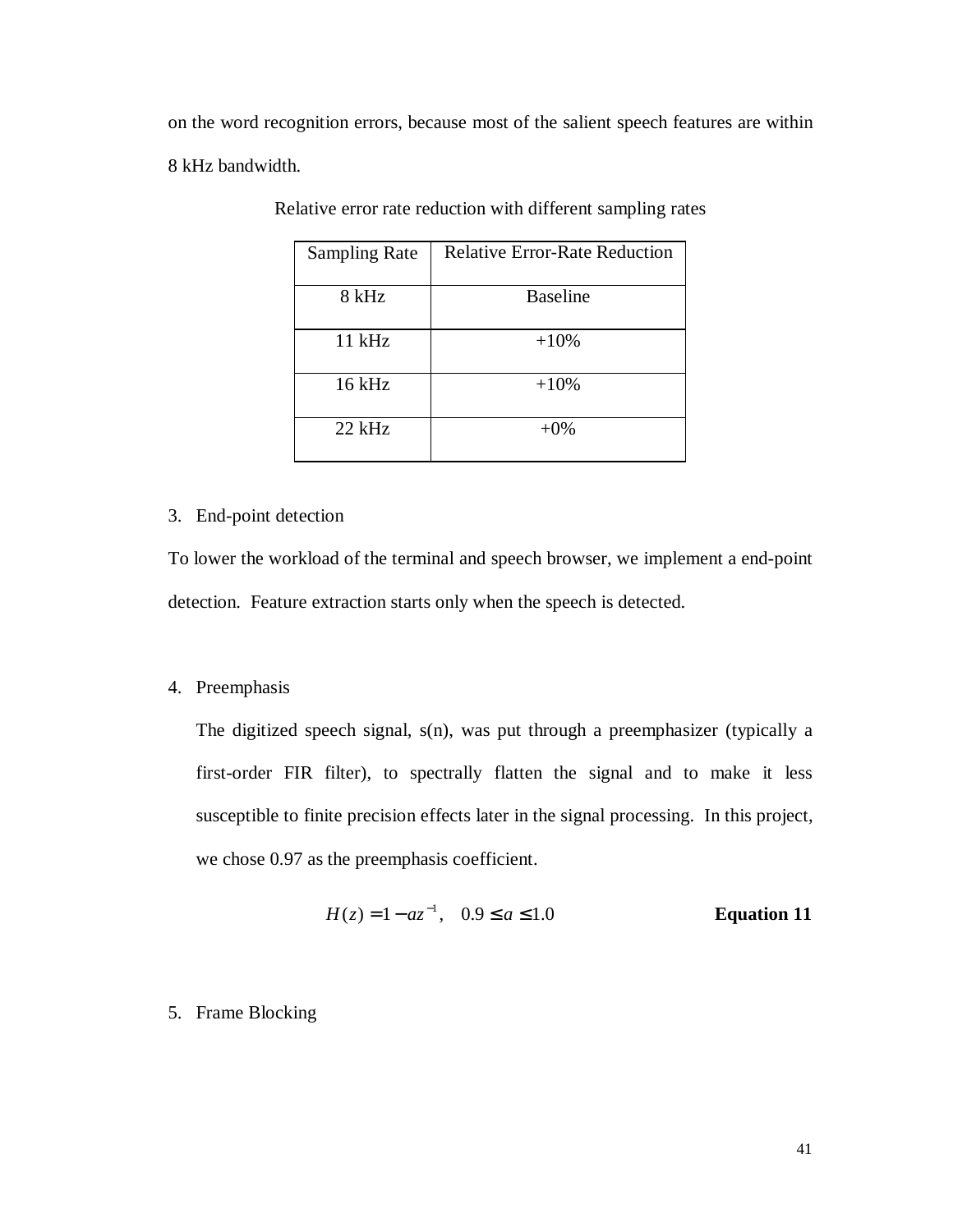In this step the preemphasized speech signal,  $s'(n)$ , was blocked into frames of N samples, with adjacent frames being separated by M samples. We chose  $N = 320$ and  $M = 160$ .

6. Windowing

The next step in the preprocessing was to window each individual frame so as to minimize the signal discontinuities at the beginning and end of each frame. Hamming window is used, which has the form

$$
w(n) = 0.54 - 0.46 \cos(\frac{2pn}{N-1}), \quad 0 \le n \le N-1
$$
 **Equation 12**

7. Finally, 39 coefficients were generated for each frame. This number, 39, was computed from the length of parameterised static vectors (MFCC $_0$  = 13) plus the delta coefficients  $(+13)$  plus the acceleration coefficients  $(+13)$  after the standard FFT, Mel-scale filterbank and DCT, described in 2.1.2 above.

In general, time-domain features are much less accurate than frequency-domain features such as the mel-frequency cepstral coefficients (MFCC). This is because many features such as formants, useful in discriminating vowels, are better characterized in the frequency domain with a low-dimension feature vector. Temporal changes in the spectra play an important roles in human perception. One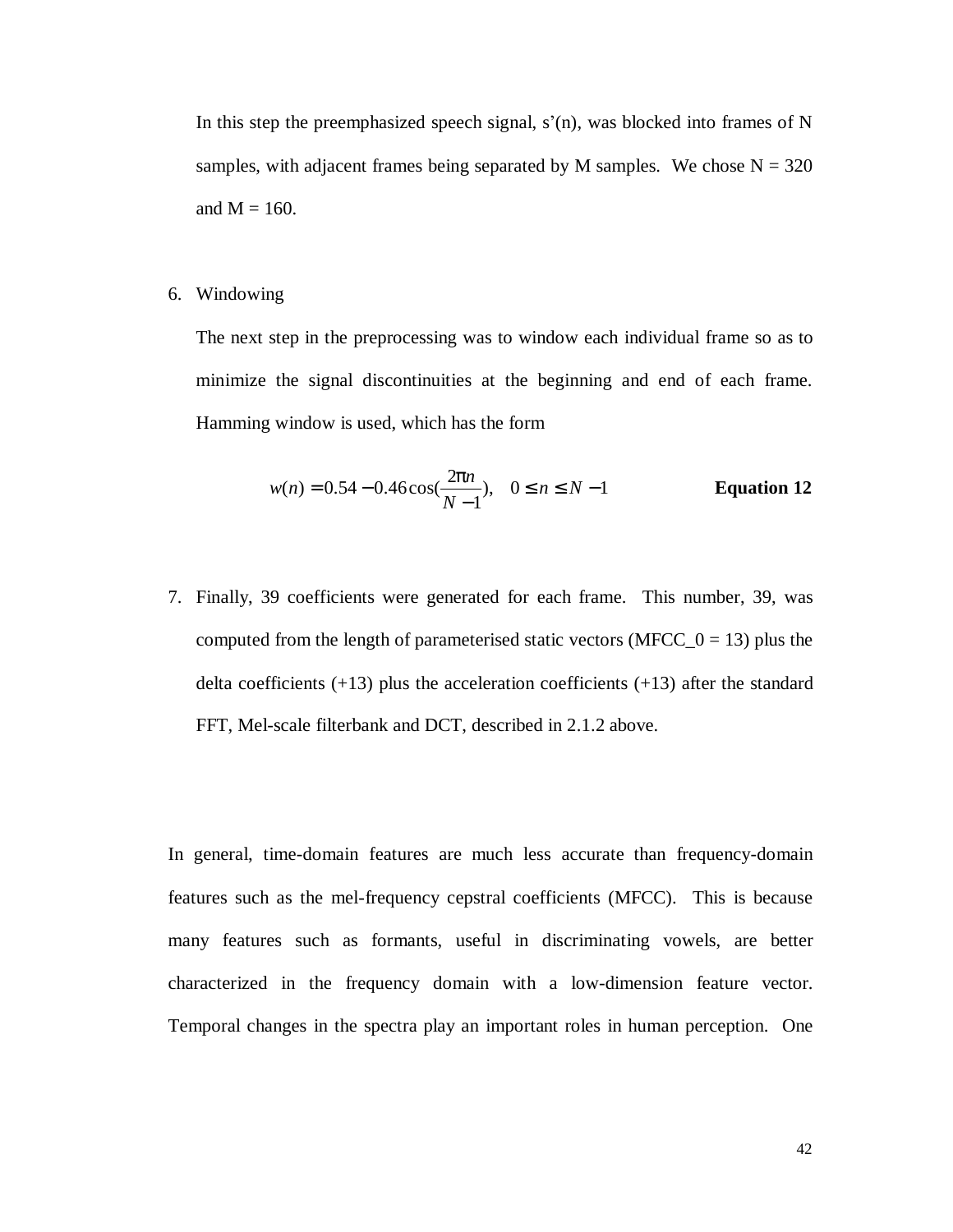way to capture this information is to use delta coefficients that measure the change in coefficients over time.

When 16 kHz sampling rate is used, a typical state-of-the-art speech system can be built based on the following features

13<sup>th</sup>-order MFCC ck;

13<sup>th</sup>-order 40-msec 1<sup>st</sup>-order delta MFCC computed from  $\Delta$ ck = ck+2 – ck-2;

13<sup>th</sup>-order 2<sup>nd</sup>-order delta MFCC computed from  $Δ\Delta ck = Δck+1 - Δck-1$ ;

The  $13<sup>th</sup>$ -order MFCC outperforms  $13<sup>th</sup>$ -order LPC cepstrum coefficients, which indicates that perception-motivated mel-scale representation indeed helps recognition. In a similar manner, perception-based LPC features such as PLP can achieve similar improvement. The MFCC order has also been studied experimentally for speech recognition. The higher-order MFCC does not further reduce the error rate in comparison with the  $13<sup>th</sup>$ -order MFCC, which indicates that the first 13 coefficients already contain most salient information needed for speech recognition. In addition to mel-scale representation, another percepion-motivated feature such as the first- and second-order delta features can significantly reduce the word recognition error, which the higher-order delta features provide no further information.

Relative error rate reduction with different features

| <b>Feature Set</b>                      | <b>Relative Error-Rate Reduction</b> |
|-----------------------------------------|--------------------------------------|
| $13th$ -order LPC cepstrum coefficients | <b>Baseline</b>                      |
| $13th$ -order MFCC                      | $+10\%$                              |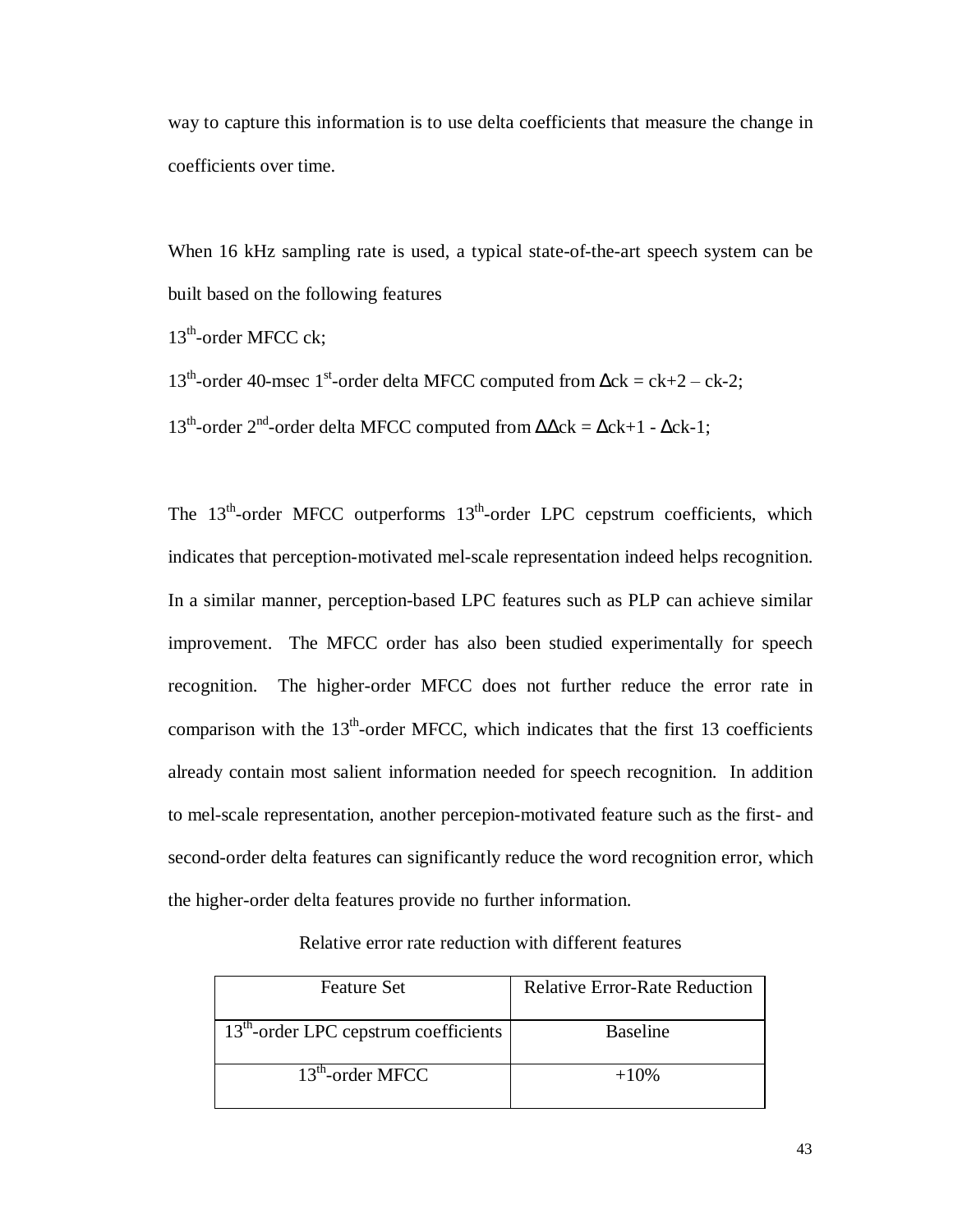| $16^{\text{th}}$ -order MFCC                                     | $+0\%$ |
|------------------------------------------------------------------|--------|
| $+1$ <sup>st</sup> - and 2 <sup>nd</sup> -order dynamic features | $+20%$ |
| $+3^{\text{rd}}$ -order dynamic features                         | $+0\%$ |

If we make units context dependent, we can significantly improve the recognition accuracy, provided there are enough training data to estimate these context-dependent parameters. Context-dependent phonemes have been widely used for largevocabulary speech recognition, thanks to its significantly improved accuracy and trainability. A context usually refers to the immediately left and/or right neighboring phones.

A triphone model is a phonetic model that takes into consideration both the left and the right neighboring phones. If two phones have the same identity but different left or right contexts, they are considered different triphones.

The left and right contexts used in triphones, while important, are only two of many important contributing factors that affect the realization of a phone. Triphone models are powerful because they capture the most important coarticulatory effects. They are generally much more consistent than context-independent phone models. However, as context-dependent models generally have increased parameters, trainability becomes a challenging issue. We need to balance the trainability and accuracy with a number of parameter-sharing techniques.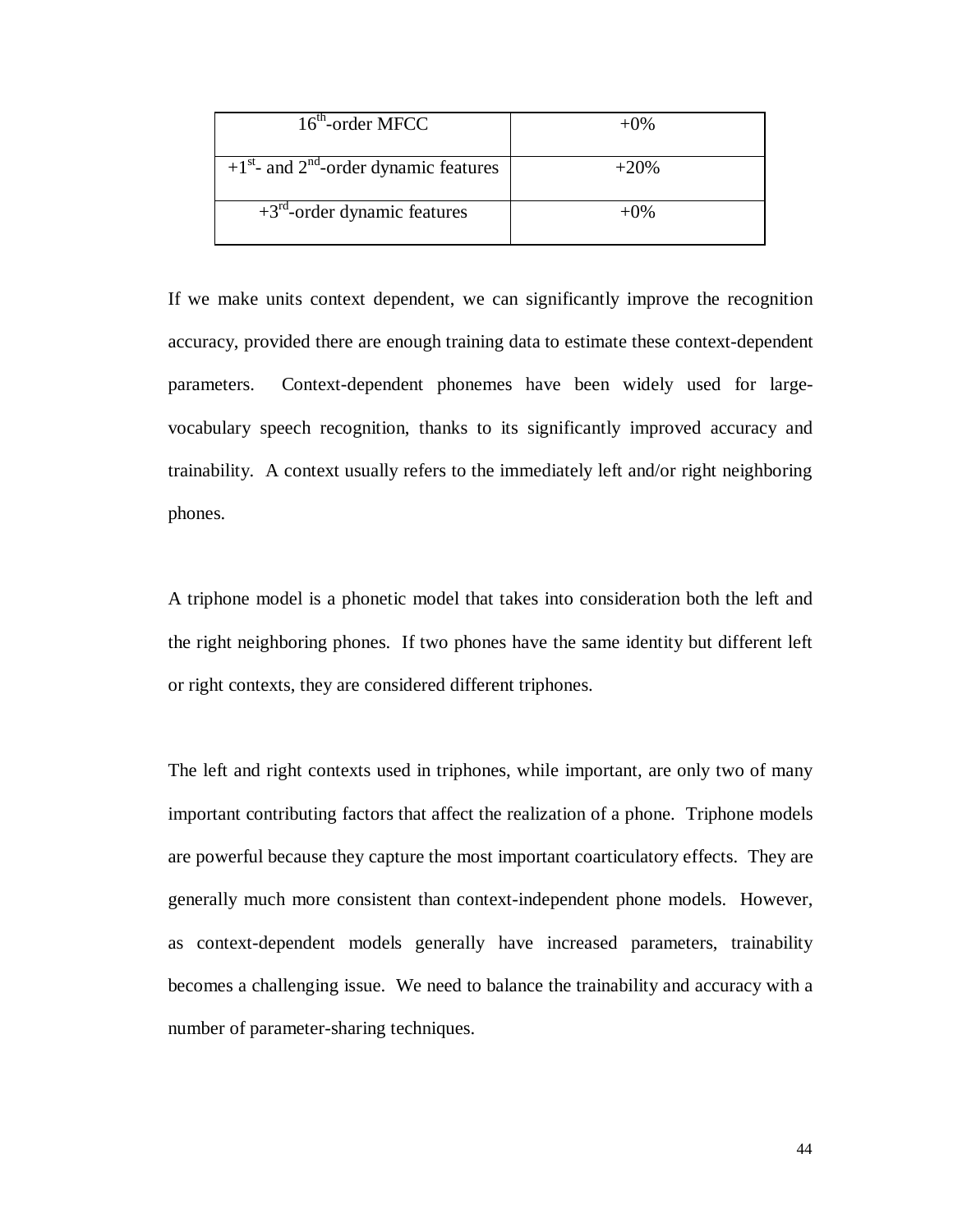If we use context-independent phone (monophone) as our baseline, we can reduce the word recognition error with a comparable recognizer by about 25% if we use contextdependent phone (triphone, for example). Clustered triphone and seone gives us much better the word recognition error rate than the others.

| <b>Feature Set</b>        | <b>Relative Error-Rate Reduction</b> |
|---------------------------|--------------------------------------|
|                           |                                      |
| Context-independent phone | <b>Baseline</b>                      |
| Context-dependent phone   | $+25%$                               |
| Clustered triphone        | $+15%$                               |
| Senone                    | $+24%$                               |

Relative error reductions for different modeling units.

## *4.6 Speech Browser*

Speech browser is a cluster of powerful servers acting as a back-end that performs the core recognition and synthesis processes as well as the interpretation of VoiceXML files retrieved from the document server.

The implementation platform was based on the Sourceforge Project: Open VXI VoiceXML Interpreter V4.0 using SAXParser, HMM recognizer and FreeTTS synthesizer.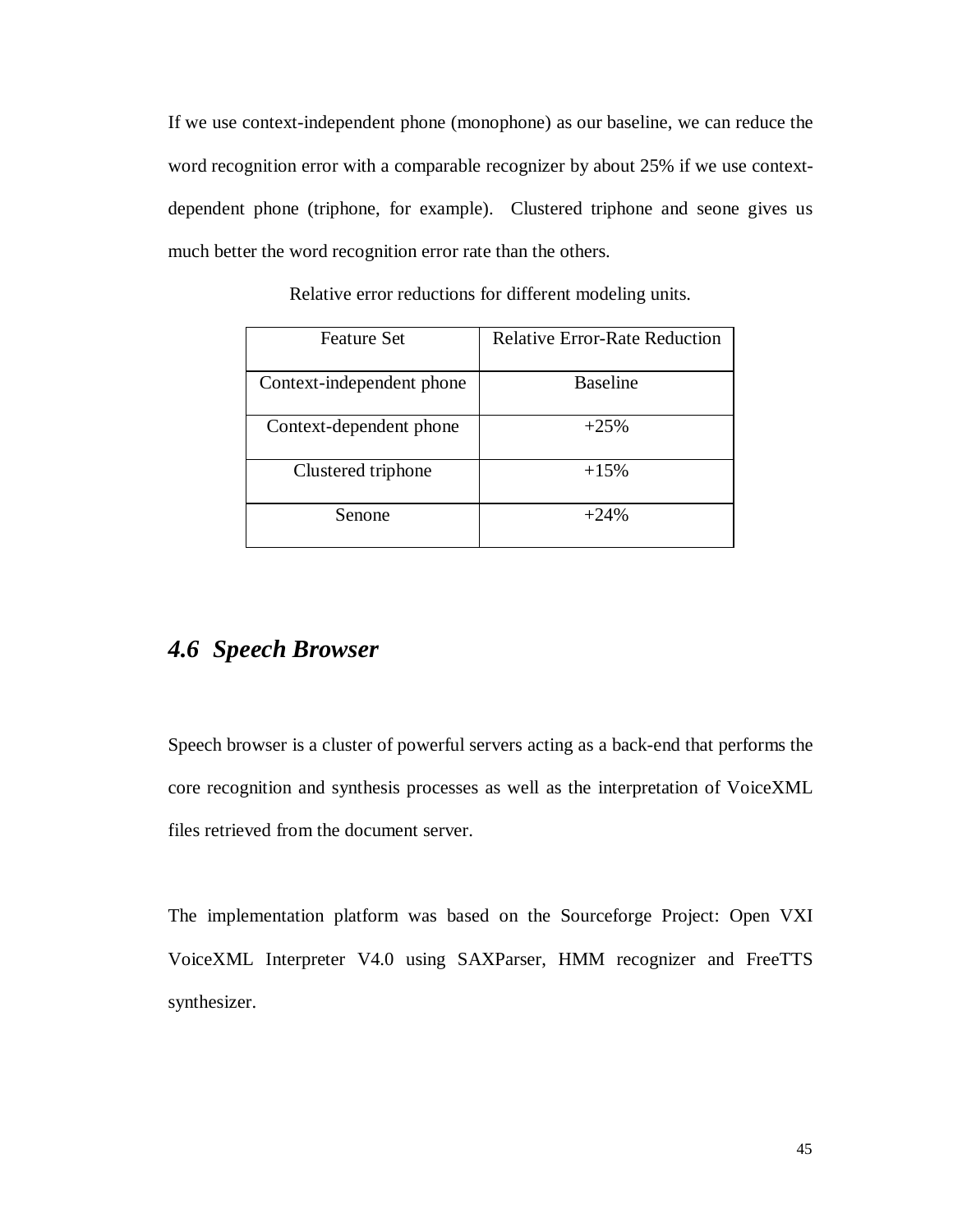The speech browser was implemented in the client/server architecture. Different objects had different requirement on the platform at which they are located. Speech recognition is a computation-intensive process while TTS synthesis is memoryintensive.



**Figure 18 System architecture (Speech browser)**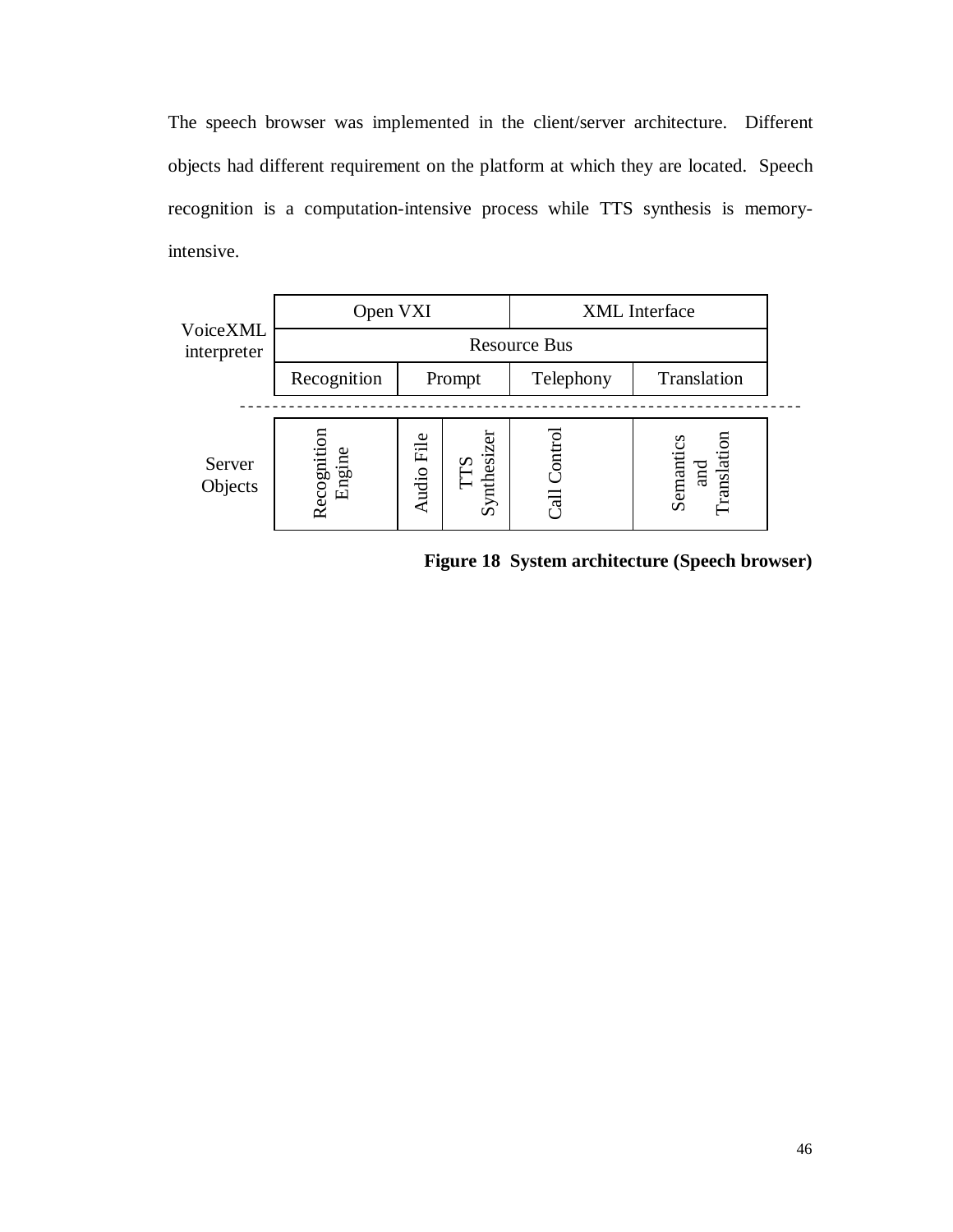## **Chapter 5 IMPLEMENTATION**

## *5.1 HMM Training by HTK*

Here were the steps to train the HMM models by HTK.

1. The task grammar was expressed as a grammar definition language provided by HTK. For the credit card authorization application above, the suitable grammar should be

\$name = THOMAS CHENG | WENDY HOW | PETER SUN | MAY WONG; \$card = VISA | MASTER [CARD] | AMERICAN [EXPRESS]; \$digit = ONE | TWO | THREE | FOUR | FIVE | SIX | SEVEN | EIGHT | NINE | OH | ZERO;

 $\text{Styesno} = \text{YES} \mid \text{NO};$ 

( SENT-START ( \$name | \$card | <\$digit> | \$yesno ) SENT-END )

where the vertical bars denote alternatives, the square brackets denote optional items and the angle braces denote one or more repetitions. The complete grammar can be depicted as a network as shown in Figure 19.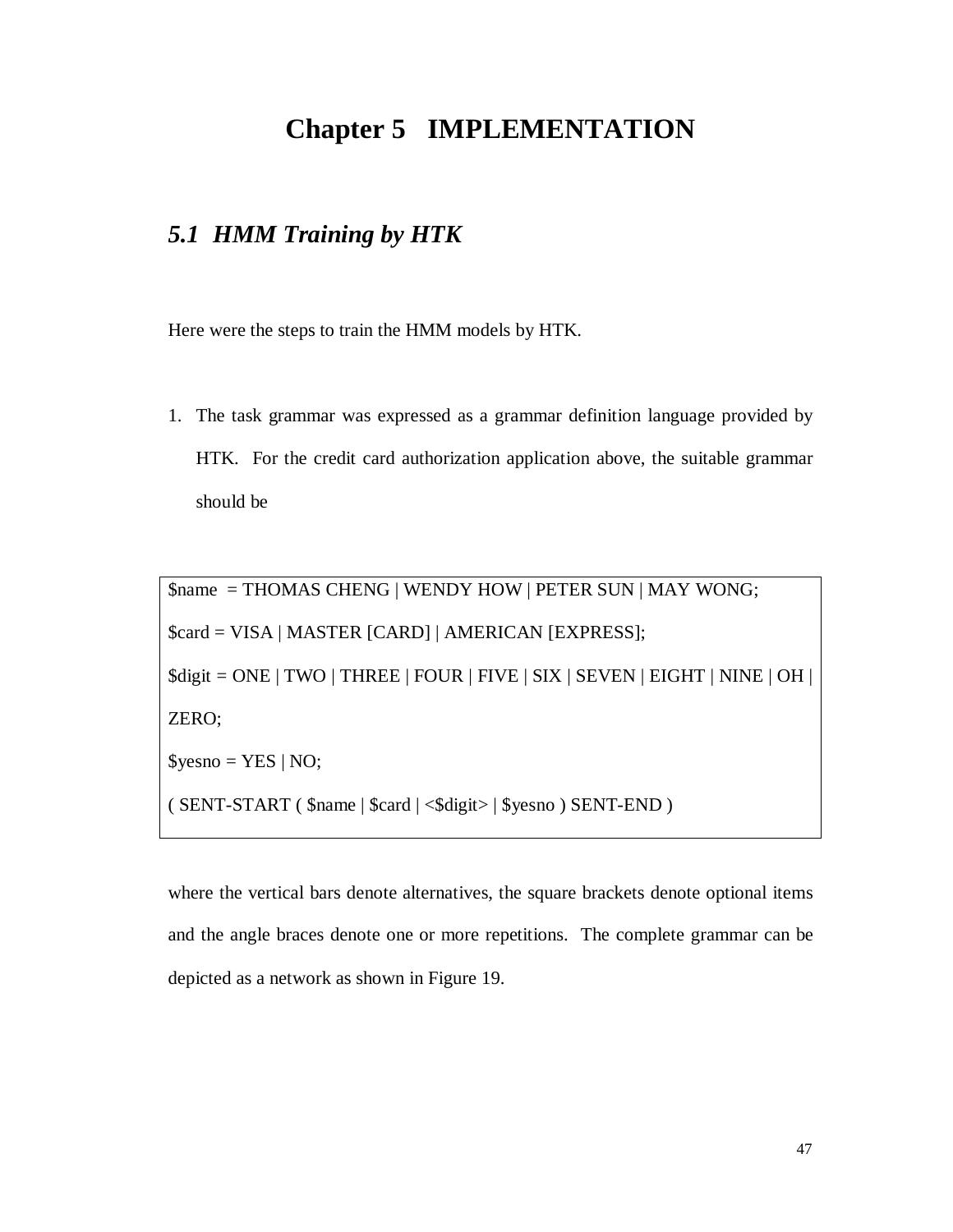

**Figure 19 Grammar for Credit Card Authorization** 

The above high level representation of a task grammar was provided for user convenience. The HTK recognizer actually requires a word network to be defined using a low level notation called HTK Standard Lattice Format (SLF) in which each word instance and each word-to-word transition is listed explicitly.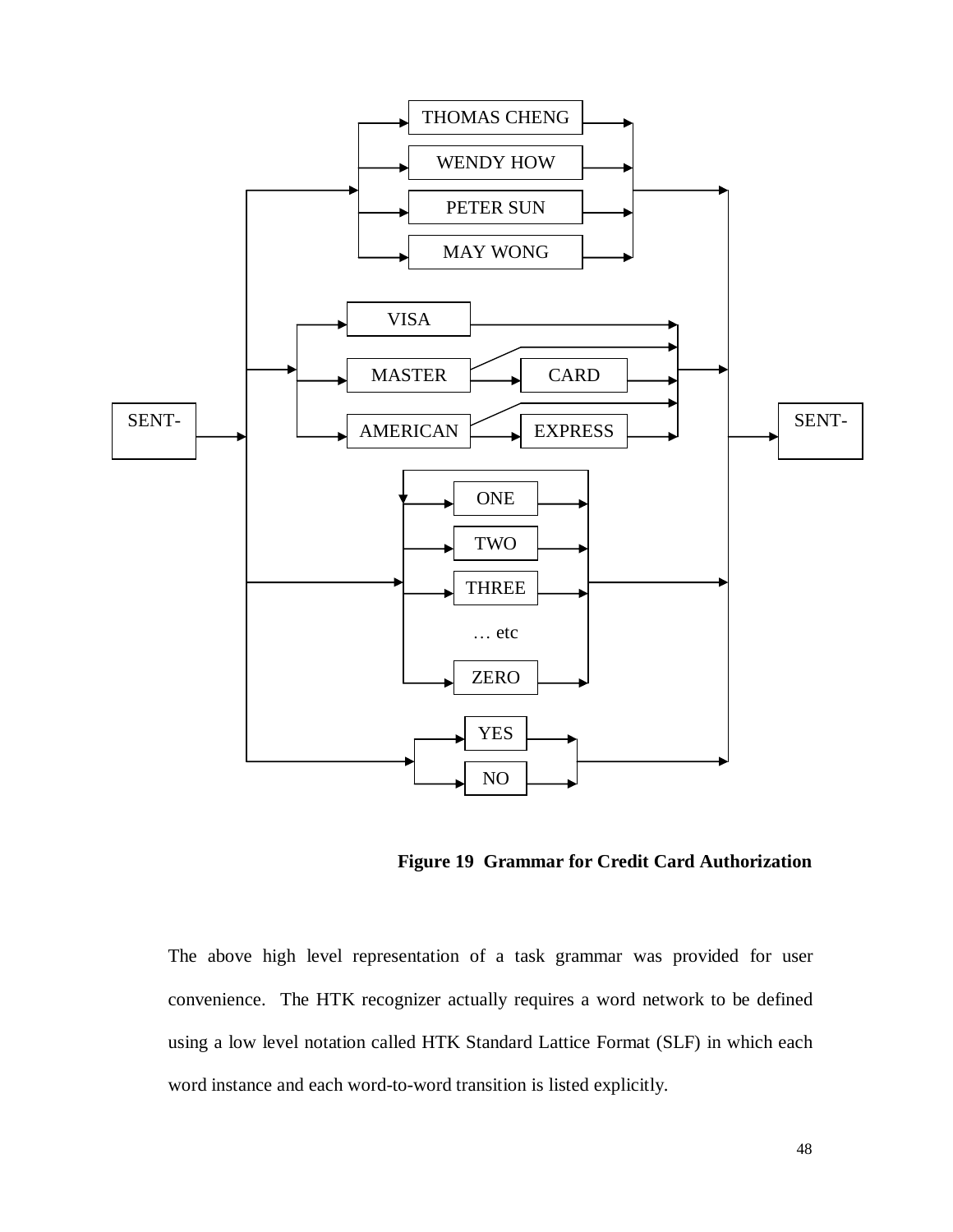In this SLF file, the total number of nodes and links were 32 and 63 respectively.

| VERSION=1.0 |                 |  |  |
|-------------|-----------------|--|--|
|             | $N=32$ $L=63$   |  |  |
|             | I=0 W=SENT-END  |  |  |
|             | $I=1$ W=NO      |  |  |
|             | $I=2$ W=!NULL   |  |  |
|             | $I=3$ W=YES     |  |  |
|             | $I=4$ W=ZERO    |  |  |
|             | $I=5$ W=!NULL   |  |  |
|             | $I=6$ W=OH      |  |  |
|             | $I=7$ W=NINE    |  |  |
|             | $I=8$ W=EIGHT   |  |  |
|             | I=9 W=SEVEN     |  |  |
|             | $I=10$ W=SIX    |  |  |
|             | $I=11$ W=FIVE   |  |  |
|             | $I=12$ W=FOUR   |  |  |
|             | $I=13$ W=THREE  |  |  |
|             | $I=14$ W=TWO    |  |  |
|             | $I=15$ W=ONE    |  |  |
|             | I=16 W=EXPRESS  |  |  |
|             | I=17 W=AMERICAN |  |  |
|             | $I=18$ W=CARD   |  |  |
|             |                 |  |  |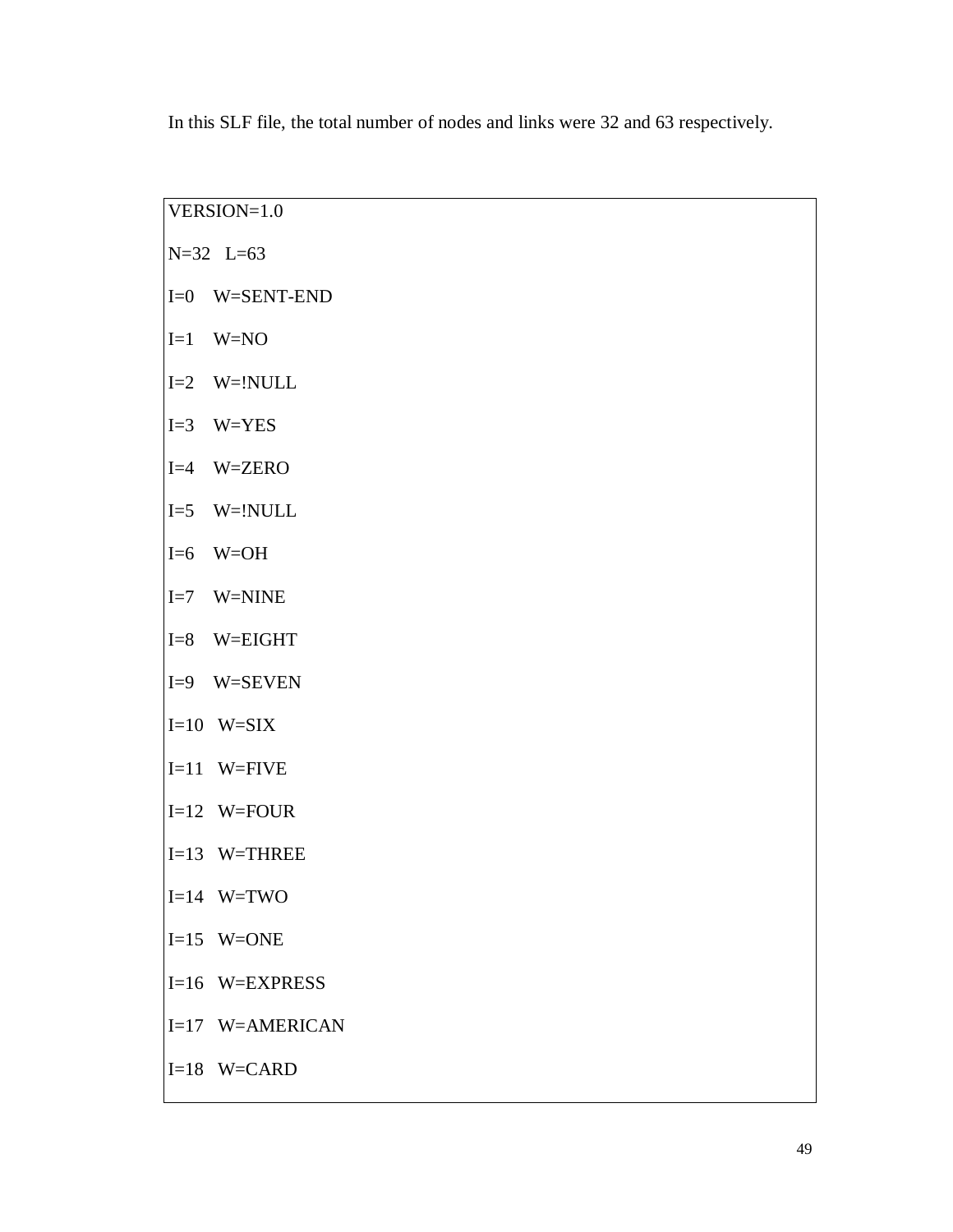- I=19 W=MASTER
- I=20 W=VISA
- I=21 W=WONG
- I=22 W=MAY
- I=23 W=SUN
- I=24 W=PETER
- I=25 W=HOW
- I=26 W=WENDY
- I=27 W=CHENG
- I=28 W=THOMAS
- I=29 W=SENT-START
- I=30 W=!NULL
- I=31 W=!NULL
- J=0 S=0 E=30
- $J=1$   $S=1$   $E=2$
- $J=2$   $S=2$   $E=0$
- J=3 S=3 E=2
- $J=4$   $S=4$   $E=5$
- $J=5$   $S=5$   $E=0$
- $J=6$  S=5 E=15
- $J=7$   $S=5$   $E=14$
- $J=8$  S=5 E=13
- J=9 S=5 E=12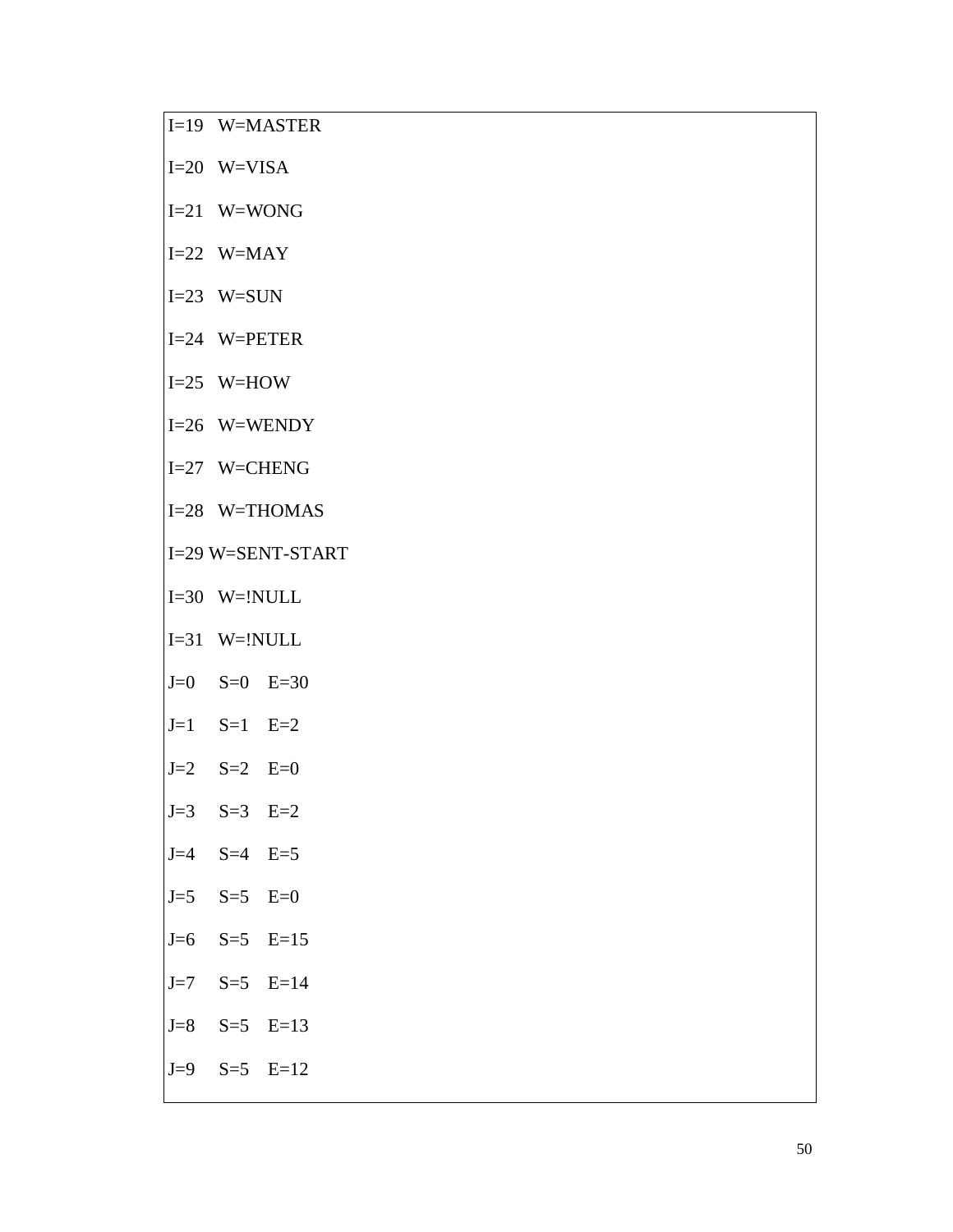| $J=10$ S=5 E=11     |              |                      |
|---------------------|--------------|----------------------|
| $J=11$ $S=5$ $E=10$ |              |                      |
| $J=12$ S=5 E=9      |              |                      |
| $J=13$ S=5 E=8      |              |                      |
| $J=14$ S=5 E=7      |              |                      |
| $J=15$ S=5 E=6      |              |                      |
| $J=16$ S=5 E=4      |              |                      |
| $J=17$ S=6 E=5      |              |                      |
| $J=18$ S=7 E=5      |              |                      |
| $J=19$ $S=8$ $E=5$  |              |                      |
| $J=20$ $S=9$ $E=5$  |              |                      |
| $J=21$ $S=10$ $E=5$ |              |                      |
| $J=22$ $S=11$ $E=5$ |              |                      |
| $J=23$ $S=12$ $E=5$ |              |                      |
| $J=24$ $S=13$ $E=5$ |              |                      |
| $J=25$              | $S=14$ $E=5$ |                      |
| $J=26$ S=15 E=5     |              |                      |
| $J=27$              |              | $S=16$ $E=2$         |
| $J=28$              |              | $S=17$ $E=16$        |
| $J=29$ $S=17$ $E=0$ |              |                      |
| $J=30$              | $S=18$ $E=2$ |                      |
|                     |              | $J=31$ $S=19$ $E=18$ |
| $J=32$ $S=19$ $E=0$ |              |                      |
|                     |              |                      |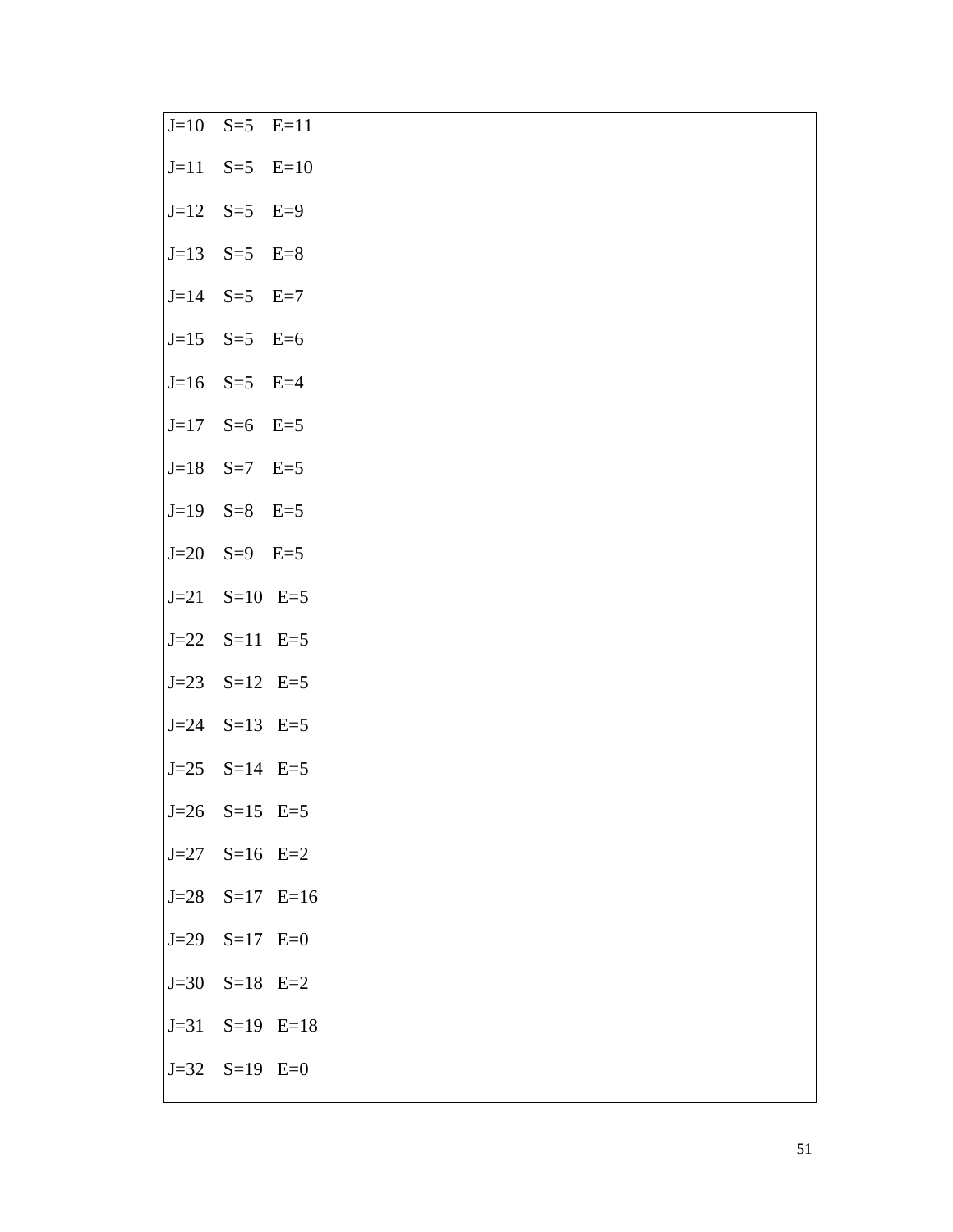| $J=33$ S=20 E=2      |  |
|----------------------|--|
| $J=34$ $S=21$ $E=2$  |  |
| $J=35$ $S=22$ $E=21$ |  |
| $J=36$ $S=23$ $E=2$  |  |
| $J=37$ $S=24$ $E=23$ |  |
| $J=38$ $S=25$ $E=2$  |  |
| $J=39$ $S=26$ $E=25$ |  |
| $J=40$ $S=27$ $E=2$  |  |
| $J=41$ S=28 E=27     |  |
| $J=42$ $S=29$ $E=3$  |  |
| $J=43$ S=29 E=1      |  |
| $J=44$ $S=29$ $E=20$ |  |
| $J=45$ $S=29$ $E=19$ |  |
| $J=46$ $S=29$ $E=17$ |  |
| $J=47$ $S=29$ $E=28$ |  |
| $J=48$ S=29 E=26     |  |
| $J=49$ $S=29$ $E=24$ |  |
| $J=50$ $S=29$ $E=22$ |  |
| $J=51$ $S=29$ $E=15$ |  |
| $J=52$ $S=29$ $E=14$ |  |
| $J=53$ S=29 E=13     |  |
| $J=54$ S=29 E=12     |  |
| $J=55$ $S=29$ $E=11$ |  |
|                      |  |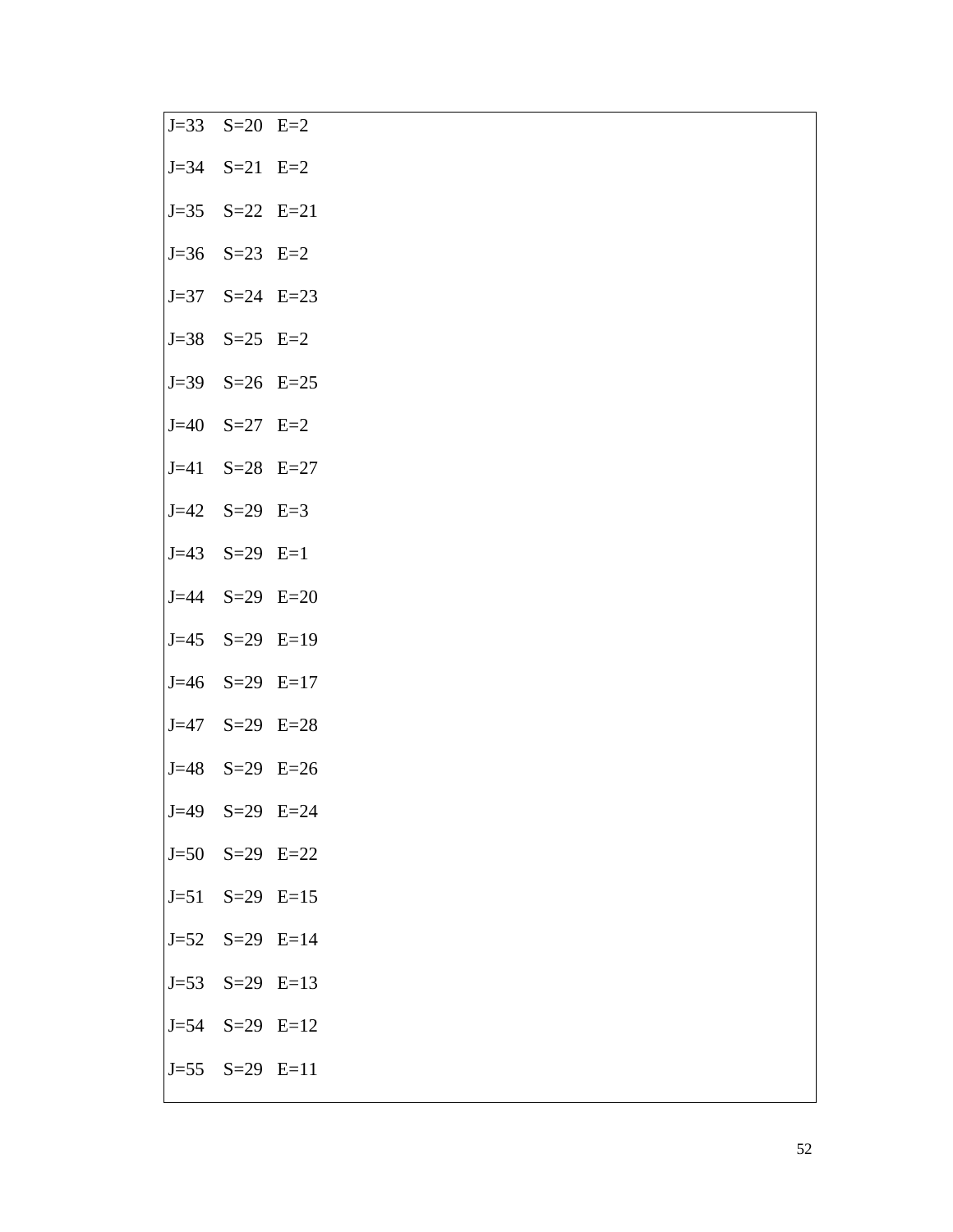|  | $J=56$ S=29 E=10 |  |
|--|------------------|--|
|  | $ J=57$ S=29 E=9 |  |
|  | $ J=58$ S=29 E=8 |  |
|  | $J=59$ S=29 E=7  |  |
|  | $J=60$ S=29 E=6  |  |
|  | $J=61$ S=29 E=4  |  |
|  | $J=62$ S=31 E=29 |  |
|  |                  |  |

2. Build the dictionary containing a sorted list of the required words

A dictionary that contained the pronunciations for each word used in the application.

| <b>AMERICAN</b> | ax m eh r ih k ax n sp                    |
|-----------------|-------------------------------------------|
| <b>CARD</b>     | k aa d sp                                 |
| <b>CHENG</b>    | ch ae ng sp                               |
| <b>EIGHT</b>    | ey t sp                                   |
| <b>EXPRESS</b>  | $ih \, k \, s \, p \, r \, eh \, s \, sp$ |
| <b>FIVE</b>     | f ay v sp                                 |
| <b>FOUR</b>     | f ao r sp                                 |
| <b>FOUR</b>     | f ao sp                                   |
| <b>HOW</b>      | hh aw sp                                  |
| <b>MASTER</b>   | m aa s t ax r sp                          |
| <b>MASTER</b>   | m aa s t ax sp                            |
|                 |                                           |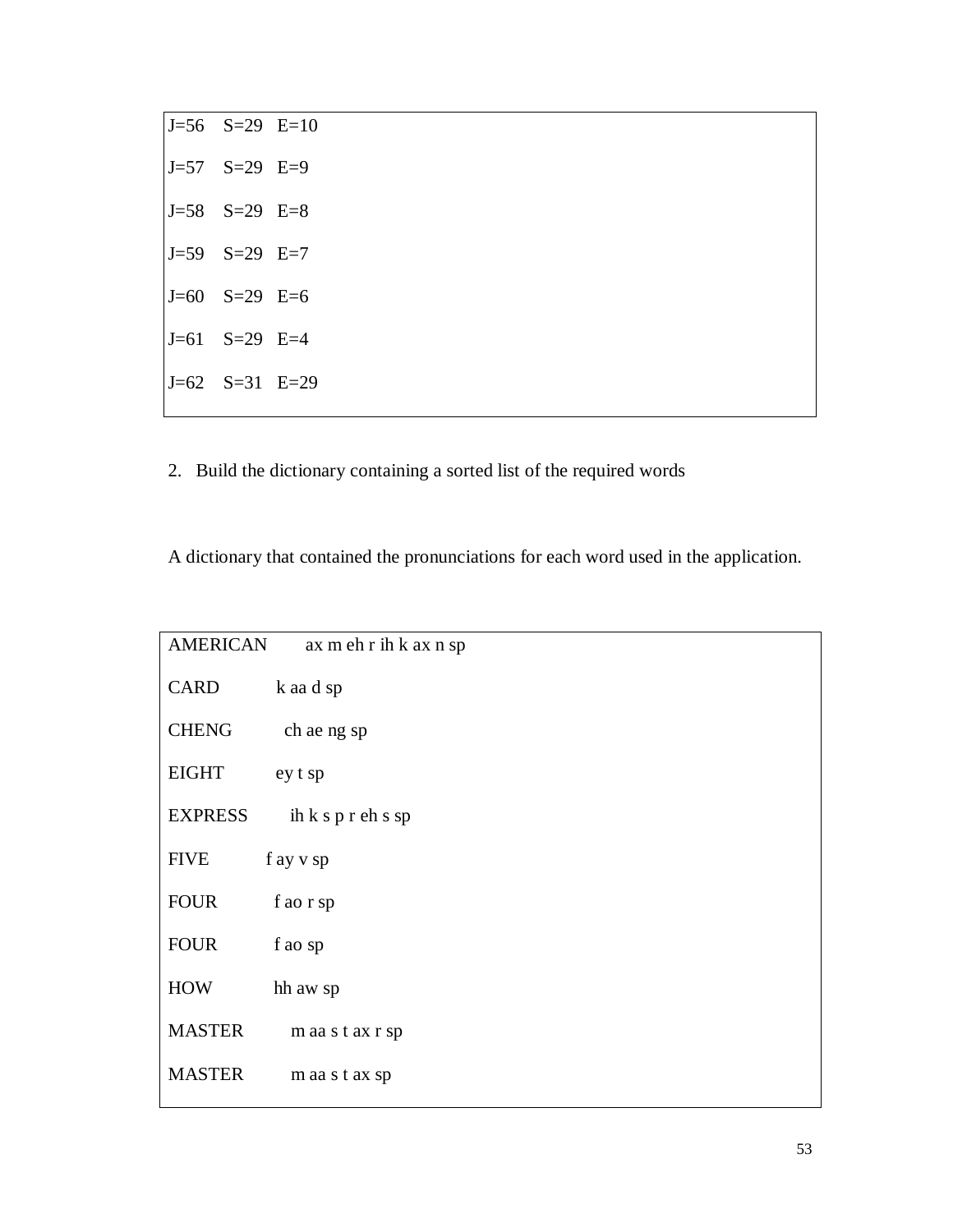| MAY             | m ey sp        |
|-----------------|----------------|
| <b>NINE</b>     | n ay n sp      |
| NO <sub>1</sub> | n ow sp        |
| $\rm OH$        | ow sp          |
| <b>ONE</b>      | w ah n sp      |
| PETER           | p iy t ax r sp |
| <b>PETER</b>    | p iy t ax sp   |
| SENT-END        | sil sp         |
| SENT-START      | sil sp         |
| <b>SEVEN</b>    | s eh v n sp    |
| SIX             | s ih k s sp    |
| <b>SUN</b>      | s ah n sp      |
| <b>THOMAS</b>   | t oh m ax s sp |
| <b>THREE</b>    | th r iy sp     |
| TWO             | t uw sp        |
| <b>VISA</b>     | v iy z ax sp   |
| WENDY           | w eh n d iy sp |
| <b>WONG</b>     | k oh ng sp     |
| <b>YES</b>      | y eh s sp      |
| <b>ZERO</b>     | z ia r ow sp   |

A list of 34 phones was output.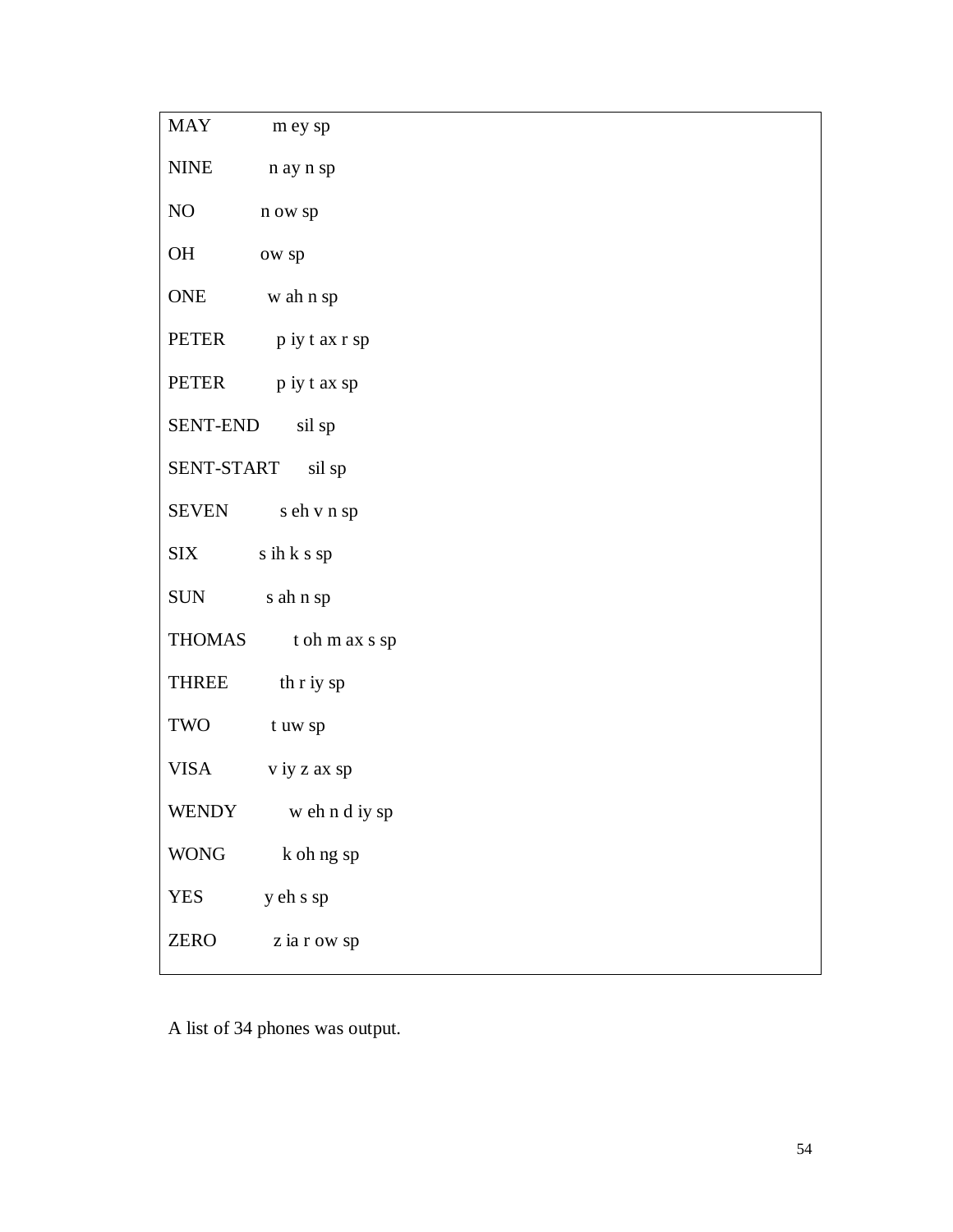ax, m, eh, r, ih, k, n, sp, aa, d, ch, ae, ng, ey, t, s, p, f, ay, v, ao, hh, aw, ow, w, ah, iy, oh, th, uw, z, y, ia, sil

A list of 92 triphones was output. The HMMs was continuous density mixture Gaussian tied-state triphones with clustering performed using phonetic decision trees.

sil, z+ia, z-ia+r, ia-r+ow, r-ow, sp, s+ih, s-ih+k, ih-k+s, k-s, n+ay, n-ay+n, ay-n, th+r, th-r+iy, r-iy, s+eh, s-eh+v, eh-v+n, v-n, f+ay, f-ay+v, ay-v, m+aa, m-aa+s, aa-s+t, st+ax, t-ax, k+aa, k-aa+d, aa-d, w+ah, w-ah+n, ah-n, f+ao, f-ao, ey+t, ey-t, t+uw, t-uw, ow, n+ow, n-ow, m+ey, m-ey, k+oh, k-oh+ng, oh-ng, w+eh, w-eh+n, eh-n+d, n-d+iy, d-iy, hh+aw, hh-aw, f-ao+r, ao-r, ax+m, ax-m+eh, m-eh+r, eh-r+ih, r-ih+k, ih-k+ax, k-ax+n, ax-n, y+eh, y-eh+s, eh-s, p+iy, p-iy+t, iy-t+ax, s+ah, s-ah+n, t+oh, t-oh+m, oh-m+ax, m-ax+s, ax-s, ch+ae, ch-ae+ng, ae-ng, v+iy, v-iy+z, iy-z+ax, z-ax, t-ax+r, ax-r, ih+k, k-s+p, s-p+r, p-r+eh, r-eh+s

3. Record and label the 200 training data

There is a HTK tool for both waveform recording and labeling. 200 training utterances were recorded and labeled according to the defined grammar.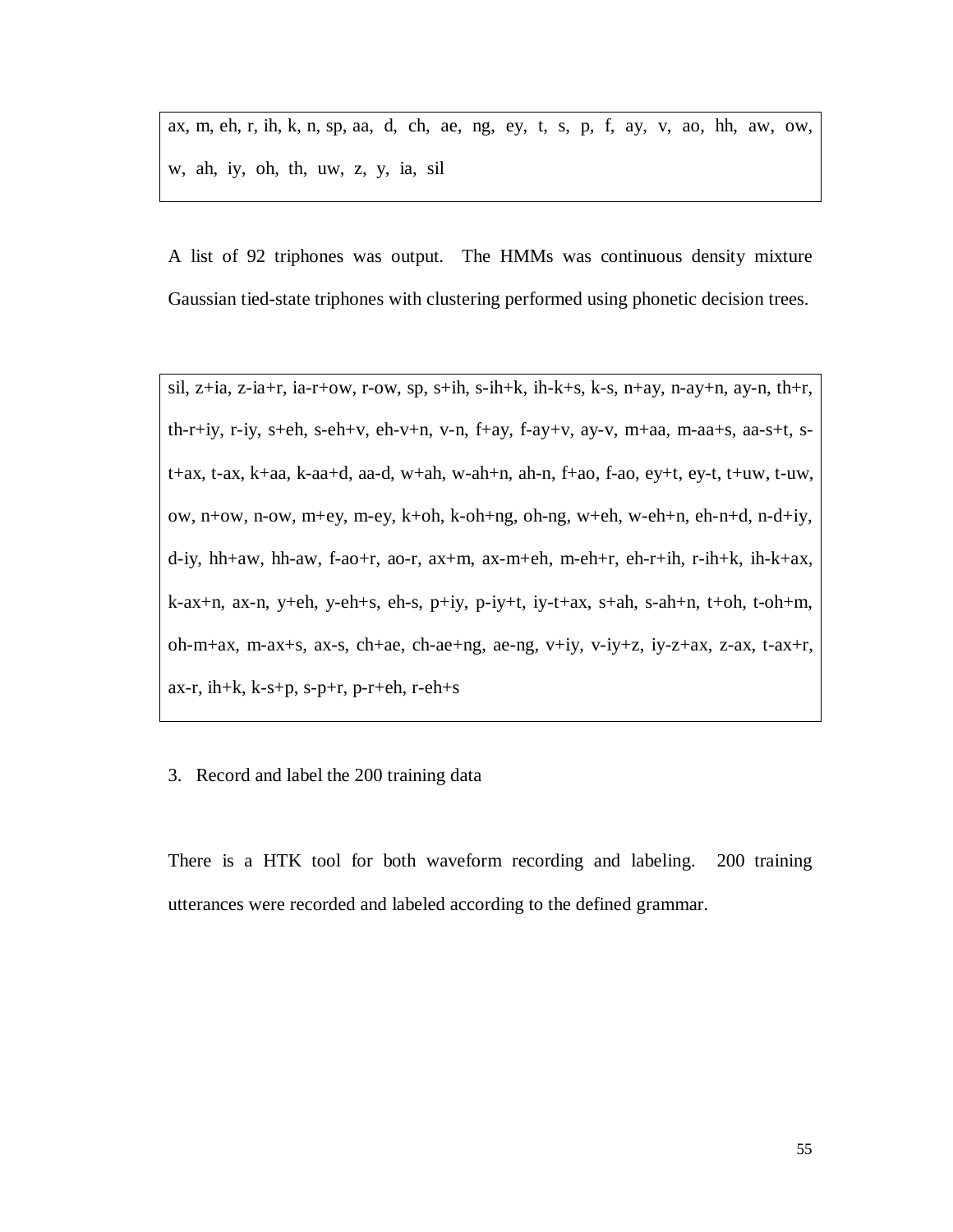

4. Create monophone HMMs

For the state-dependent left-to-right HMM, the most important parameter in determining the topology is the number of states. The choice of model topology depends on available training data and what the model is used for. In our case, each HMM is used to represent a phone, at least three to five output distributions are needed.

| $\sim$ o <vecsize> 39 <mfcc_0_d_a></mfcc_0_d_a></vecsize> |  |
|-----------------------------------------------------------|--|
| $\sim$ h "proto"                                          |  |
| $\leq$ BeginHMM $>$                                       |  |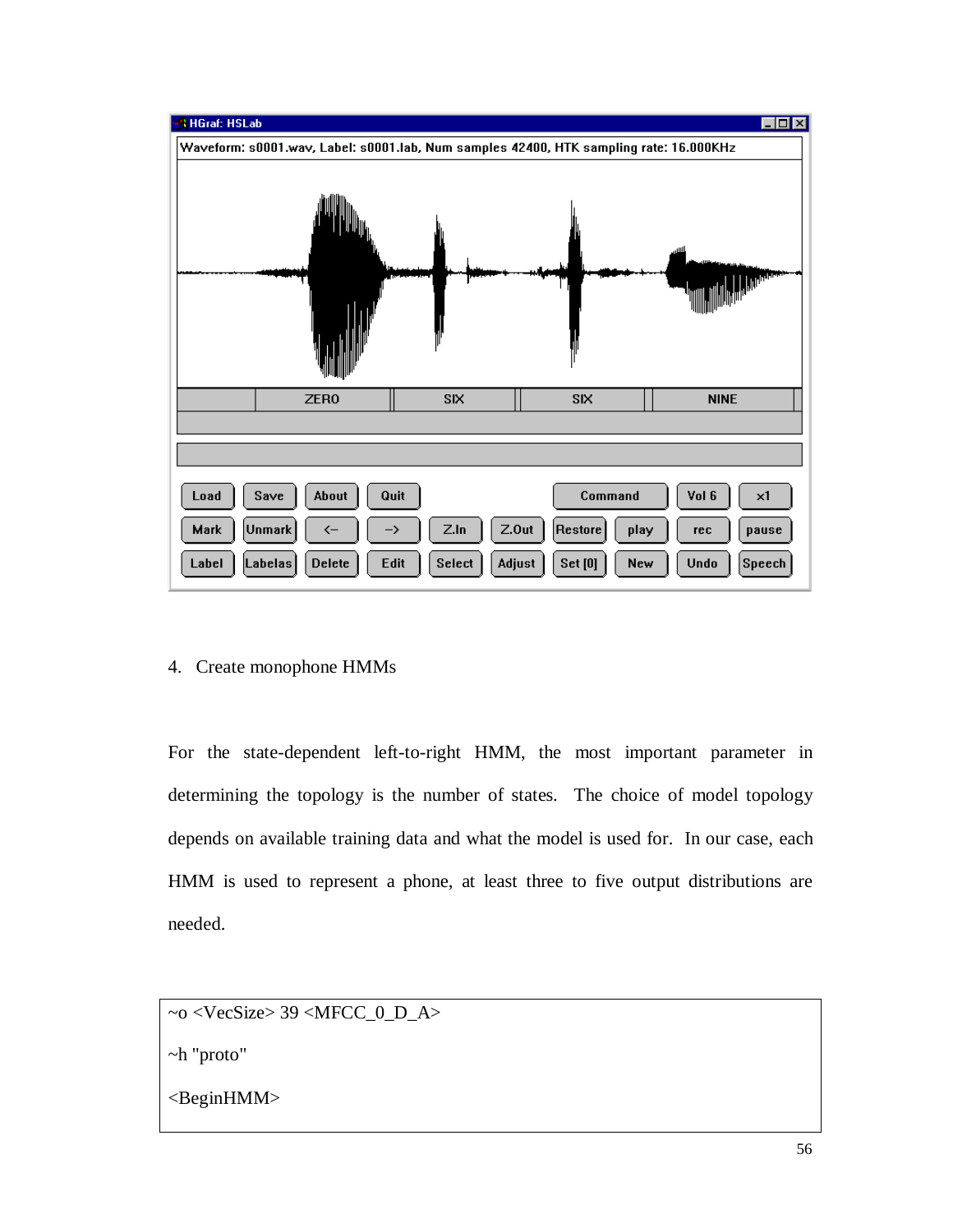<NumStates> 5

 $\langle$ State $> 2$ 

<Mean> 39

0.0 0.0 0.0 0.0 0.0 0.0 0.0 0.0 0.0 0.0 0.0 0.0 0.0 0.0 0.0 0.0 0.0 0.0 0.0 0.0 0.0 0.0

0.0 0.0 0.0 0.0 0.0 0.0 0.0 0.0 0.0 0.0 0.0 0.0 0.0 0.0 0.0 0.0 0.0

<Variance> 39

1.0 1.0 1.0 1.0 1.0 1.0 1.0 1.0 1.0 1.0 1.0 1.0 1.0 1.0 1.0 1.0 1.0 1.0 1.0 1.0 1.0 1.0

1.0 1.0 1.0 1.0 1.0 1.0 1.0 1.0 1.0 1.0 1.0 1.0 1.0 1.0 1.0 1.0 1.0

 $\langle$ State $>$  3

<Mean> 39

0.0 0.0 0.0 0.0 0.0 0.0 0.0 0.0 0.0 0.0 0.0 0.0 0.0 0.0 0.0 0.0 0.0 0.0 0.0 0.0 0.0 0.0

0.0 0.0 0.0 0.0 0.0 0.0 0.0 0.0 0.0 0.0 0.0 0.0 0.0 0.0 0.0 0.0 0.0

<Variance> 39

1.0 1.0 1.0 1.0 1.0 1.0 1.0 1.0 1.0 1.0 1.0 1.0 1.0 1.0 1.0 1.0 1.0 1.0 1.0 1.0 1.0 1.0

1.0 1.0 1.0 1.0 1.0 1.0 1.0 1.0 1.0 1.0 1.0 1.0 1.0 1.0 1.0 1.0 1.0

 $<$ State $> 4$ 

<Mean> 39

0.0 0.0 0.0 0.0 0.0 0.0 0.0 0.0 0.0 0.0 0.0 0.0 0.0 0.0 0.0 0.0 0.0 0.0 0.0 0.0 0.0 0.0

0.0 0.0 0.0 0.0 0.0 0.0 0.0 0.0 0.0 0.0 0.0 0.0 0.0 0.0 0.0 0.0 0.0

<Variance> 39

1.0 1.0 1.0 1.0 1.0 1.0 1.0 1.0 1.0 1.0 1.0 1.0 1.0 1.0 1.0 1.0 1.0 1.0 1.0 1.0 1.0 1.0

1.0 1.0 1.0 1.0 1.0 1.0 1.0 1.0 1.0 1.0 1.0 1.0 1.0 1.0 1.0 1.0 1.0

<TransP> 5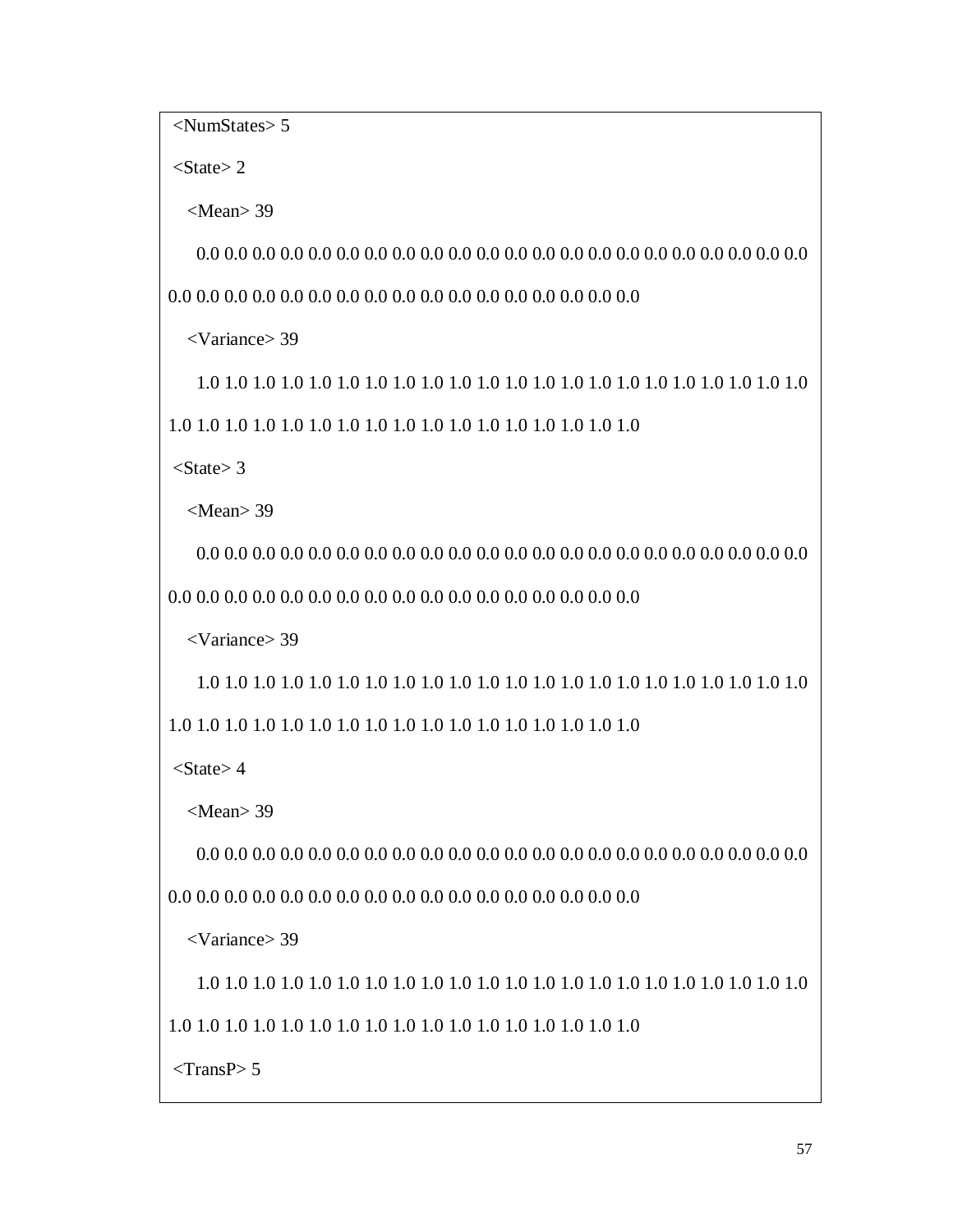| 0.01.00.000.00.0    |  |  |  |
|---------------------|--|--|--|
| 0.0 0.6 0.4 0.0 0.0 |  |  |  |
| 0.0 0.0 0.6 0.4 0.0 |  |  |  |
| 0.0 0.0 0.0 0.7 0.3 |  |  |  |
| 0.0 0.0 0.0 0.0 0.0 |  |  |  |
| $\leq$ EndHMM $>$   |  |  |  |
|                     |  |  |  |

5. A series of training was then carried out including creating flat start monophones, fixing the silence models, realigning the training data, making tied-state triphones from monophones. The recognizer was complete and its performance can be evaluated.

The line starting with SENT: indicates that of the 200 test utterances, 187 (93.5%) were correctly recognized. The following line starting with WORD: gives the word level statistics and indicates that of the 990 words in total, 990 (100%) were recognized correctly. There was no deletion error (D), no substitution error (S) and 14 insertion error (I). The accuracy figure (Acc) of 98.59% is lower than the percentage correct (Cor) because it takes amount of the insertion errors which the latter ignores.

 $==$  HTK Results Analysis  $==$ 

Date: Fri May 17 02:44:46 2002

Ref : testref.mlf

Rec : recout.mlf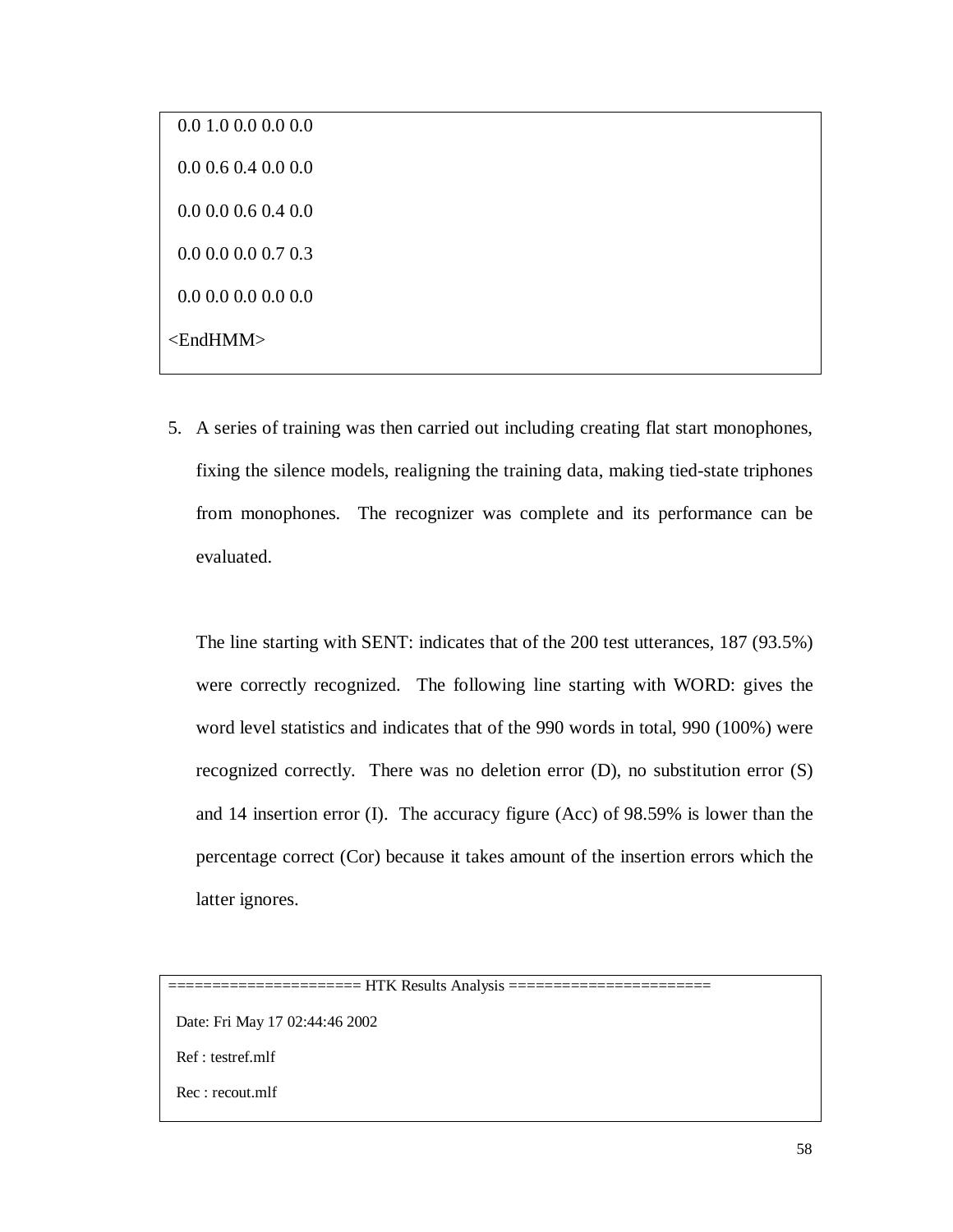```
------------------------ Overall Results -------------------------- 
SENT: %Correct=93.50 [H=187, S=13, N=200] 
WORD: %Corr=100.00, Acc=98.59 [H=990, D=0, S=0, I=14, N=990] 
===================================================================
```
## *5.2 Terminal*

The terminal is mainly responsible for voice/text input, endpoint detection, feature extraction and parameters passing with speech browser.

| Class Name                 | <b>Main Function</b>                                      |
|----------------------------|-----------------------------------------------------------|
| WaveDataInputStream        | read the 16-bit sampled waveform from the wave file       |
| FeatureExtraction          | transform sampled waveform to parameter representation    |
|                            | for recognition, <i>i.e.</i> MFCC                         |
| <b>FeatureDecode</b>       | transform a parameter representation for synthesis to     |
|                            | sampled waveform                                          |
| <b>FeatureOutputStream</b> | send the parameter representation for recognition, i.e.   |
|                            | MFCC to the speech browser                                |
| FeatureInputStream         | receive the parameter representation for synthesis to the |
|                            | speech browser                                            |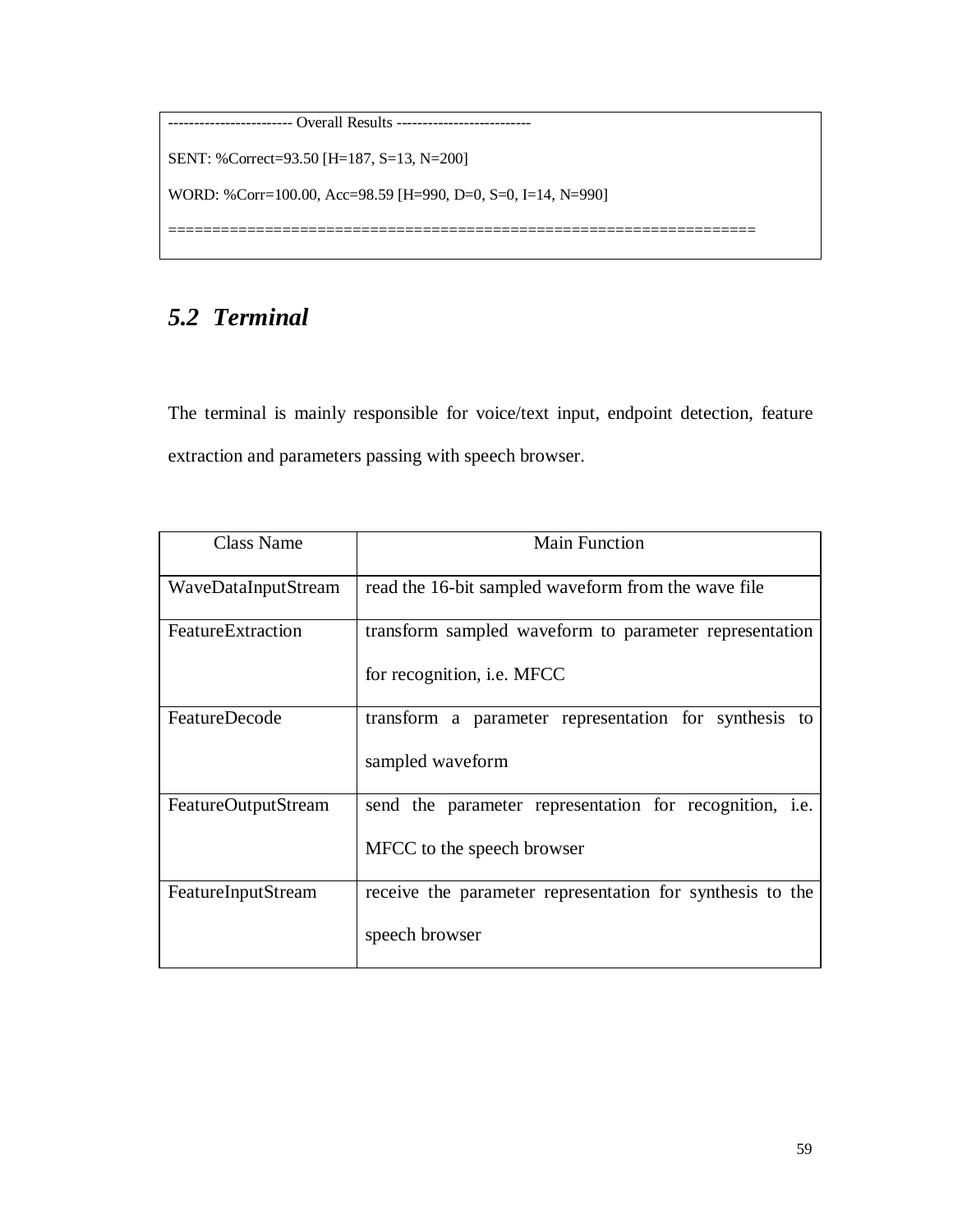# *5.3 Speech Browser*

The speech browser is mainly responsible for parameters passing with terminal, VoiceXML file request and interpretation, speech recognition and synthesis.

| <b>Class Name</b>       | <b>Main Function</b>                                                |
|-------------------------|---------------------------------------------------------------------|
| FeatureOutputStream     | send the parameter representation for synthesis to the              |
|                         | terminal                                                            |
| FeatureInputStream      | receive the parameter representation for recognition, <i>i.e.</i>   |
|                         | MFCC from the terminal                                              |
| <b>VXMLInterpret</b>    | request and interpret the VoiceXML file                             |
| SpeechRecognize         | transform the parameter representation for recognition, <i>i.e.</i> |
|                         | MFCC to the text                                                    |
| <b>SpeechSynthesize</b> | transform the text to the parameter representation for              |
|                         | synthesis                                                           |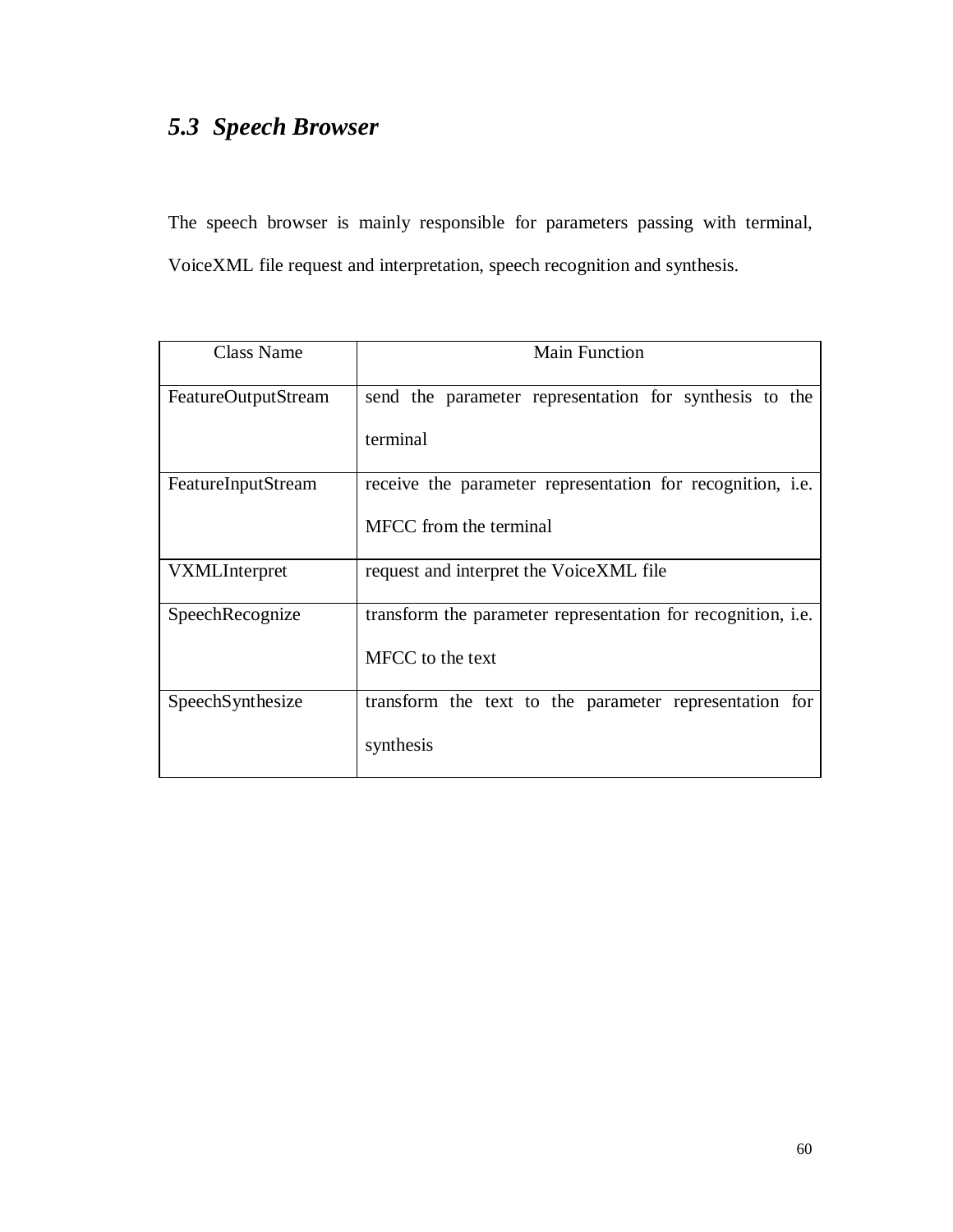## **Chapter 6 RESULT AND DISCUSSION**

| terminal. TerminalApplet                                                                                                                                                                           |
|----------------------------------------------------------------------------------------------------------------------------------------------------------------------------------------------------|
| Start<br>Info<br>Exit<br>Stop                                                                                                                                                                      |
| <b>Terminal - Silent</b>                                                                                                                                                                           |
| <b>▽</b> Enable Audio Input                                                                                                                                                                        |
| What is your card number?<br>12345678<br>Mhat is your card's expiration date?<br>1203<br>Thomas Cheng, I have a Visa number 1 2 3 4 5 6 7 8 ex $\,$<br>To go on say yes, to reenter say no.<br>Yes |
| Input Text   Play wave file                                                                                                                                                                        |
|                                                                                                                                                                                                    |

The result was shown as below. When the terminal started, it automatically loaded a credit card authorization application from the speech browser. The user followed the dialog specified in the VoiceXML and the terminal finally retrieved the name and credit card information of the user via his/her voices.

Some improvements can be made in the future.

• Speaker adaptation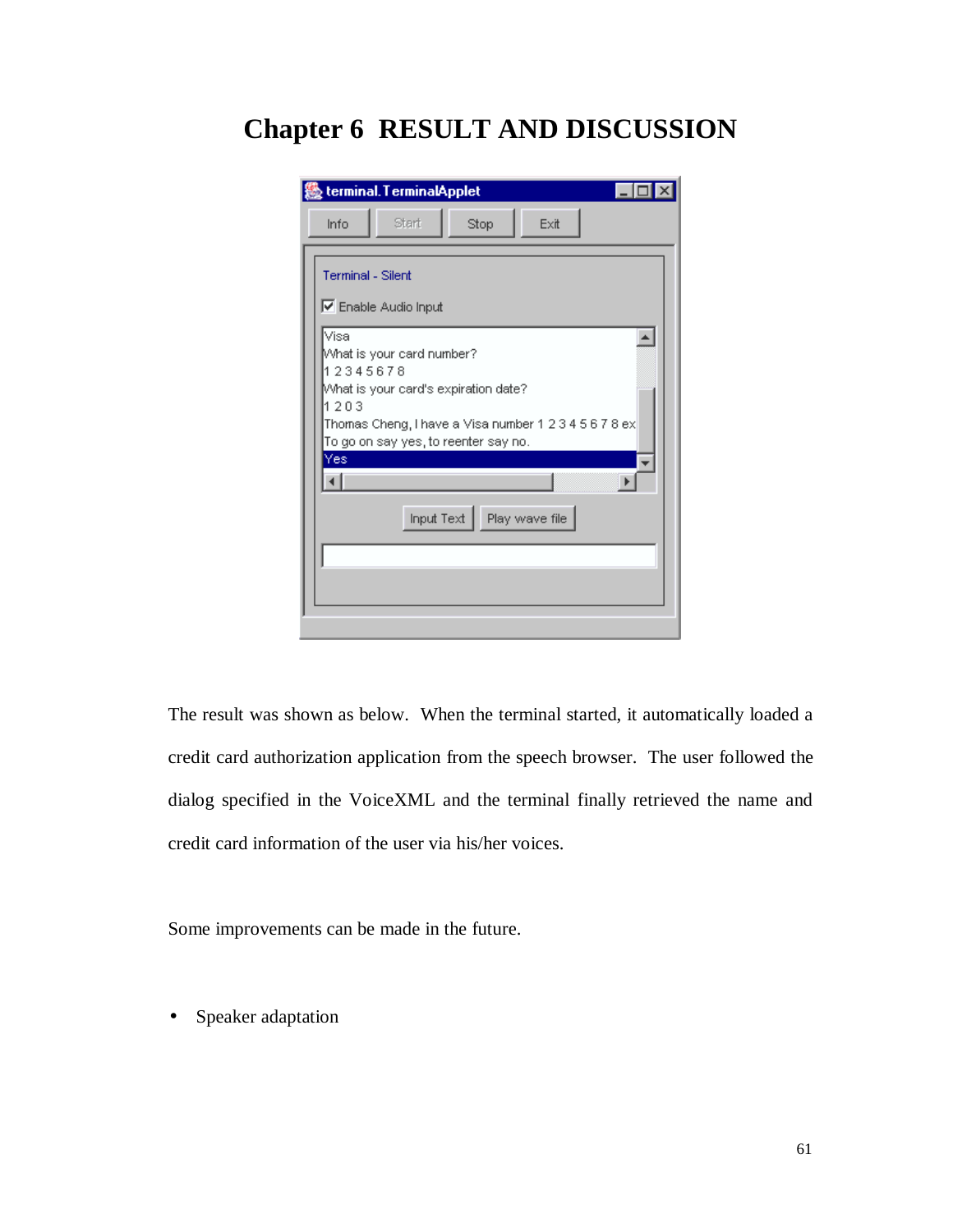Since the speech browser knows who is calling from in the terminal side, it is possible to include the speaker adaptation algorithm in the current model in order to improve the accuracy.

#### • To make the speech browser become CORBA-based

The computation and memory requirements of speech recognition and speech synthesis tasks are different and it is more suitable to let them run in different hosts. In addition, the loading of the speech browser may vary very much from time to time since the number of terminals using the speech browser is unpredictable. In this case, a CORBA-based system should be introduced to make the system to be more efficient and robust where some loading balancing and fault tolerant features is added.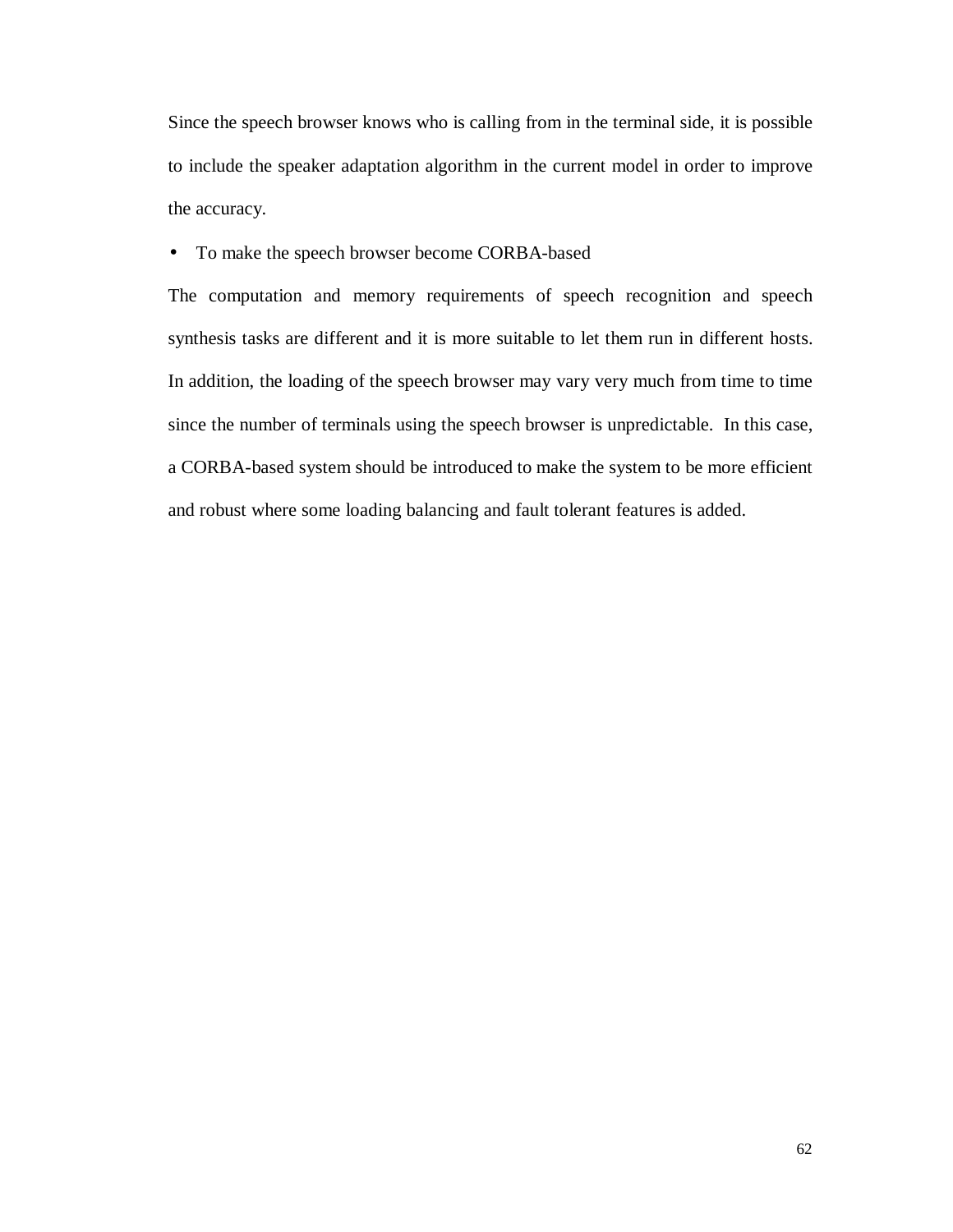# **Chapter 7 CONCLUSION**

In this project, we introduce a three-tier distributed VoiceXML-based speech system and demonstrate a credit card authorization application as one of the examples. Under this model, the service of a high performance speech system can be provided to enormous users via mobile devices in a unified way.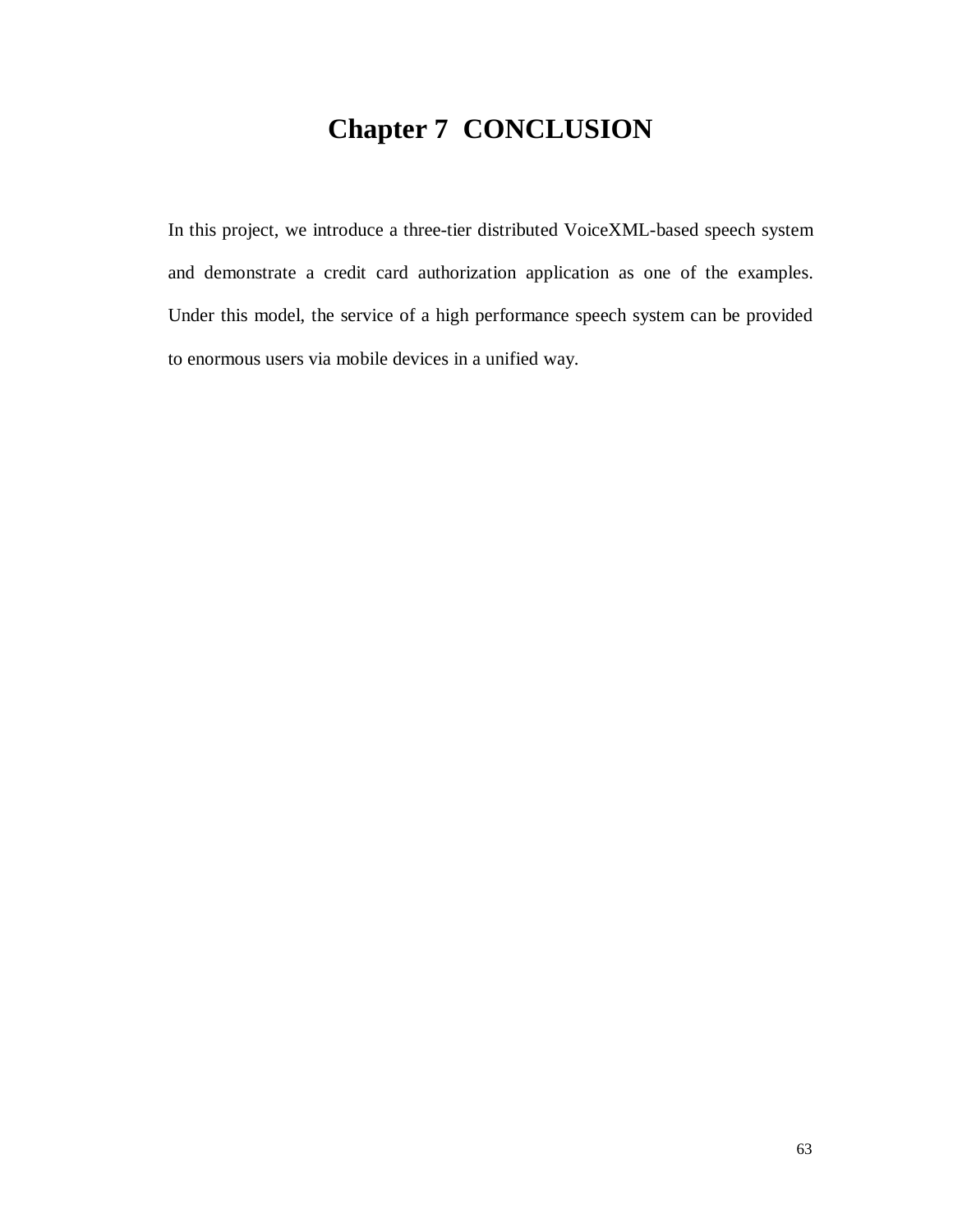## **Chapter 8 REFERENCES**

- 1 X.D. Huang, Y. Ariki and M.A. Jack, Hidden Markov models for speech recognition, Edinburgh University Press, c1990
- 2 Aurora Project: Distributed speech recognition, <http://www.etsi.org/technicalactiv/dsr.htm>
- 3 Voice eXtensible Markup Language Version 1.00, Voice Forum, c2000

<u>.</u>

- 4 Lawrence R. Rabiner, Ronald W. Schafer, Digital processing of speech signals, c1978
- 5 John R. Deller, Jr., John G. Proakis, John H.L. Hansen, Discrete-time processing of speech signals
- 6 Lawrence Rabiner, Biing-Hwang Juang, Fundamentals of speech recognition, Prentice Hall, c1997
- 7 Ganesh N. Ramaswamy, Ponani S. Gopalakrishnan, Compression of acoustic features for speech recognition in network environments, IBM Thomas J. Watson Research Center
- 8 Bell Labs Voice and Audio Technologies For Portable MP3 Players, <http://www.lucentssg.com/speech/MP3.pdf>
- 9 Java<sup>TM</sup> sound API programmer's guide, Sun Microsystems, Inc., c2000
- 10 *FreeTTS 1.1* A speech synthesizer written entirely in the Java<sup>TM</sup> programming language, **<http://freetts.sourceforge.net/>**